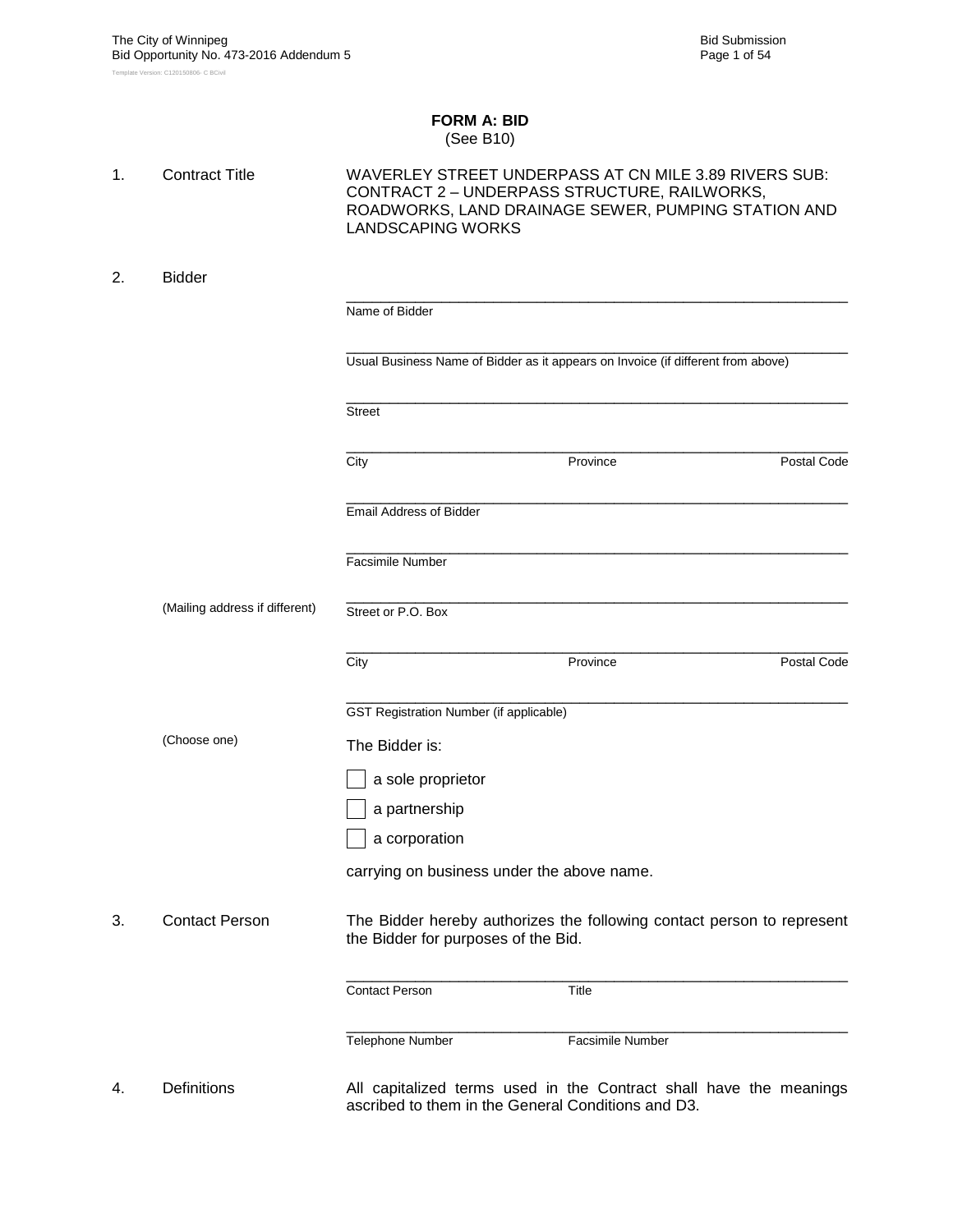| 5.  | Offer                        | The Bidder hereby offers to perform the Work in accordance with the<br>Contract for the Total Bid Price, in Canadian funds, set out on Form B:<br>Prices, appended hereto.                                                               |  |  |  |  |  |  |
|-----|------------------------------|------------------------------------------------------------------------------------------------------------------------------------------------------------------------------------------------------------------------------------------|--|--|--|--|--|--|
| 6.  | <b>Bid Security</b>          | In accordance with B15.1, the Bidder encloses bid security in the form<br>of:                                                                                                                                                            |  |  |  |  |  |  |
|     | (Choose one)                 | a bid bond (Form G1: Bid Bond and Agreement to Bond)                                                                                                                                                                                     |  |  |  |  |  |  |
|     |                              | an irrevocable standby letter of credit (Form G2: Irrevocable<br>Standby Letter of Credit and Undertaking)                                                                                                                               |  |  |  |  |  |  |
|     |                              | a certified cheque or draft                                                                                                                                                                                                              |  |  |  |  |  |  |
|     |                              | and agrees that it shall be held by the City in accordance with the<br>Contract.                                                                                                                                                         |  |  |  |  |  |  |
| 7.  | <b>Execution of Contract</b> | The Bidder agrees to execute and return the Contract no later than<br>seven (7) Calendar Days after receipt of the Contract, in the manner<br>specified in C4.                                                                           |  |  |  |  |  |  |
| 8.  | Commencement<br>of the Work  | The Bidder agrees that no Work shall commence until he/she is in<br>receipt of a letter of intent from the Award Authority authorizing the<br>commencement of the Work.                                                                  |  |  |  |  |  |  |
| 9.  | Contract                     | The Bidder agrees that the Bid Opportunity in its entirety shall be<br>deemed to be incorporated in and to form a part of this offer<br>notwithstanding that not all parts thereof are necessarily attached to or<br>accompany this Bid. |  |  |  |  |  |  |
| 10. | Addenda                      | The Bidder certifies that the following addenda have been received and<br>agrees that they shall be deemed to form a part of the Contract:                                                                                               |  |  |  |  |  |  |
|     |                              | No.<br>Dated                                                                                                                                                                                                                             |  |  |  |  |  |  |
|     |                              |                                                                                                                                                                                                                                          |  |  |  |  |  |  |
|     |                              |                                                                                                                                                                                                                                          |  |  |  |  |  |  |
|     |                              |                                                                                                                                                                                                                                          |  |  |  |  |  |  |

11. Time This offer shall be open for acceptance, binding and irrevocable for a period of Ninety (90) Calendar Days following the Submission Deadline.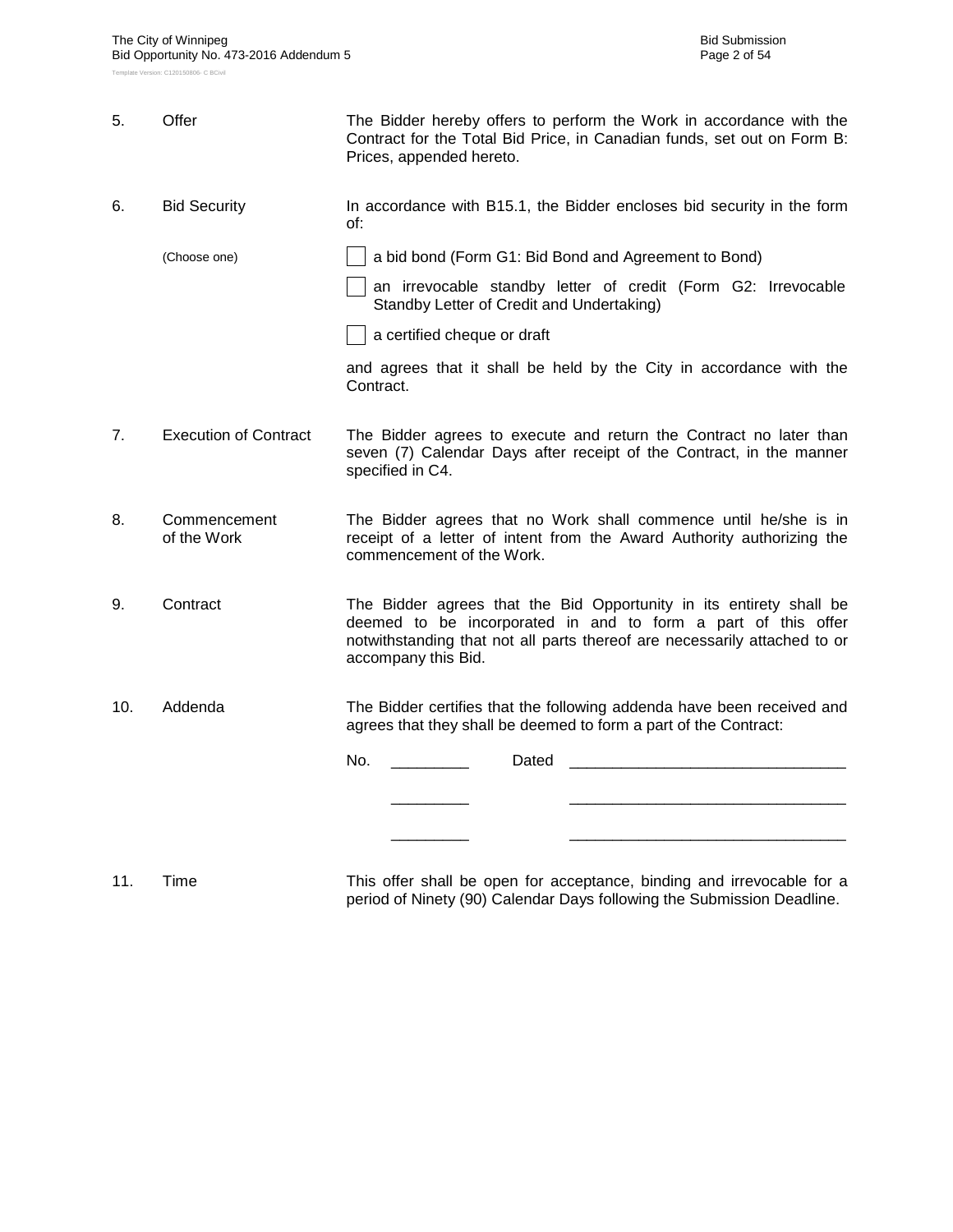### 12. Signatures The Bidder or the Bidder's authorized official or officials have signed this

\_ day of \_\_\_\_\_\_\_\_\_\_\_\_\_\_\_\_\_\_\_\_\_\_ , 20\_\_\_\_\_\_\_\_\_ .

Signature of Bidder or Bidder"s Authorized Official or Officials

\_\_\_\_\_\_\_\_\_\_\_\_\_\_\_\_\_\_\_\_\_\_\_\_\_\_\_\_\_\_\_\_\_\_\_\_\_\_\_\_\_\_\_\_\_\_\_\_\_\_\_\_\_ (Print here name and official capacity of individual whose signature appears above)

\_\_\_\_\_\_\_\_\_\_\_\_\_\_\_\_\_\_\_\_\_\_\_\_\_\_\_\_\_\_\_\_\_\_\_\_\_\_\_\_\_\_\_\_\_\_\_\_\_\_\_\_\_

\_\_\_\_\_\_\_\_\_\_\_\_\_\_\_\_\_\_\_\_\_\_\_\_\_\_\_\_\_\_\_\_\_\_\_\_\_\_\_\_\_\_\_\_\_\_\_\_\_\_\_\_\_ (Print here name and official capacity of individual whose signature appears above)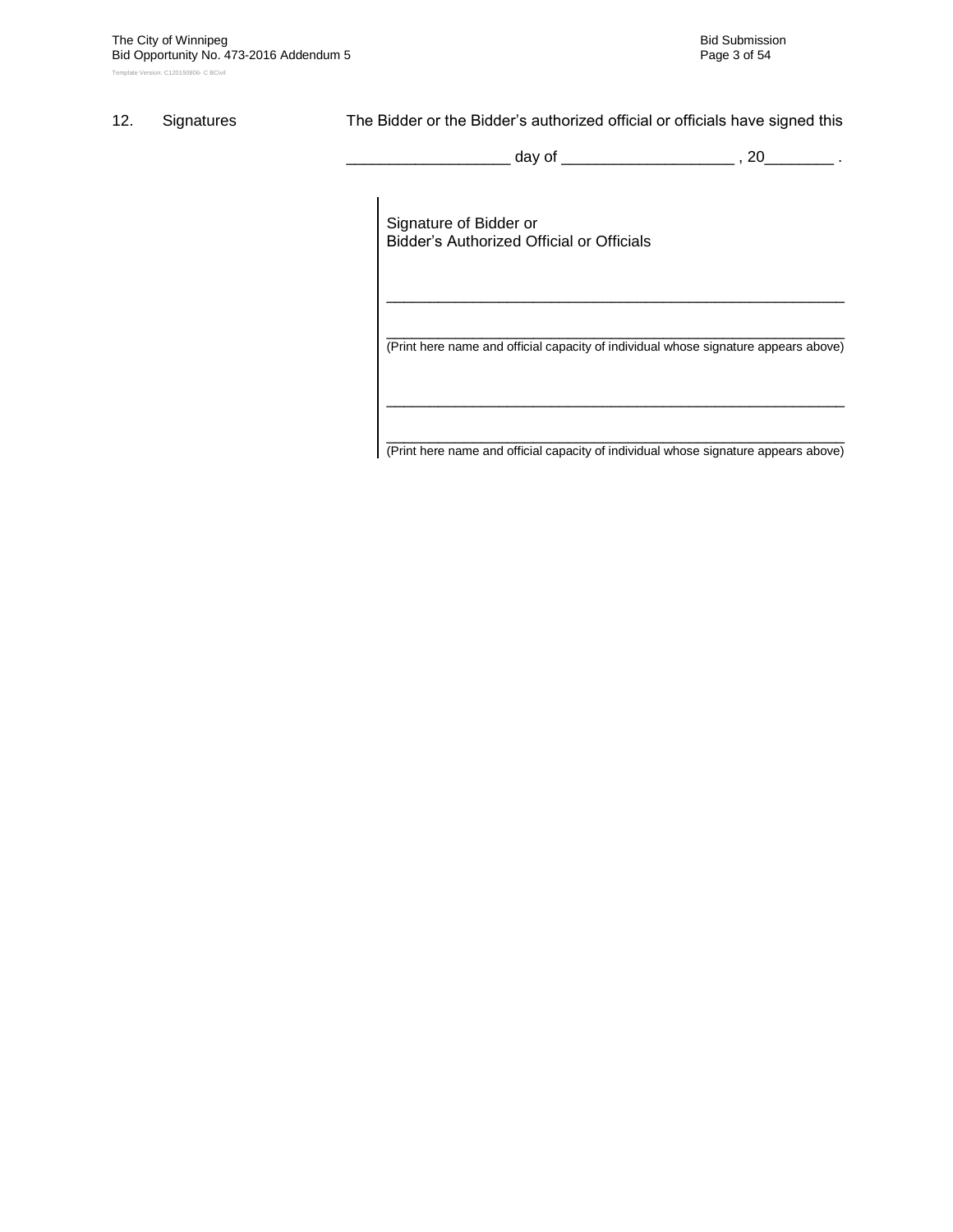| <b>UNIT PRICES</b> |                                            |                                |                |                            |            |               |
|--------------------|--------------------------------------------|--------------------------------|----------------|----------------------------|------------|---------------|
| <b>ITEM</b>        | <b>DESCRIPTION</b>                         | SPEC.<br>REF.                  | <b>UNIT</b>    | APPROX.<br><b>QUANTITY</b> | UNIT PRICE | <b>AMOUNT</b> |
| $\mathsf{A}$       | <b>WILKES INTERSECTION-SURFACE WORKS</b>   |                                |                |                            |            |               |
|                    | <b>EARTH AND BASE WORKS</b>                |                                |                |                            |            |               |
| A.1                | <b>Common Excavation</b>                   | CW 3110-R19<br>E <sub>19</sub> | m <sup>3</sup> | 2,110                      |            |               |
| A.2                | Roadway Excavation                         | CW 3110-R19<br>E <sub>19</sub> | m <sup>3</sup> | 9,920                      |            |               |
| A.3                | <b>Sub-Grade Compaction</b>                | CW 3110-R19                    | m <sup>2</sup> | 13,400                     |            |               |
| A.4                | <b>Crushed Sub-base Material</b>           | CW 3110-R19                    |                |                            |            |               |
| i)                 | 50 mm - Limestone                          |                                | tonne          | 7,110                      |            |               |
| $\mathsf{ii}$ )    | 100 mm - Limestone                         |                                | tonne          | 180                        |            |               |
| iii)               | 150 mm - Limestone                         |                                | tonne          | 14,400                     |            |               |
| A.5                | Supplying and Placing Base Course Material | CW 3110-R19                    | m <sup>3</sup> | 1,040                      |            |               |
| A.6                | <b>Grading of Boulevards</b>               | CW 3110-R19<br>E <sub>19</sub> | m <sup>2</sup> | 6,230                      |            |               |
| A.7                | <b>Ditch Grading</b>                       | CW 3110-R19<br>E19             | m <sup>2</sup> | 850                        |            |               |
| A.8                | <b>Removal of Existing Concrete Bases</b>  | CW 3110-R19                    |                |                            |            |               |
| i)                 | 600 mm Diameter or Less                    |                                | each           | 8                          |            |               |
| A.9                | <b>Separation Geotextile Fabric</b>        | CW 3130-R4                     | m <sup>2</sup> | 13,400                     |            |               |
|                    | <b>ROADWORKS - RENEWALS</b>                |                                |                |                            |            |               |
| A.10               | <b>Pavement Removal</b>                    | CW 3110-R19                    |                |                            |            |               |
| i)                 | <b>Concrete Pavement</b>                   |                                | m <sup>2</sup> | 3,710                      |            |               |
| $\mathsf{ii}$      | <b>Asphalt Pavement</b>                    |                                | m <sup>2</sup> | 1,840                      |            |               |
| A.11               | Slab Replacement                           | CW 3230-R8                     |                |                            |            |               |
| i)                 | 250 mm Concrete Pavement (Plain-Dowelled)  |                                | m <sup>2</sup> | 175                        |            |               |
|                    |                                            |                                |                |                            |            |               |

| -::\ | 200 mm Concrete Pavement (Plain-Dowelled) | m <sup>2</sup> |  |  |
|------|-------------------------------------------|----------------|--|--|
|      |                                           |                |  |  |

\_\_\_\_\_\_\_\_\_\_\_\_\_\_\_\_\_\_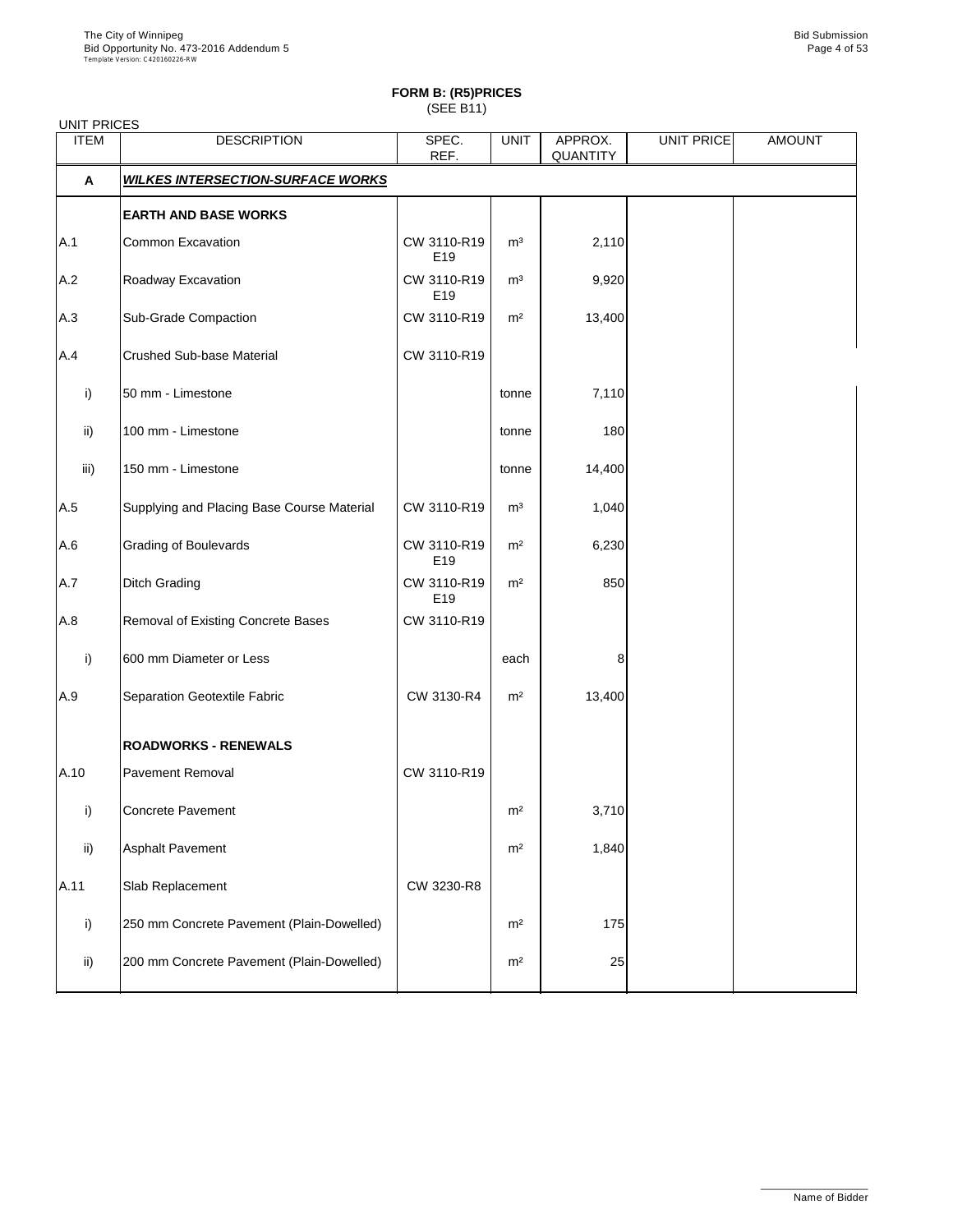### UNIT PRICES

| <b>ITEM</b>   | <b>DESCRIPTION</b>                             | SPEC.<br>REF. | <b>UNIT</b>    | APPROX.<br><b>QUANTITY</b> | UNIT PRICE | <b>AMOUNT</b> |
|---------------|------------------------------------------------|---------------|----------------|----------------------------|------------|---------------|
| A.12          | <b>Partial Slab Patches</b>                    | CW 3230-R8    |                |                            |            |               |
| i)            | 200 mm Concrete Pavement (Type A)              |               | m <sup>2</sup> |                            |            |               |
| $\mathsf{ii}$ | 200 mm Concrete Pavement (Type B)              |               | m <sup>2</sup> | 135                        |            |               |
| iii)          | 200 mm Concrete Pavement (Type C)              |               | m <sup>2</sup> | 15                         |            |               |
| iv)           | 200 mm Concrete Pavement (Type D)              |               | m <sup>2</sup> | 40                         |            |               |
| A.13          | Slab Replacement - Early Opening (24 hour)     | CW 3230-R8    |                |                            |            |               |
| i)            | 150 mm Concrete Pavement (Reinforced)          |               | m <sup>2</sup> | 130                        |            |               |
| A.14          | Partial Slab Patches - Early Opening (24 hour) | CW 3230-R8    |                |                            |            |               |
| i)            | 200 mm Concrete Pavement (Type A)              |               | m <sup>2</sup> | 30 <sub>l</sub>            |            |               |
| $\mathsf{ii}$ | 200 mm Concrete Pavement (Type B)              |               | m <sup>2</sup> | 60                         |            |               |
| A.15          | Partial Depth Planing of Existing Joints       | E25           | m <sup>2</sup> | 40                         |            |               |
| A.16          | Asphalt Patching of Partial Depth Joints       | E25           | m <sup>2</sup> | 40                         |            |               |
| A.17          | <b>Drilled Dowels</b>                          | CW 3230-R8    |                |                            |            |               |
| i)            | 19.1 mm Diameter                               |               | each           | 330                        |            |               |
| A.18          | <b>Drilled Tie Bars</b>                        | CW 3230-R8    |                |                            |            |               |
| i)            | 20 M Deformed Tie Bar                          |               | each           | 460                        |            |               |
| A.19          | Miscellaneous Concrete Slab Removal            | CW 3235-R9    |                |                            |            |               |
| $\mathsf{i}$  | <b>Monolithic Median Slab</b>                  |               | m <sup>2</sup> | 80                         |            |               |
| $\mathsf{ii}$ | 100 mm Sidewalk                                |               | m <sup>2</sup> | 1,300                      |            |               |
| iii)          | <b>Bullnose</b>                                |               | m <sup>2</sup> | 60                         |            |               |
| A.20          | Miscellaneous Concrete Slab Installation       | CW 3235-R9    |                |                            |            |               |

|      | Bullnose                            | <b>SD-227C</b> | m <sup>2</sup> | 40 |  |
|------|-------------------------------------|----------------|----------------|----|--|
| A.21 | Miscellaneous Concrete Slab Renewal | CW 3235-R9     |                |    |  |
|      | Bullnose                            | <b>SD-227C</b> | m <sup>2</sup> | 65 |  |
| A.22 | Concrete Curb Removal               | CW 3240-R10    |                |    |  |

\_\_\_\_\_\_\_\_\_\_\_\_\_\_\_\_\_\_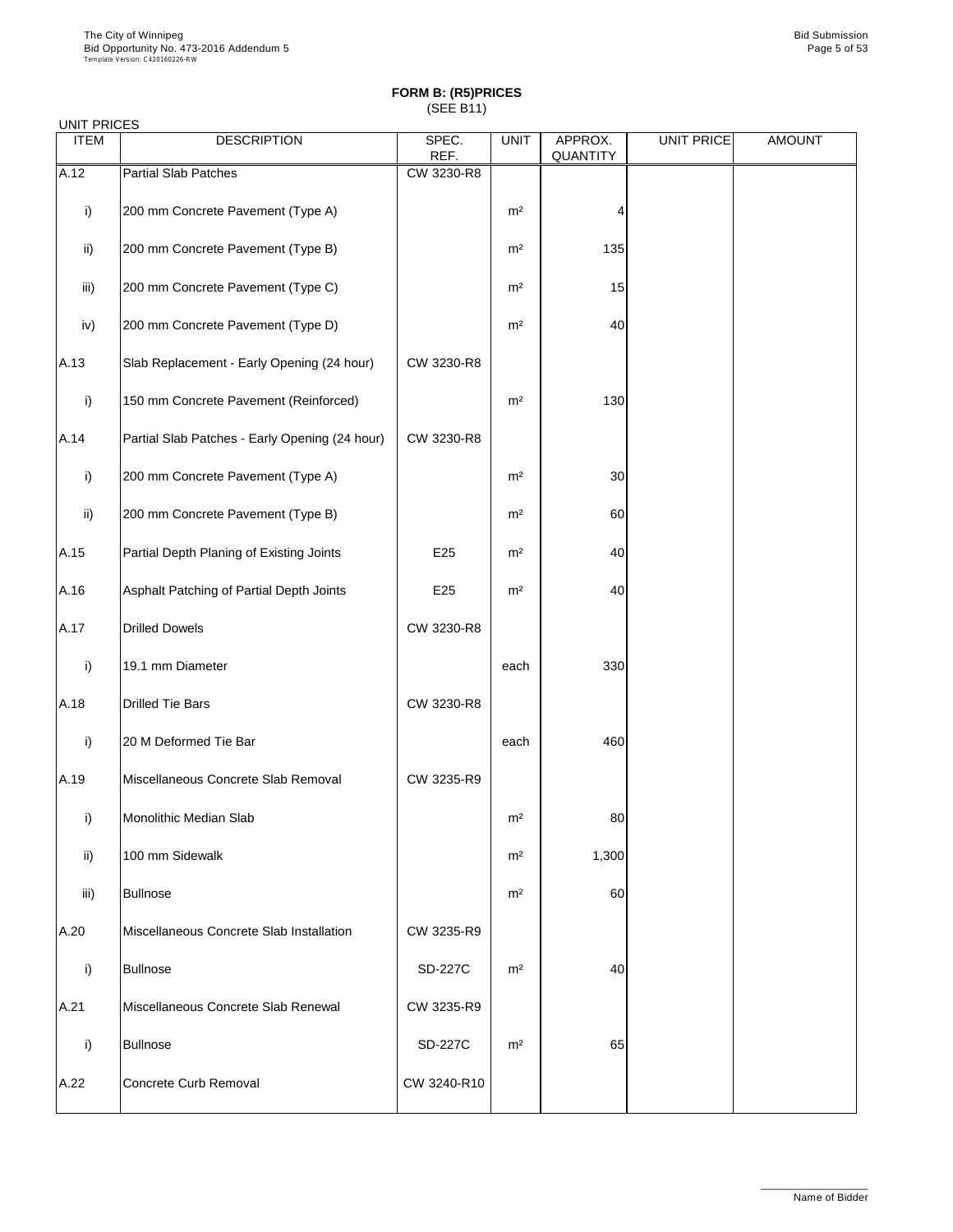| <b>UNIT PRICES</b> |                                             |               |                |                     |                   |               |
|--------------------|---------------------------------------------|---------------|----------------|---------------------|-------------------|---------------|
| <b>ITEM</b>        | <b>DESCRIPTION</b>                          | SPEC.<br>REF. | <b>UNIT</b>    | APPROX.<br>QUANTITY | <b>UNIT PRICE</b> | <b>AMOUNT</b> |
| i)                 | <b>Barrier Curb Separate</b>                |               | m              | 1,400               |                   |               |
| ii)                | <b>Barrier Curb Integral</b>                |               | m              | 100                 |                   |               |
| iii)               | Curb Ramp                                   |               | m              | 50                  |                   |               |
| iv)                | Splash Strip Monolithic                     |               | m              | 800                 |                   |               |
| A.23               | Supply and Installation of Dowel Assemblies | CW 3310-R17   | m              | 30                  |                   |               |
| A.24               | Construction of Asphaltic Concrete Overlay  | CW 3410-R11   |                |                     |                   |               |
| i)                 | Main Line Paving                            |               |                |                     |                   |               |
|                    | a) Type IA                                  |               | tonne          | 1,700               |                   |               |
| $\mathsf{ii}$ )    | Tie-ins and Approaches                      |               |                |                     |                   |               |
|                    | a) Type IA                                  |               | tonne          | 180                 |                   |               |
| A.25               | Asphalt Patching of Miscellaneous Concrete  | E26           | m <sup>2</sup> | 110                 |                   |               |
| A.26               | Planing of Pavement                         | CW 3450-R6    |                |                     |                   |               |
| i)                 | 1 - 50 mm Depth (Asphalt)                   |               | m <sup>2</sup> | 700                 |                   |               |
| $\mathsf{ii}$      | 50 - 100 mm Depth (Asphalt)                 |               | m <sup>2</sup> | 700                 |                   |               |
| iii)               | 1 - 50 mm Depth (Concrete)                  |               | m <sup>2</sup> | 80                  |                   |               |
| A.27               | Detectable Warning Surface Tiles            | CW 3326-R3    | each           | 50                  |                   |               |

\_\_\_\_\_\_\_\_\_\_\_\_\_\_\_\_\_\_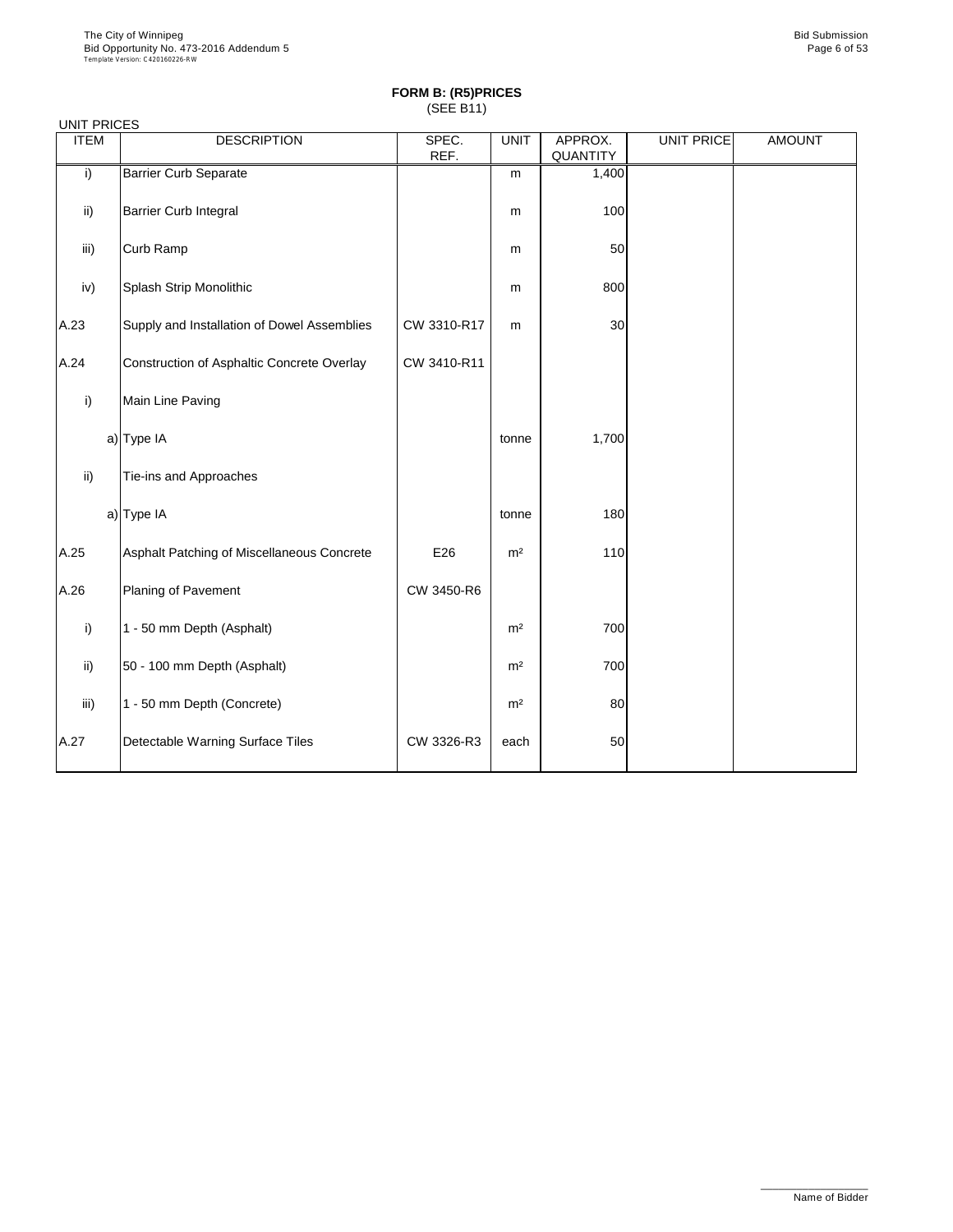| <b>ITEM</b>   | <b>DESCRIPTION</b>                                                                                     | SPEC.<br>REF.         | <b>UNIT</b>    | APPROX.<br><b>QUANTITY</b> | <b>UNIT PRICE</b> | <b>AMOUNT</b> |
|---------------|--------------------------------------------------------------------------------------------------------|-----------------------|----------------|----------------------------|-------------------|---------------|
|               | <b>ROADWORKS - NEW CONSTRUCTION</b>                                                                    |                       |                |                            |                   |               |
| A.28          | Concrete Pavements, Median Slabs, Bull-<br>noses, and Safety Medians                                   | CW 3310-R17           |                |                            |                   |               |
| i)            | Construction of 230 mm Concrete Pavement<br>(Plain-Dowelled) Slip Form Paving                          |                       | m <sup>2</sup> | 8,800                      |                   |               |
| $\mathsf{ii}$ | Construction of 200 mm Concrete Pavement<br>(Plain-Dowelled)                                           |                       | m <sup>2</sup> | 2,450                      |                   |               |
| iii)          | Construction of 200 mm Concrete Pavement<br>(Plain-Dowelled, Tinted)                                   | E24                   | m <sup>2</sup> | 40                         |                   |               |
| iv)           | <b>Construction of Monolithic Concrete Median</b><br><b>Slabs</b>                                      | <b>SD-226A</b>        | m <sup>2</sup> | 900                        |                   |               |
| V)            | <b>Construction of Monolithic Concrete Bull-noses</b>                                                  | <b>SD-227C</b>        | m <sup>2</sup> | 100                        |                   |               |
| A.29          | <b>Transit Shelter Foundations</b>                                                                     | E21                   | m <sup>2</sup> | 15                         |                   |               |
| A.30          | Concrete Curbs, Curb and Gutter, and Splash<br><b>Strips</b>                                           | CW 3310-R17           |                |                            |                   |               |
| $\mathsf{i}$  | Construction of Modified Barrier (180 mm ht,<br>Dowelled)                                              | <b>SD-203B</b>        | m              | 300                        |                   |               |
| $\mathsf{ii}$ | <b>Construction of Modified Barrier Curb And</b><br>Gutter (180 mm ht, Integral)                       | <b>SD-203B</b><br>E30 | m              | 1,300                      |                   |               |
| iii)          | <b>Pinned Barrier Curb</b>                                                                             | SD-205<br>E30         | m              | 100                        |                   |               |
| iv)           | 75 mm Lip Curb and Gutter                                                                              | <b>SD-202A</b><br>E30 | m              | 75                         |                   |               |
| V)            | Construction of Curb Ramp (8-12 mm ht,<br>Monolithic)                                                  | <b>SD-229C</b>        | m              | 130                        |                   |               |
| vi)           | Construction of Splash Strip (180 mm ht,<br>Monolithic Barrier Curb, 750 mm width) Slip<br>Form Paving | <b>SD-223A</b>        | m              | 530                        |                   |               |
| vii)          | Construction of Splash Strip, (Separate, 600<br>mm width)                                              | <b>SD-223B</b>        | m              | 1,410                      |                   |               |
| A.31          | Supply and Installation of Dowel Assemblies                                                            | CW 3310-R17           | m              | 1,740                      |                   |               |
| A.32          | Interlocking Paving Stones Charcoal Holland<br>Paver 60x210x210mm                                      | CW 3330-R5<br>E27     | m <sup>2</sup> | 20                         |                   |               |
| A.33          | Interlocking Paving Stones Blue Holland Paver<br>60x105x210mm                                          | CW 3330-R5<br>E27     | m <sup>2</sup> | 5                          |                   |               |
| A.34          | <b>Directional Tactile Strip</b>                                                                       | E28                   | m              | 100                        |                   |               |

\_\_\_\_\_\_\_\_\_\_\_\_\_\_\_\_\_\_ Name of Bidder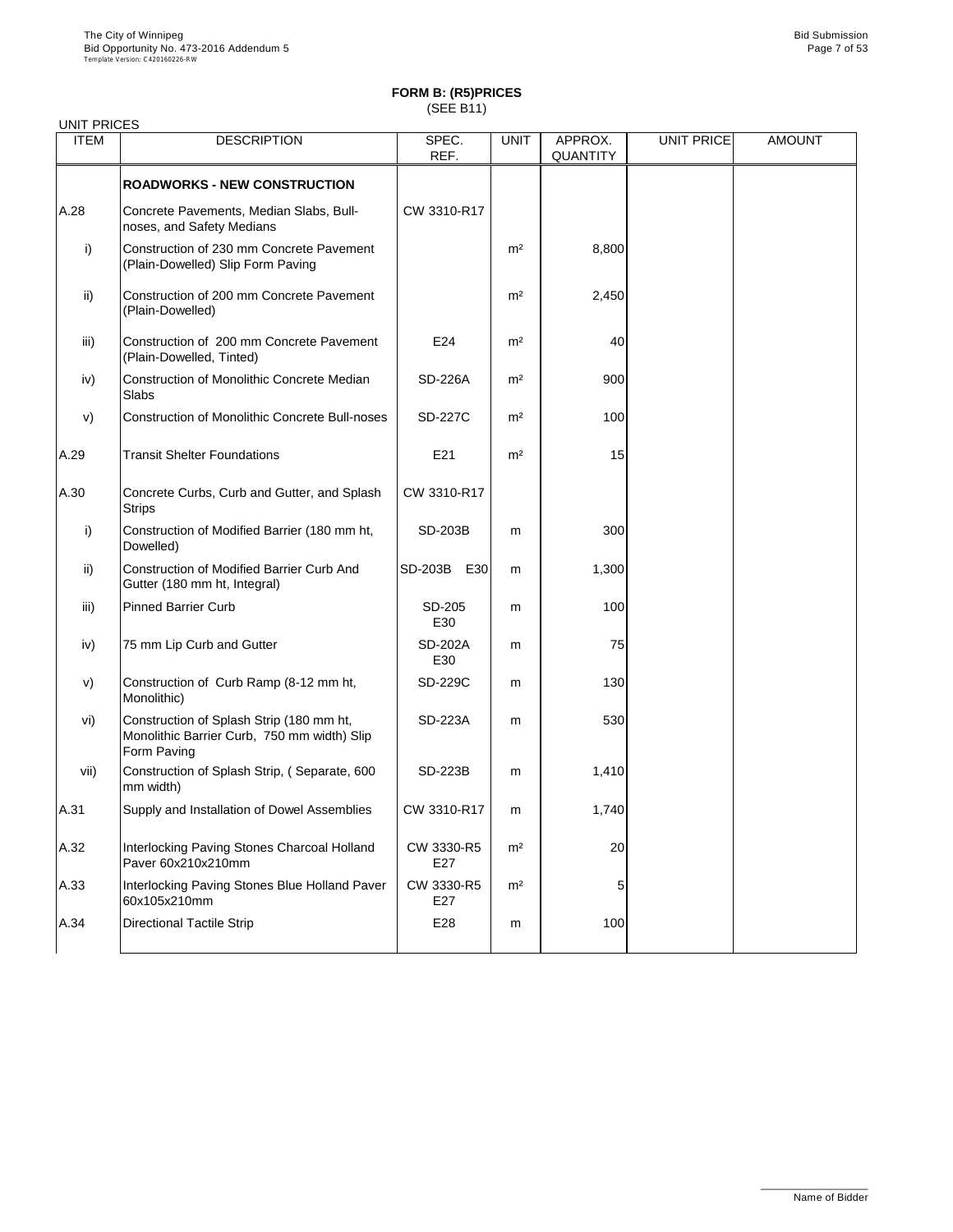| <b>UNIT PRICES</b> |                                                               |                 |                    |                            |            |               |
|--------------------|---------------------------------------------------------------|-----------------|--------------------|----------------------------|------------|---------------|
| <b>ITEM</b>        | <b>DESCRIPTION</b>                                            | SPEC.<br>REF.   | <b>UNIT</b>        | APPROX.<br><b>QUANTITY</b> | UNIT PRICE | <b>AMOUNT</b> |
|                    | <b>JOINT AND CRACK SEALING</b>                                |                 |                    |                            |            |               |
| A.35               | <b>Reflective Crack Maintenance</b>                           | CW 3250-R7      | m                  | 1,100                      |            |               |
|                    | <b>ASSOCIATED DRAINAGE AND</b><br><b>UNDERGROUND WORKS</b>    |                 |                    |                            |            |               |
| A.36               | Replacing Existing Manhole and Catch Basin<br>Frames & Covers | CW 2130-R12     |                    |                            |            |               |
| i)                 | AP-004 - Standard Frame for Manhole and<br>Catch Basin        |                 | each               |                            |            |               |
| $\mathsf{ii}$      | AP-005 - Standard Solid Cover for Standard<br>Frame           |                 | each               |                            |            |               |
| iii)               | AP-006 - Standard Grated Cover for Standard<br>Frame          |                 | each               |                            |            |               |
| A.37               | <b>Installation of Subdrains</b>                              | CW 3120-R4      | m                  | 270                        |            |               |
|                    | <b>ADJUSTMENTS</b>                                            |                 |                    |                            |            |               |
| A.38               | Adjustment of Catch Basins / Manholes Frames                  | CW 3210-R7      | each               | 2                          |            |               |
| A.39               | <b>Replacing Existing Risers</b>                              | CW 2130-R12     |                    |                            |            |               |
| i)                 | <b>Pre-cast Concrete Risers</b>                               |                 | vert. m            | 1.0                        |            |               |
| $\mathsf{ii}$      | <b>Brick Risers</b>                                           |                 | vert. m            | 1.0                        |            |               |
| iii)               | Cast-in-place Concrete                                        |                 | vert. m            | 1.0                        |            |               |
| A.40               | <b>Lifter Rings</b>                                           | CW 3210-R7      |                    |                            |            |               |
| i)                 | 38 mm                                                         |                 | each               |                            |            |               |
| $\mathsf{ii}$      | 51 mm                                                         |                 | each               |                            |            |               |
| iii)               | 64 mm                                                         |                 | each               |                            |            |               |
| iv)                | 76 mm                                                         |                 | each               |                            |            |               |
| $\Lambda$ 1        | Adjustment of Valve Reves                                     | $C_{M}$ 2210 P7 | $\sim$ 0.00 $\sim$ |                            |            |               |

|        | <b>ACTIVE TRANSPORTATION PATHWAY</b>               |            |      |          |  |
|--------|----------------------------------------------------|------------|------|----------|--|
| A.44   | Adjustment of Traffic Signal Service Box<br>Frames | CW 3210-R7 | each | $\Omega$ |  |
| A.43   | Adjustment of Curb Stop Boxes                      | CW 3210-R7 | each | ≏        |  |
| A.42   | <b>Valve Box Extensions</b>                        | CW 3210-R7 | each |          |  |
| IA.4 I | <b>AUJUSTITIERIL OF VAIVE DOXES</b>                | $UVQZUV-K$ | eacn | У        |  |

\_\_\_\_\_\_\_\_\_\_\_\_\_\_\_\_\_\_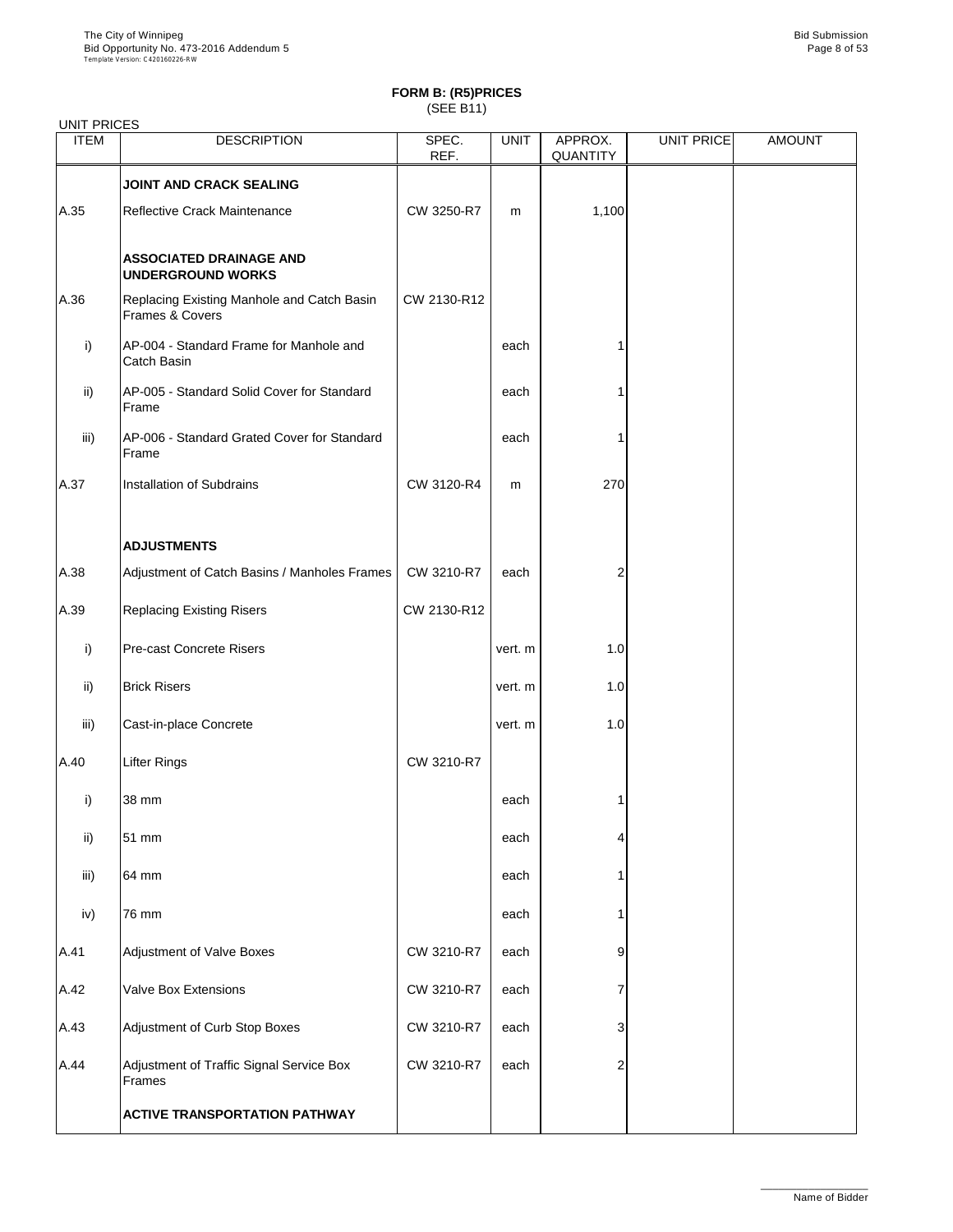|  | <b>UNIT PRICES</b> |
|--|--------------------|
|--|--------------------|

| <b>UNITI INDLU</b><br><b>ITEM</b> | <b>DESCRIPTION</b>                                                  | SPEC.<br>REF.                       | <b>UNIT</b>    | APPROX.<br>QUANTITY | <b>UNIT PRICE</b> | <b>AMOUNT</b> |
|-----------------------------------|---------------------------------------------------------------------|-------------------------------------|----------------|---------------------|-------------------|---------------|
| A.45                              | Excavation                                                          | CW 3110-R19                         | m <sup>3</sup> | 560                 |                   |               |
| A.46                              | <b>Removal of Existing Asphalt</b>                                  | CW 3110-R19                         | m <sup>2</sup> | 870                 |                   |               |
| A.47                              | <b>Sub-Grade Compaction</b>                                         | CW 3110-R19                         | m <sup>2</sup> | 3,500               |                   |               |
| A.48                              | <b>Crushed Sub-base Material</b>                                    | CW 3110-R19                         |                |                     |                   |               |
| i)                                | 50 mm - Limestone                                                   |                                     | tonne          | 1,120               |                   |               |
| A.49                              | Supplying and Placing Base Course Material                          | CW 3110-R19                         | m <sup>3</sup> | 350                 |                   |               |
| A.50                              | <b>HaTelit C</b>                                                    | E22                                 | m <sup>2</sup> | 320                 |                   |               |
| A.51                              | Separation Geotextile Fabric                                        | CW 3130-R4                          | m <sup>2</sup> | 3,500               |                   |               |
| A.52                              | 100 mm Concrete Sidewalk                                            | CW 3325-R5<br><b>SD-228A</b><br>E20 | m <sup>2</sup> | 1,020               |                   |               |
| A.53                              | Construction of Asphaltic Concrete Overlay                          | CW 3410-R11                         |                |                     |                   |               |
| i)                                | Main Line Paving                                                    |                                     |                |                     |                   |               |
|                                   | a) Type IA                                                          |                                     | tonne          | 530                 |                   |               |
| A.54                              | <b>Construction of Asphaltic Concrete Base</b><br>Course (Type III) | CW 3410-R11                         | tonne          | 40                  |                   |               |
| A.55                              | <b>Asphalt Rumble Strip</b>                                         | E32                                 | m              | 320                 |                   |               |
| A.56                              | <b>Reflective Crack Maintenance</b>                                 | CW 3250-R7                          | m              | 100                 |                   |               |
|                                   | <b>LANDSCAPING</b>                                                  |                                     |                |                     |                   |               |
| A.57                              | <b>Clearing and Grubbing</b>                                        | CW 3010-R4<br>E16                   |                |                     |                   |               |
| i)                                | <b>Clearing and Grubbing</b>                                        | CW 3010-R4<br>E16                   | ha             | 0.05                |                   |               |
| $\mathsf{ii}$                     | <b>Tree Removal</b>                                                 | E16                                 | each           | 10                  |                   |               |
| A.58                              | <b>Chain Link Fence Removal</b>                                     | E42                                 | m              | 160                 |                   |               |
| A.59                              | Fencing                                                             | CW 3550-R3<br>E40                   |                |                     |                   |               |
| i)                                | Chain Link Fencing 3.66 m HT w Barb Wire                            | E40                                 | m              | 155                 |                   |               |
| ii)                               | Man Gate 1.22 m Wide x 2.44 m High                                  | E40                                 | each           |                     |                   |               |
| A.60                              | Sodding                                                             | CW 3510-R9<br>E46                   |                |                     |                   |               |
| i)                                | Sodding width > 600mm (c/w 75mm imported<br>topsoil)                |                                     | m <sup>2</sup> | 7,250               |                   |               |

\_\_\_\_\_\_\_\_\_\_\_\_\_\_\_\_\_\_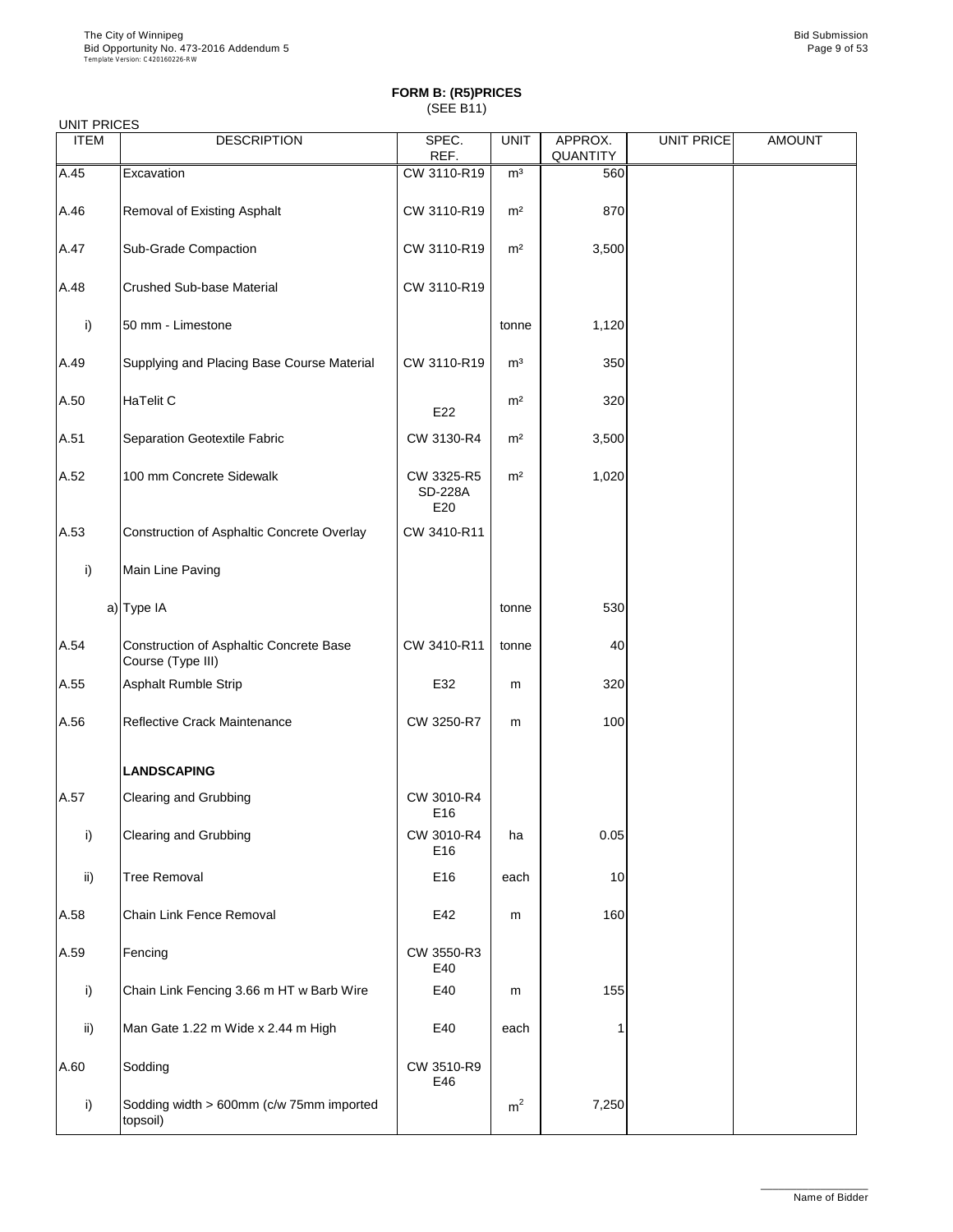| <b>UNIT PRICES</b> |                                                                |                   |                |                            |            |               |
|--------------------|----------------------------------------------------------------|-------------------|----------------|----------------------------|------------|---------------|
| <b>ITEM</b>        | <b>DESCRIPTION</b>                                             | SPEC.<br>REF.     | <b>UNIT</b>    | APPROX.<br><b>QUANTITY</b> | UNIT PRICE | <b>AMOUNT</b> |
| $\mathsf{ii}$      | Sodding width $<$ or = 600mm (c/w 75 mm<br>imported topsoil)   |                   | m <sup>2</sup> | 858                        |            |               |
| A.61               | Seeding                                                        | CW 3520-R7<br>E47 |                |                            |            |               |
| i)                 | Seed Mix                                                       |                   | m <sup>2</sup> | 1,550                      |            |               |
| $\mathsf{ii}$      | <b>Fescue Overs-seed Mix</b>                                   |                   | m <sup>2</sup> | 7,250                      |            |               |
| A.62               | Soil Amendments for Seeding                                    | E45               | m <sup>2</sup> | 1,550                      |            |               |
| A.63               | <b>Plant Material</b>                                          | E48               |                |                            |            |               |
| i)                 | Ohio Buckeye (50 mm cal.)                                      |                   | each           | 3                          |            |               |
| $\mathsf{ii}$ )    | Delta Hackberry (50 mm cal.)                                   |                   | each           | 4                          |            |               |
| iii)               | Japanese Tree Lilac (50 mm cal.)                               |                   | each           | 3                          |            |               |
| A.64               | <b>Site Furnishings</b>                                        | E39               |                |                            |            |               |
| i)                 | Bench (Pick-up and Installation only)                          |                   | each           |                            |            |               |
| $\mathsf{ii}$      | Waste Receptacle (Pick-up and Installation<br>only)            |                   | each           |                            |            |               |
| A.65               | <b>Interlocking Paving Stones</b>                              | CW 3335-R1        | m <sup>2</sup> | $\overline{9}$             |            |               |
| A.66               | Lean Concrete Base                                             | CW 3335-R1        | m <sup>2</sup> | 9                          |            |               |
|                    | <b>MISCELLANEOUS</b>                                           |                   |                |                            |            |               |
| A.67               | Supply and Installation of Crash Attenuation<br><b>Barrier</b> | E36               | each           | 2                          |            |               |
| A.68               | Supply and Place Crash Attenuation Barrels                     | E37               | each           | 9                          |            |               |
| $\mathsf{A}$       | <b>WILKES INTERSECTION-SURFACE WORKS</b>                       |                   |                |                            | Subtotal:  |               |

\_\_\_\_\_\_\_\_\_\_\_\_\_\_\_\_\_\_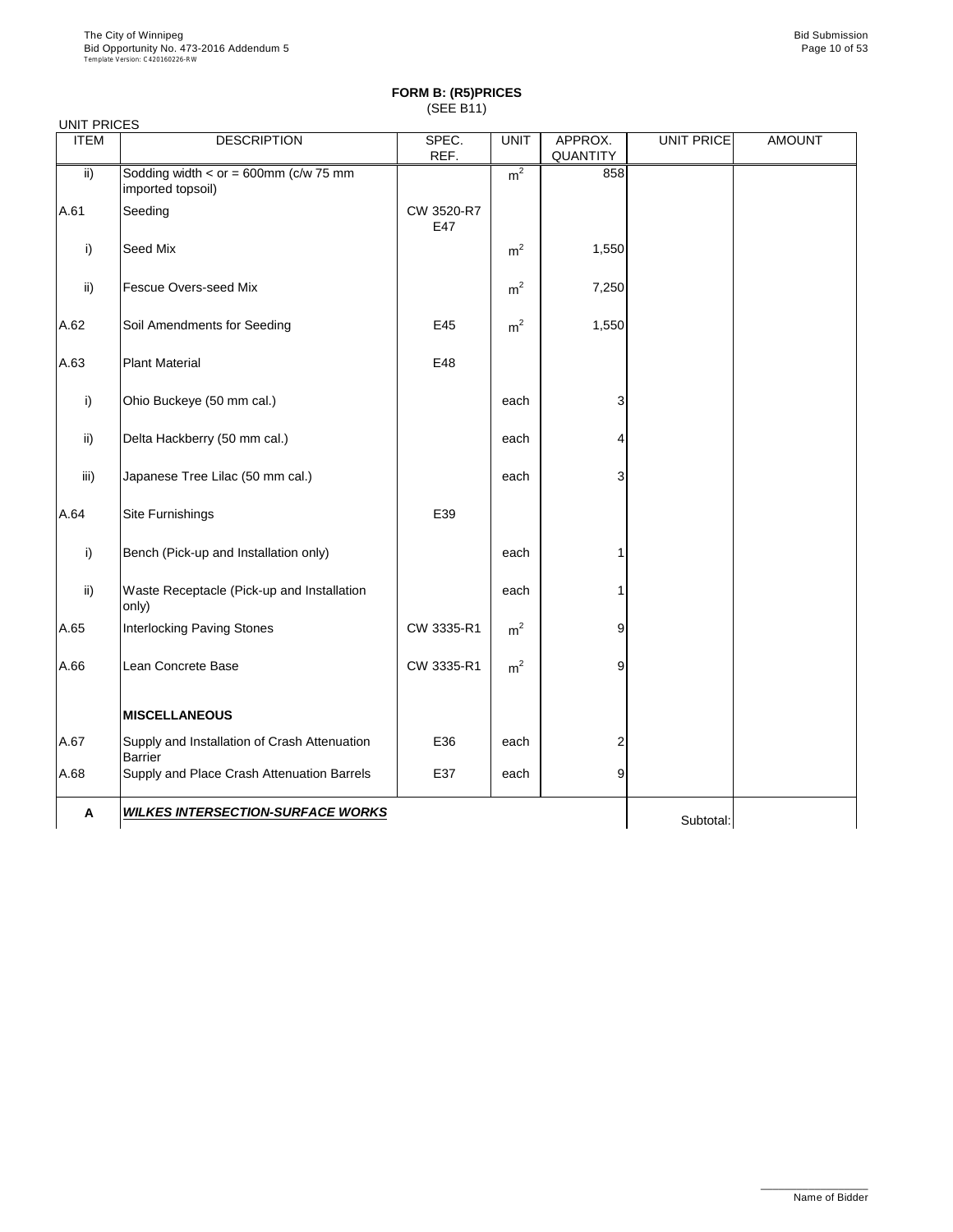# **FORM B: (R5)PRICES**

(SEE B11)

| <b>UNIT PRICES</b> |                                            |                                |                |                            |            |               |
|--------------------|--------------------------------------------|--------------------------------|----------------|----------------------------|------------|---------------|
| <b>ITEM</b>        | <b>DESCRIPTION</b>                         | SPEC.<br>REF.                  | <b>UNIT</b>    | APPROX.<br><b>QUANTITY</b> | UNIT PRICE | <b>AMOUNT</b> |
| B                  | <b>BGSA-SURFACE WORKS</b>                  |                                |                |                            |            |               |
|                    | <b>EARTH AND BASE WORKS</b>                |                                |                |                            |            |               |
| B.1                | <b>Common Excavation</b>                   | CW 3110-R19<br>E <sub>19</sub> | m <sup>3</sup> | 91,360                     |            |               |
| B.2                | Roadway Excavation                         | CW 3110-R19<br>E <sub>19</sub> | m <sup>3</sup> | 31,210                     |            |               |
| B.3                | <b>Sub-Grade Compaction</b>                | CW 3110-R19                    | m <sup>2</sup> | 32,200                     |            |               |
| B.4                | <b>Crushed Sub-base Material</b>           | CW 3110-R19                    |                |                            |            |               |
| $\mathsf{i}$       | 50 mm - Limestone                          |                                | tonne          | 14,250                     |            |               |
| $\mathsf{ii}$      | 100 mm - Limestone                         |                                | tonne          | 3,840                      |            |               |
| iii)               | 150 mm - Limestone                         |                                | tonne          | 43,860                     |            |               |
| B.5                | Supplying and Placing Base Course Material | CW 3110-R19                    | m <sup>3</sup> | 2,830                      |            |               |
| B.6                | <b>Grading of Boulevards</b>               | CW 3110-R19<br>E <sub>19</sub> | m <sup>2</sup> | 22,100                     |            |               |
| B.7                | <b>Removal of Existing Concrete Bases</b>  | CW 3110-R19                    |                |                            |            |               |
| i)                 | 600 mm Diameter or Less                    |                                | each           |                            |            |               |
| B.8                | Separation Geotextile Fabric               | CW 3130-R4                     | m <sup>2</sup> | 32,200                     |            |               |
| B.9                | <b>Supply and Install Geogrid</b>          | CW 3135-R1                     | m <sup>2</sup> | 7,450                      |            |               |
| <b>B.10</b>        | <b>Fill Material</b>                       | CW 3170-R3<br>E19              |                |                            |            |               |
| i)                 | Placing Suitable Site Material             |                                | m <sup>3</sup> | 3,400                      |            |               |
|                    | <b>ROADWORKS - RENEWALS</b>                |                                |                |                            |            |               |
| <b>B.11</b>        | <b>Pavement Removal</b>                    | CW 3110-R19                    |                |                            |            |               |
| i)                 | Concrete Pavement                          |                                | m <sup>2</sup> | 9,900                      |            |               |
| $\mathsf{ii}$      | <b>Asphalt Pavement</b>                    |                                | m <sup>2</sup> | 9,255                      |            |               |
| B.12               | Miscellaneous Concrete Slab Removal        | CW 3235-R9                     |                |                            |            |               |
| i)                 | <b>Monolithic Median Slab</b>              |                                | m <sup>2</sup> | 400                        |            |               |
| ii)                | 100 mm Sidewalk                            |                                | m <sup>2</sup> | 1,650                      |            |               |
| iii)               | <b>Bullnose</b>                            |                                | m <sup>2</sup> | 20                         |            |               |
| B.13               | Concrete Curb Removal                      | CW 3240-R10                    |                |                            |            |               |

\_\_\_\_\_\_\_\_\_\_\_\_\_\_\_\_\_\_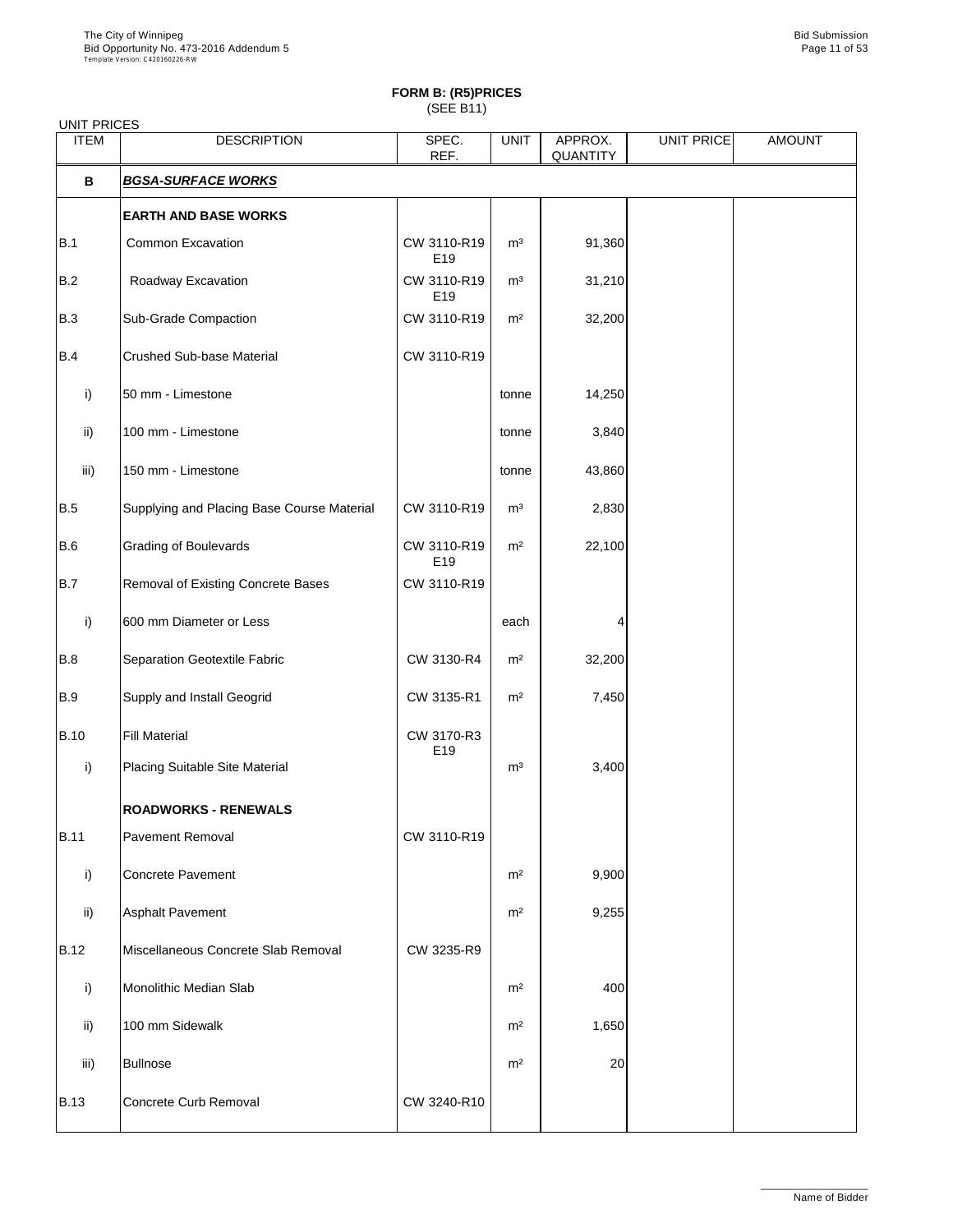| <b>ITEM</b>     | <b>DESCRIPTION</b>                                                            | SPEC.<br>REF.         | <b>UNIT</b>    | APPROX.<br><b>QUANTITY</b> | <b>UNIT PRICE</b> | <b>AMOUNT</b> |
|-----------------|-------------------------------------------------------------------------------|-----------------------|----------------|----------------------------|-------------------|---------------|
| $\mathsf{i}$    | <b>Barrier Curb Separate</b>                                                  |                       | m              | 2,130                      |                   |               |
| $\mathsf{ii}$ ) | <b>Barrier Curb Integral</b>                                                  |                       | m              | 300                        |                   |               |
| iii)            | Curb Ramp                                                                     |                       | m              | 60                         |                   |               |
| <b>B.14</b>     | Line Painting                                                                 | E33                   | m              | 200                        |                   |               |
| <b>B.15</b>     | Detectable Warning Surface Tiles                                              | CW 3326-R3            | each           | 35                         |                   |               |
|                 | <b>ROADWORKS - NEW CONSTRUCTION</b>                                           |                       |                |                            |                   |               |
| <b>B.16</b>     | Concrete Pavements, Median Slabs, Bull-<br>noses, and Safety Medians          | CW 3310-R17           |                |                            |                   |               |
| i)              | Construction of 250 mm Concrete Pavement<br>(Plain-Dowelled)                  |                       | m <sup>2</sup> | 165                        |                   |               |
| $\mathsf{ii}$ ) | Construction of 230 mm Concrete Pavement<br>(Plain-Dowelled) Slip Form Paving |                       | m <sup>2</sup> | 13,000                     |                   |               |
| iii)            | Construction of 200 mm Concrete Pavement<br>(Plain-Dowelled)                  |                       | m <sup>2</sup> | 830                        |                   |               |
| iv)             | <b>Construction of Monolithic Concrete Median</b><br><b>Slabs</b>             | <b>SD-226A</b>        | m <sup>2</sup> | 640                        |                   |               |
| V)              | <b>Construction of Concrete Safety Medians</b>                                | <b>SD-226B</b>        | m <sup>2</sup> | 110                        |                   |               |
| vi)             | <b>Construction of Monolithic Concrete Bull-noses</b>                         | <b>SD-227C</b>        | m <sup>2</sup> | 40                         |                   |               |
| <b>B.17</b>     | <b>Transit Shelter Foundations</b>                                            | E21                   | m <sup>2</sup> | 10                         |                   |               |
| <b>B.18</b>     | Concrete Curbs, Curb and Gutter, and Splash<br><b>Strips</b>                  | CW 3310-R17           |                |                            |                   |               |
| i)              | Construction of Barrier (180 mm ht, Dowelled)                                 | SD-205                | m              | 200                        |                   |               |
| $\mathsf{ii}$ ) | Construction of Barrier (180 mm ht, Separate,<br>Slip Formed)                 | <b>SD-203A</b>        | m              | 155                        |                   |               |
| iii)            | <b>Modified Barrier Curb and Gutter</b>                                       | <b>SD-203B</b><br>E30 | m              | 1,330                      |                   |               |
| iv)             | <b>Barrier Curb and Gutter</b>                                                | <b>SD-200</b><br>E30  | m              | 850                        |                   |               |
| V)              | 75 mm Lip Curb and Gutter                                                     | <b>SD-202A</b><br>E30 | m              | 500                        |                   |               |
| vi)             | <b>Pinned Barrier Curb</b>                                                    | <b>SD-203B</b>        | m              | 110                        |                   |               |

|       |                                                                                    | E30            |   |       |  |
|-------|------------------------------------------------------------------------------------|----------------|---|-------|--|
| vii)  | Construction of Curb Ramp and Gutter                                               | E30            | m | 13    |  |
| viii) | Construction of Curb Ramp (8-12 mm ht,<br>Monolithic)                              | <b>SD-229C</b> | m | 140   |  |
| ix)   | Construction of Splash Strip (180 mm ht,<br>Monolithic Barrier Curb, 750 mm width) | <b>SD-223A</b> | m | 1,200 |  |
| X)    | Construction of Splash Strip, (Separate, 600<br>mm width)                          | <b>SD-223B</b> | m | 1,500 |  |

\_\_\_\_\_\_\_\_\_\_\_\_\_\_\_\_\_\_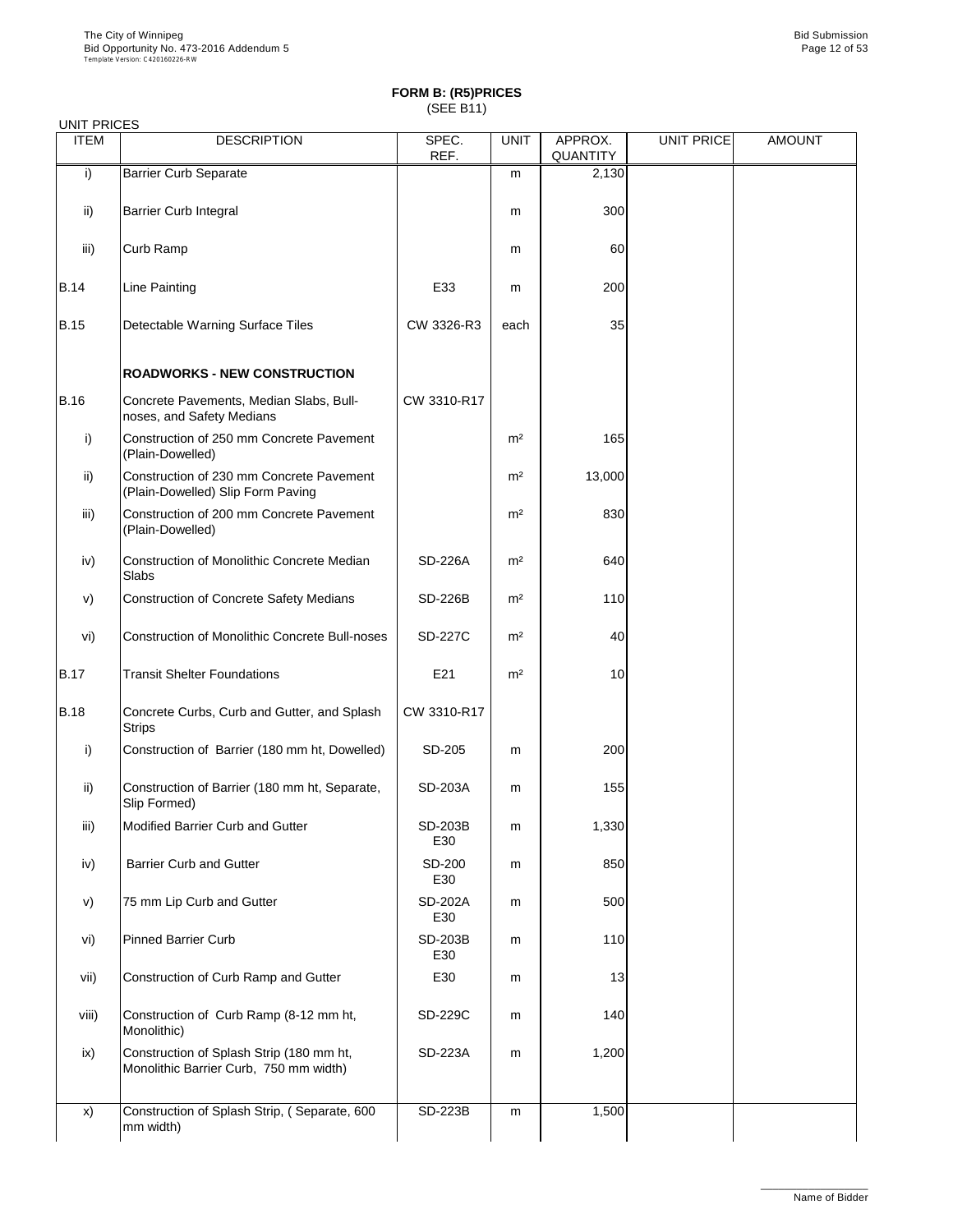| <b>UNIT PRICES</b> |                                                                     |                       |                |                            |                   |               |
|--------------------|---------------------------------------------------------------------|-----------------------|----------------|----------------------------|-------------------|---------------|
| <b>ITEM</b>        | <b>DESCRIPTION</b>                                                  | SPEC.<br>REF.         | <b>UNIT</b>    | APPROX.<br><b>QUANTITY</b> | <b>UNIT PRICE</b> | <b>AMOUNT</b> |
| <b>B.19</b>        | Supply and Installation of Dowel Assemblies                         | CW 3310-R17           | m              | 2,375                      |                   |               |
| <b>B.20</b>        | Interlocking Paving Stones Charcoal Holland<br>Paver 60x210x210mm   | CW 3330-R5<br>E27     | m <sup>2</sup> | 15                         |                   |               |
| <b>B.21</b>        | Interlocking Paving Stones Blue Holland Paver<br>60x105x210mm       | CW 3330-R5<br>E27     | m <sup>2</sup> | 5                          |                   |               |
| <b>B.22</b>        | <b>Directional Tactile Strip</b>                                    | E28                   | m              | 40                         |                   |               |
| <b>B.23</b>        | <b>Construction of Asphaltic Concrete Pavements</b>                 | CW 3410-R11           |                |                            |                   |               |
| i)                 | Main Line Paving                                                    |                       |                |                            |                   |               |
|                    | $a)$ Type IA                                                        |                       | tonne          | 3,200                      |                   |               |
| ii)                | Tie-ins and Approaches                                              |                       |                |                            |                   |               |
|                    | a) Type IA                                                          |                       | tonne          | 125                        |                   |               |
| <b>B.24</b>        | <b>Construction of Asphaltic Concrete Base</b><br>Course (Type III) | CW 3410-R11           | tonne          | 3,400                      |                   |               |
|                    | <b>JOINT AND CRACK SEALING</b>                                      |                       |                |                            |                   |               |
| <b>B.25</b>        | <b>Reflective Crack Maintenance</b>                                 | CW 3250-R7            | m              | 350                        |                   |               |
|                    | <b>ACTIVE TRANSPORTATION PATHWAY</b>                                |                       |                |                            |                   |               |
| <b>B.26</b>        | Excavation                                                          | CW 3110-R19           | m <sup>3</sup> | 1,850                      |                   |               |
| <b>B.27</b>        | <b>Removal of Existing Asphalt</b>                                  | CW 3110-R19           | m <sup>2</sup> | 2900                       |                   |               |
| <b>B.28</b>        | <b>Sub-Grade Compaction</b>                                         | CW 3110-R19           | m <sup>2</sup> | 7,910                      |                   |               |
| <b>B.29</b>        | <b>Crushed Sub-base Material</b>                                    | CW 3110-R19           |                |                            |                   |               |
| $\mathsf{i}$       | 50 mm - Limestone                                                   |                       | tonne          | 3,040                      |                   |               |
| <b>B.30</b>        | Supplying and Placing Base Course Material                          | CW 3110-R19           | m <sup>3</sup> | 610                        |                   |               |
| <b>B.31</b>        | <b>Separation Geotextile Fabric</b>                                 | CW 3130-R4            | m <sup>2</sup> | 7,910                      |                   |               |
| $\mathsf{i}$       | <b>Construction of Monolithic Curb and Sidewalk</b>                 | <b>SD-228B</b><br>E20 | m <sup>2</sup> | 100                        |                   |               |

| <b>B.32</b> | 100 mm Concrete Sidewalk | CW 3325-R5 | m <sup>2</sup> | 2,400 |  |  |
|-------------|--------------------------|------------|----------------|-------|--|--|
|-------------|--------------------------|------------|----------------|-------|--|--|

\_\_\_\_\_\_\_\_\_\_\_\_\_\_\_\_\_\_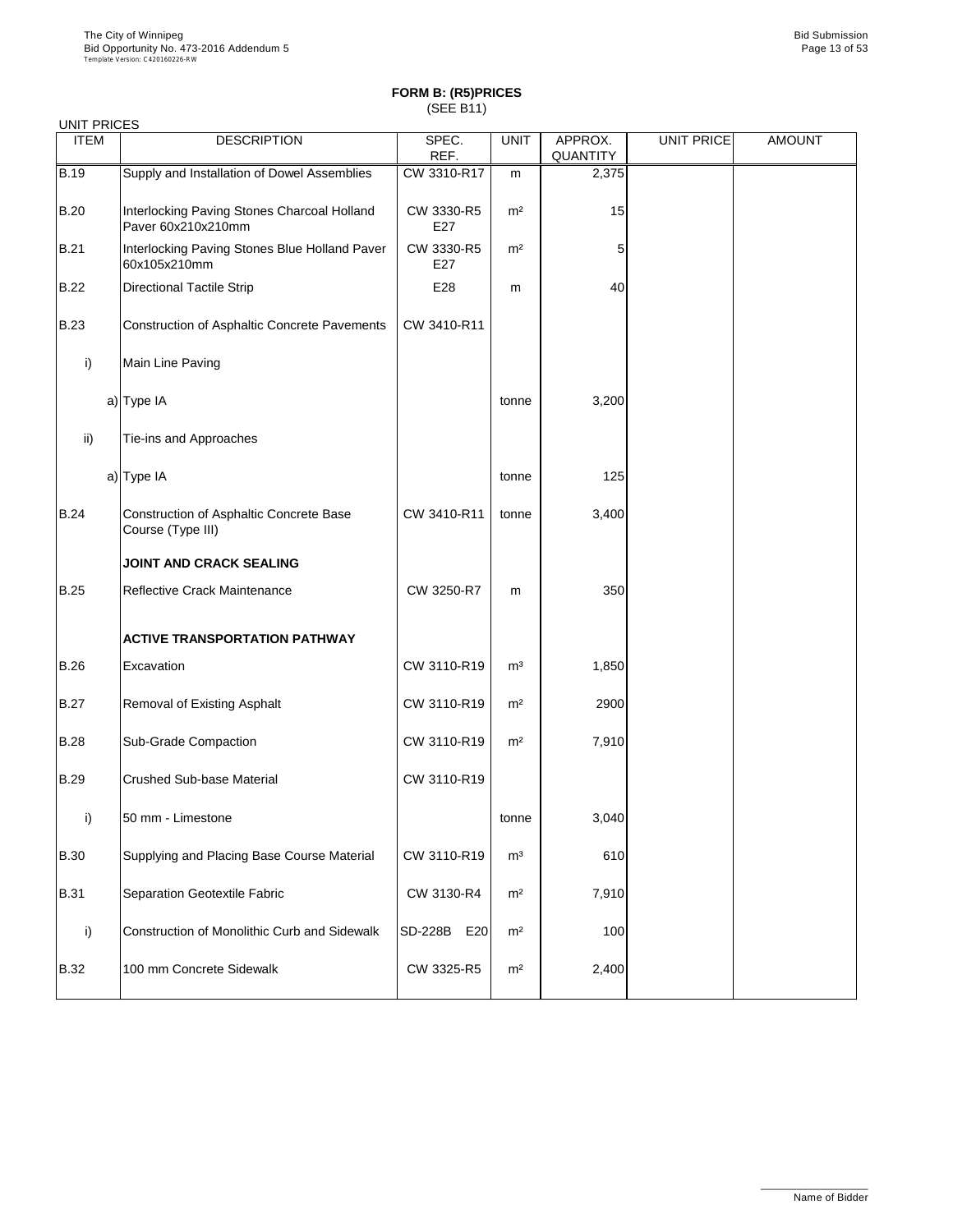| <b>UNIT PRICES</b> |                                                            |                   |             |                            |                   |               |
|--------------------|------------------------------------------------------------|-------------------|-------------|----------------------------|-------------------|---------------|
| <b>ITEM</b>        | <b>DESCRIPTION</b>                                         | SPEC.<br>REF.     | <b>UNIT</b> | APPROX.<br><b>QUANTITY</b> | <b>UNIT PRICE</b> | <b>AMOUNT</b> |
| <b>B.33</b>        | <b>Construction of Asphaltic Concrete Overlay</b>          | CW 3410-R11       |             |                            |                   |               |
| i)                 | Main Line Paving                                           |                   |             |                            |                   |               |
|                    | $a)$ Type IA                                               |                   | tonne       | 1,155                      |                   |               |
| <b>B.34</b>        | <b>Asphalt Rumble Strip</b>                                | E32               | m           | 920                        |                   |               |
| <b>B.35</b>        | Reflective Crack Maintenance                               | CW 3250-R7        | m           | 230                        |                   |               |
|                    | <b>ASSOCIATED DRAINAGE AND</b><br><b>UNDERGROUND WORKS</b> |                   |             |                            |                   |               |
| <b>B.36</b>        | <b>Installation of Subdrains</b>                           | CW 3120-R4        | m           | 1,200                      |                   |               |
|                    | <b>LANDSCAPING</b>                                         |                   |             |                            |                   |               |
| <b>B.37</b>        | <b>Clearing and Grubbing</b>                               | CW 3010-R4<br>E16 |             |                            |                   |               |
| i)                 | <b>Clearing and Grubbing</b>                               |                   | ha          | 0.02                       |                   |               |
| $\mathsf{ii}$      | <b>Tree Removal</b>                                        |                   | each        | 80                         |                   |               |
| <b>B.38</b>        | <b>Chain Link Fence Removal</b>                            | E42               | m           | 730                        |                   |               |
| <b>B.39</b>        | Fencing                                                    | CW 3550-R3<br>E40 |             |                            |                   |               |
| i)                 | Chain Link Fencing 1.83 m HT                               |                   | m           | 255                        |                   |               |
| ii)                | Chain Link Fencing 1.83 m HT w Barb Wire                   |                   | m           | 210                        |                   |               |
| iii)               | <b>New Ornamental Fencing</b>                              |                   | m           | 5                          |                   |               |
| iv)                | Man Gate 1.22 m Wide x 1.83 m High                         |                   | each        |                            |                   |               |
| V)                 | Chain Link Baseball Backstop                               |                   | each        |                            |                   |               |
| vi)                | Remove, Salvage and Install Ornamental Fence               |                   | m           | 55                         |                   |               |
| vii)               | Remove, Salvage and Install Wood Fence                     |                   | m           | 13                         |                   |               |

| VII).          | <b>Remove, Salvage and Install VVOOD Fence</b>                  |                   | m              | ا ک ا  |  |
|----------------|-----------------------------------------------------------------|-------------------|----------------|--------|--|
| $ B.40\rangle$ | Sodding                                                         | CW 3510-R9<br>E46 |                |        |  |
|                | Sodding width > 600mm (c/w 75mm imported<br>topsoil)            |                   | m <sup>2</sup> | 20,650 |  |
| ii)            | Sodding width $\lt$ or = 600mm (c/w 75 mm)<br>imported topsoil) |                   | m <sup>2</sup> | 1,100  |  |

\_\_\_\_\_\_\_\_\_\_\_\_\_\_\_\_\_\_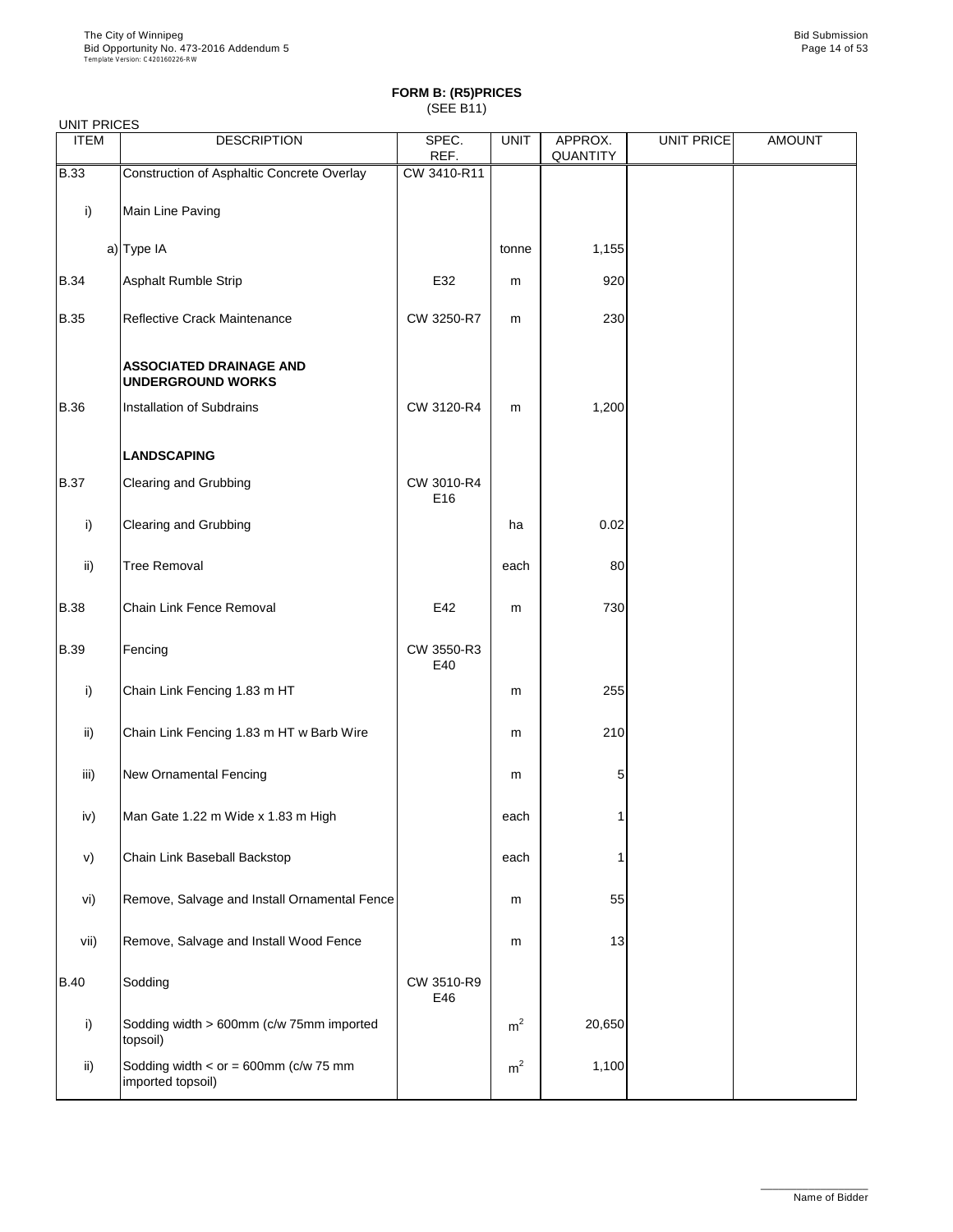| <b>UNIT FRICES</b> |                                                    |                   |                |                     |                   |               |
|--------------------|----------------------------------------------------|-------------------|----------------|---------------------|-------------------|---------------|
| <b>ITEM</b>        | <b>DESCRIPTION</b>                                 | SPEC.<br>REF.     | <b>UNIT</b>    | APPROX.<br>QUANTITY | <b>UNIT PRICE</b> | <b>AMOUNT</b> |
| <b>B.41</b>        | Seeding                                            | CW 3520-R7<br>E47 |                |                     |                   |               |
| $\mathsf{i}$       | <b>Seed Mix</b>                                    |                   | m <sup>2</sup> | 11,750              |                   |               |
| $\mathsf{ii}$      | <b>Fescue Overs-seed Mix</b>                       |                   | m <sup>2</sup> | 20,650              |                   |               |
| <b>B.42</b>        | Soil Amendments for Seeding                        | E45               | m <sup>2</sup> | 11,750              |                   |               |
| <b>B.43</b>        | Planting Beds with Growing Medium (450mm<br>Depth) | E45               | m <sup>2</sup> | 125                 |                   |               |
| <b>B.44</b>        | Wood Chip Mulch                                    | E45               | m <sup>2</sup> | 125                 |                   |               |
| <b>B.45</b>        | Heavy Duty Plastic Landscape Edger                 | E45               | m              | 60                  |                   |               |
| <b>B.46</b>        | <b>Plant Material</b>                              | E48               |                |                     |                   |               |
| i)                 | Colorado Spruce (2.4 m HT)                         |                   | each           | 8                   |                   |               |
| $\mathsf{ii}$      | Baron Manitoba Maple (65 mm cal.)                  |                   | each           | 11                  |                   |               |
| iii)               | Silver Maple (65 mm cal.)                          |                   | each           | 3                   |                   |               |
| iv)                | Ohio Buckeye (50 mm cal.)                          |                   | each           | 12                  |                   |               |
| V)                 | Prairie Horizon Alder (50 mm cal.)                 |                   | each           | 12                  |                   |               |
| vi)                | Delta Hackberry (50 mm cal.)                       |                   | each           | 23                  |                   |               |
| vii)               | Bur Oak (45 mm cal.)                               |                   | each           | 1                   |                   |               |
| viii)              | Glenleven Linden (65 mm cal.)                      |                   | each           | $\overline{c}$      |                   |               |
| ix)                | American Elm (65 mm cal.)                          |                   | each           | 10                  |                   |               |
| X)                 | Brandon Elm (65 mm cal)                            |                   | each           | 14                  |                   |               |
| xi)                | Amur Maple (50 mm cal.)                            |                   | each           | 9                   |                   |               |

| xii)  | Japanese Tree Lilac (50 mm cal.) | each |                 |  |
|-------|----------------------------------|------|-----------------|--|
| xiii) | False Spirea (0.80 m HT)         | each | 15              |  |
| xiv)  | Charles Joly Lilac (1.2 m HT)    | each | 12 <sub>l</sub> |  |

\_\_\_\_\_\_\_\_\_\_\_\_\_\_\_\_\_\_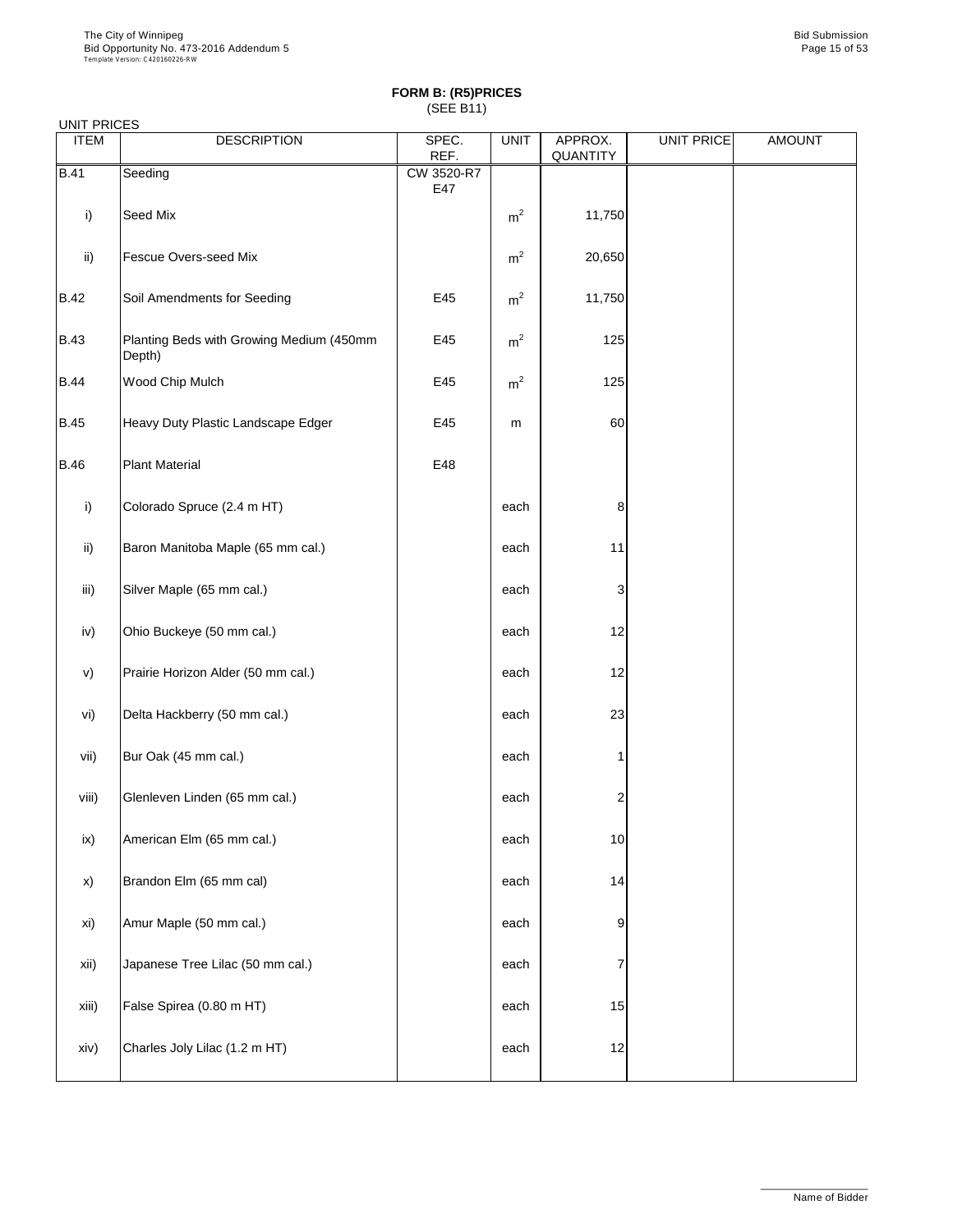| <b>UNIT PRICES</b><br><b>ITEM</b> | <b>DESCRIPTION</b>                                                | SPEC.           | <b>UNIT</b>             | APPROX.         | <b>UNIT PRICE</b> | <b>AMOUNT</b> |
|-----------------------------------|-------------------------------------------------------------------|-----------------|-------------------------|-----------------|-------------------|---------------|
|                                   |                                                                   | REF.            |                         | <b>QUANTITY</b> |                   |               |
| XV)                               | Meyer Lilac (0.60 m HT)                                           |                 | each                    | 45              |                   |               |
| xvi)                              | Nannyberry (0.80 m HT)                                            |                 | each                    | 9               |                   |               |
| xvii)                             | Abbotswood Potentilla (0.50 m ht)                                 |                 | each                    | 45              |                   |               |
| xviii)                            | Gray Gleam Junipers (1.0 m ht)                                    |                 | each                    | 8               |                   |               |
| xix)                              | Big Tuna Mugo Pine (0.80 m ht.)                                   |                 | each                    | 5               |                   |               |
| XX)                               | Calgary Carpet Juniper (0.60 m width)                             |                 | each                    | 13              |                   |               |
| xxi)                              | Hughes Juniper (0.60 m width)                                     |                 | each                    | 5               |                   |               |
| xxii)                             | Blue Chip Juniper (0.50 m width)                                  |                 | each                    | 11              |                   |               |
| <b>B.47</b>                       | <b>Chemical Application of Herbicide</b>                          | E51             | m <sup>2</sup>          | 1000            |                   |               |
| <b>B.48</b>                       | <b>Site Furnishings</b>                                           | E39             |                         |                 |                   |               |
| i)                                | Bench (Pick-up and Installation only)                             |                 | each                    | $\overline{2}$  |                   |               |
| $\mathsf{ii}$                     | Waste Receptacle (Pick-up and Installation<br>only)               |                 | each                    | $\overline{2}$  |                   |               |
| <b>B.49</b>                       | <b>Interlocking Paving Stones</b>                                 | CW 3335-R1      | m <sup>2</sup>          | 18              |                   |               |
| <b>B.50</b>                       | Lean Concrete Base                                                | CW 3335-R1      | m <sup>2</sup>          | 18              |                   |               |
| <b>B.51</b>                       | <b>Crushed Limestone Path</b>                                     | E43             | m <sup>2</sup>          | 600             |                   |               |
| <b>B.52</b>                       | <b>Infield Granular</b>                                           | E44             | m <sup>2</sup>          | 725             |                   |               |
| <b>B.53</b>                       | Cash Allowance for Irrigation Systems                             | E <sub>53</sub> | $\mathsf{I}.\mathsf{s}$ |                 | \$5,000.00        | \$5,000.00    |
| <b>B.54</b>                       | Long Term Maintenance                                             | E49             |                         |                 |                   |               |
| i)                                | General Maintenance of Plant Material and<br><b>Planting Beds</b> |                 | annual                  | 2               |                   |               |

\_\_\_\_\_\_\_\_\_\_\_\_\_\_\_\_\_\_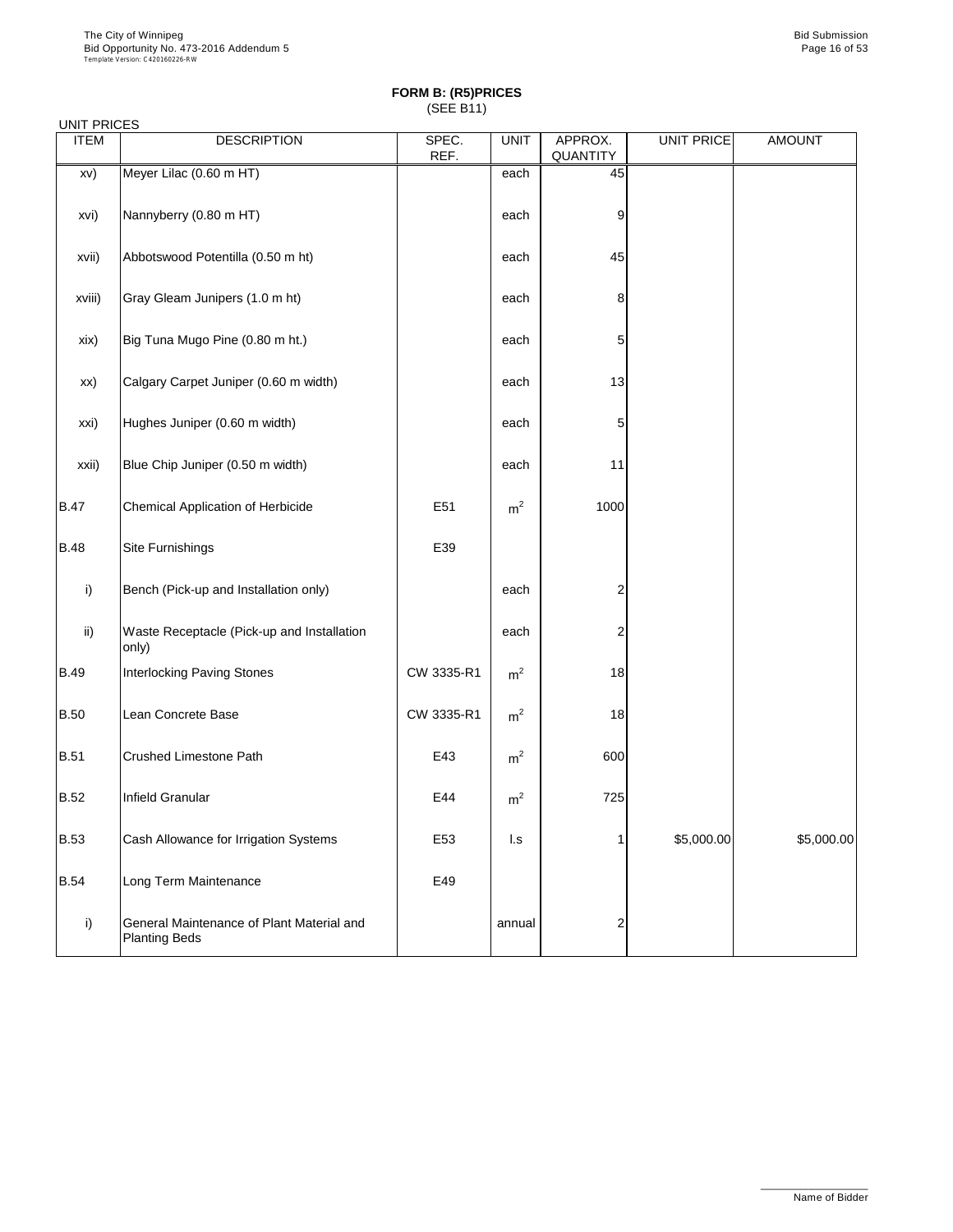| UNIT PRICES   |                                                                      |                    |                |                            |                   |               |  |
|---------------|----------------------------------------------------------------------|--------------------|----------------|----------------------------|-------------------|---------------|--|
| <b>ITEM</b>   | <b>DESCRIPTION</b>                                                   | SPEC.<br>REF.      | <b>UNIT</b>    | APPROX.<br><b>QUANTITY</b> | <b>UNIT PRICE</b> | <b>AMOUNT</b> |  |
|               | <b>MISCELLANEOUS</b>                                                 |                    |                |                            |                   |               |  |
| <b>B.55</b>   | Supply and Installation of Crash Attenuation<br><b>Barrier</b>       | E36                | each           | 2                          |                   |               |  |
| <b>B.56</b>   | <b>Steel Beam Guardrail</b>                                          | E38                | m              | 11.4                       |                   |               |  |
| <b>B.57</b>   | ET-31 End Treatment                                                  | E38                | each           |                            |                   |               |  |
| B             | <b>BGSA-SURFACE WORKS</b>                                            |                    |                |                            |                   |               |  |
| $\mathbf{C}$  | <b>DETOUR-SURFACE WORKS</b>                                          |                    |                |                            |                   |               |  |
|               | <b>EARTH AND BASE WORKS</b>                                          |                    |                |                            |                   |               |  |
| C.1           | <b>Common Excavation</b>                                             | CW 3110-R19<br>E19 | m <sup>3</sup> | 11,120                     |                   |               |  |
| C.2           | Roadway Excavation                                                   | CW 3110-R19<br>E19 | m <sup>3</sup> | 5,200                      |                   |               |  |
| C.3           | <b>Sub-Grade Compaction</b>                                          | CW 3110-R19        | m <sup>2</sup> | 13,450                     |                   |               |  |
| C.4           | <b>Crushed Sub-base Material</b>                                     | CW 3110-R19        |                |                            |                   |               |  |
| i)            | 50 mm - Limestone                                                    |                    | tonne          | 6,030                      |                   |               |  |
| $\mathsf{ii}$ | 100 mm - Limestone                                                   |                    | tonne          | 10,210                     |                   |               |  |
| C.5           | Supplying and Placing Base Course Material                           | CW 3110-R19        | m <sup>3</sup> | 1,110                      |                   |               |  |
| C.6           | <b>Separation Geotextile Fabric</b>                                  | CW 3130-R4         | m <sup>2</sup> | 13,560                     |                   |               |  |
| C.7           | <b>Pavement Removal</b>                                              | CW 3110-R19        |                |                            |                   |               |  |
| i)            | <b>Asphalt Pavement</b>                                              |                    | m <sup>2</sup> | 9,900                      |                   |               |  |
|               | <b>ROADWORKS - NEW CONSTRUCTION</b>                                  |                    |                |                            |                   |               |  |
| C.8           | Concrete Pavements, Median Slabs, Bull-<br>noses, and Safety Medians | CW 3310-R17        |                |                            |                   |               |  |
| i)            | Temporary Asphalt Curb (150 mm ht) Slip Form                         | E31                | m              | 1,400                      |                   |               |  |
| $\mathsf{ii}$ | Temporary Asphalt Median (180 mm ht)                                 | E31                | m <sup>2</sup> | 380                        |                   |               |  |
| iii)          | <b>Temporary Safety Curb</b>                                         | E31                | m              | 20                         |                   |               |  |

| C.9 | Construction of Asphaltic Concrete Pavements | CW 3410-R11 |       |       |  |
|-----|----------------------------------------------|-------------|-------|-------|--|
|     | Main Line Paving                             |             |       |       |  |
|     | a) Type IA                                   |             | tonne | 1,650 |  |

\_\_\_\_\_\_\_\_\_\_\_\_\_\_\_\_\_\_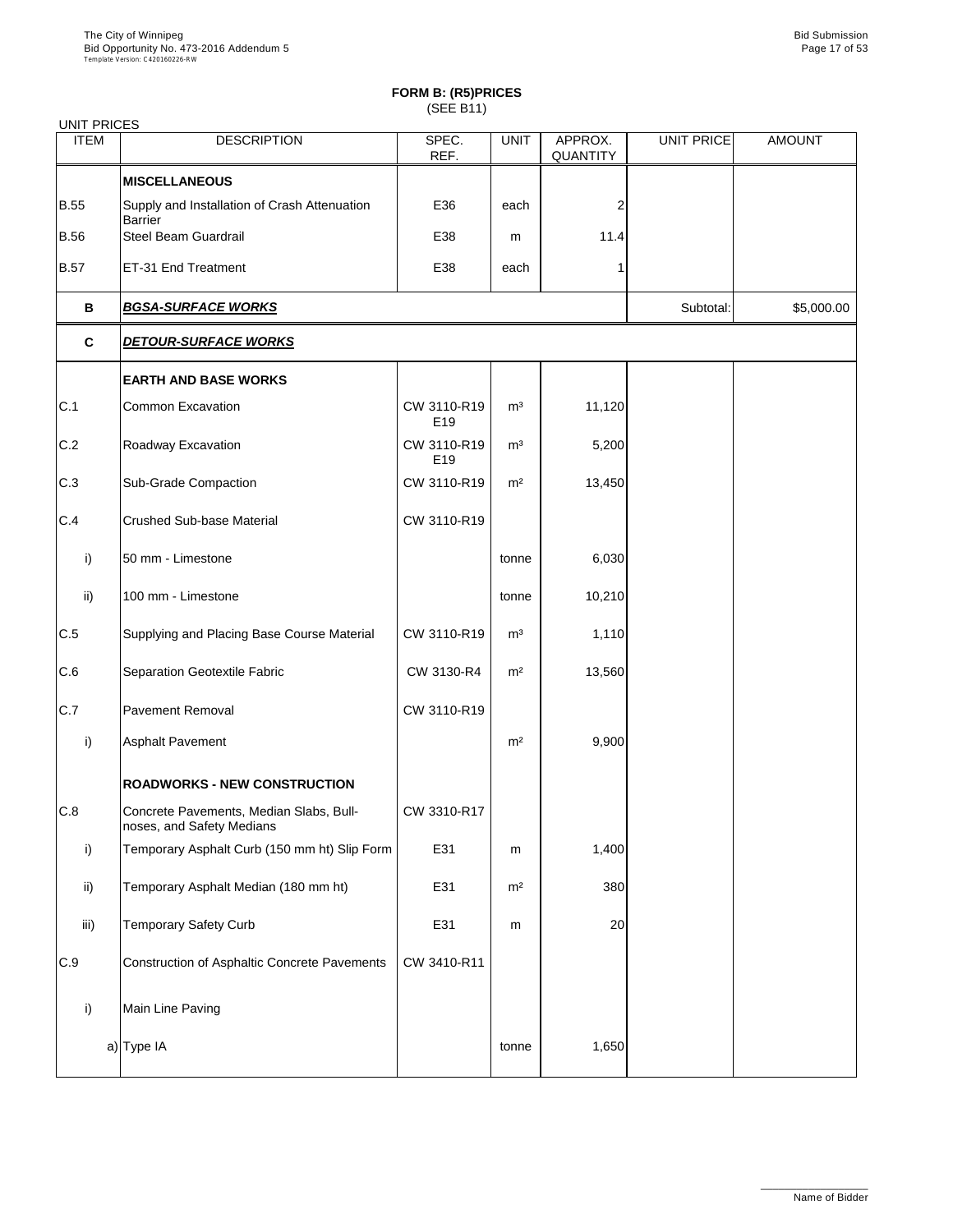| <b>UNIT PRICES</b> |                                                               |                               |                |                            |                   |               |
|--------------------|---------------------------------------------------------------|-------------------------------|----------------|----------------------------|-------------------|---------------|
| <b>ITEM</b>        | <b>DESCRIPTION</b>                                            | SPEC.<br>REF.                 | <b>UNIT</b>    | APPROX.<br><b>QUANTITY</b> | <b>UNIT PRICE</b> | <b>AMOUNT</b> |
| C.10               | Construction of Asphaltic Concrete Base<br>Course (Type III)  | CW 3410-R11                   | tonne          | 2,300                      |                   |               |
|                    | <b>ACTIVE TRANSPORTATION PATHWAY</b>                          |                               |                |                            |                   |               |
| C.11               | Supplying and Placing Base Course Material                    | CW 3110-R19                   | m <sup>3</sup> | 234                        |                   |               |
| C.12               | Construction of Asphaltic Concrete Overlay                    | CW 3410-R11                   |                |                            |                   |               |
| $\mathsf{i}$       | Main Line Paving                                              |                               |                |                            |                   |               |
|                    | a) Type IA                                                    |                               | tonne          | 310                        |                   |               |
|                    | <b>LANDSCAPING</b>                                            |                               |                |                            |                   |               |
| C.13               | <b>Clearing and Grubbing</b>                                  | CW 3010-R4<br>E <sub>16</sub> |                |                            |                   |               |
| i)                 | <b>Clearing and Grubbing</b>                                  |                               | ha             | 0.01                       |                   |               |
| ii)                | <b>Tree Removal</b>                                           |                               | each           | 40                         |                   |               |
| C.14               | Fencing                                                       | CW 3550-R3<br>E40             |                |                            |                   |               |
| $\mathsf{i}$       | Chain Link Fencing 1.22 m HT                                  |                               | m              | 70                         |                   |               |
| $\mathsf{ii}$      | Chain Link Fencing 1.83 m HT, with<br><b>Conspicuity Rail</b> |                               | m              | 80                         |                   |               |
| C.15               | Sodding                                                       | CW 3510-R9<br>E46             |                |                            |                   |               |
| $\mathsf{i}$       | Sodding width > 600mm (c/w 75mm imported<br>topsoil)          |                               | m <sup>2</sup> | 2,000                      |                   |               |
| $\mathsf{ii}$      | Sodding width $<$ or = 600mm (c/w 75 mm<br>imported topsoil)  |                               | m <sup>2</sup> | 500                        |                   |               |
|                    | <b>MISCELLANEOUS</b>                                          |                               |                |                            |                   |               |
| C.16               | Supply and Place Crash Attenuation Barrels                    | E37                           | each           | 14                         |                   |               |
| C.17               | <b>Detour Temporary Lighting</b>                              | E35                           | $\mathsf{L}$ s |                            |                   |               |
| C.18               | Supply and Installation of Sign Barricade                     | E113                          | each           | 30                         |                   |               |
| $\sim$ 10          | age of Cian Derricade                                         | F440                          |                | $\Omega$                   |                   |               |

|       | <b>DETOUR-SURFACE WORKS</b> |     |      |     | Subtotal: |  |
|-------|-----------------------------|-----|------|-----|-----------|--|
| 10.19 | Salvage of Sign Barricage   | ᆮᆝᄓ | eacn | ישכ |           |  |

\_\_\_\_\_\_\_\_\_\_\_\_\_\_\_\_\_\_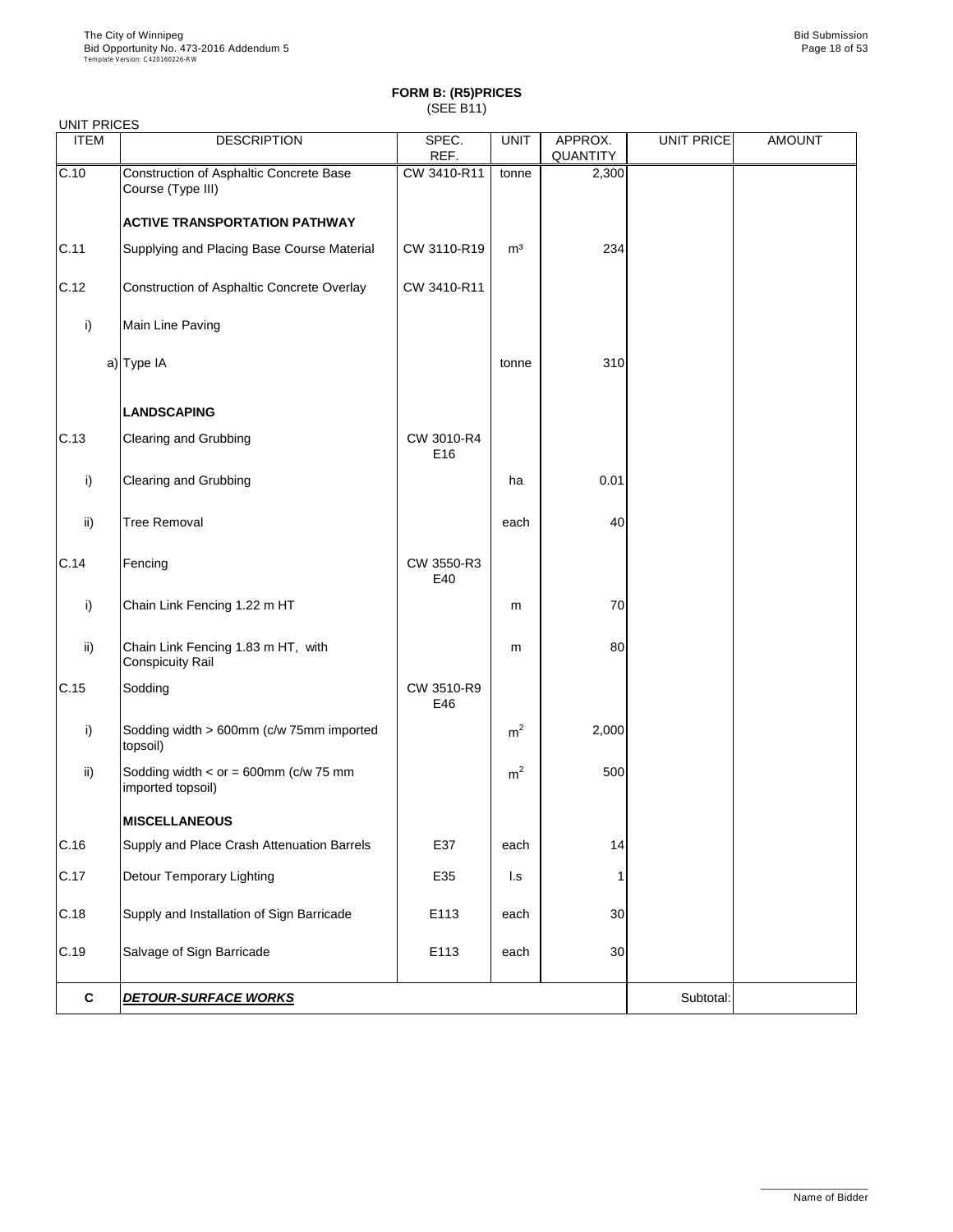# **FORM B: (R5)PRICES**

(SEE B11)

| <b>UNIT PRICES</b> |                                                      |                    |                |                            |            |               |
|--------------------|------------------------------------------------------|--------------------|----------------|----------------------------|------------|---------------|
| <b>ITEM</b>        | <b>DESCRIPTION</b>                                   | SPEC.<br>REF.      | <b>UNIT</b>    | APPROX.<br><b>QUANTITY</b> | UNIT PRICE | <b>AMOUNT</b> |
| D                  | <b>1360 TAYLOR AVENUE-SURFACE WORKS</b>              |                    |                |                            |            |               |
|                    | <b>EARTH AND BASE WORKS</b>                          |                    |                |                            |            |               |
| D.1                | Roadway Excavation                                   | CW 3110-R19<br>E19 | m <sup>3</sup> | 470                        |            |               |
| D.2                | <b>Sub-Grade Compaction</b>                          | CW 3110-R19        | m <sup>2</sup> | 1,100                      |            |               |
| D.3                | Supplying and Placing Base Course Material           | CW 3110-R19        | m <sup>3</sup> | 90                         |            |               |
|                    | <b>ROADWORKS - RENEWALS</b>                          |                    |                |                            |            |               |
| D.4                | <b>Pavement Removal</b>                              | CW 3110-R19        |                |                            |            |               |
| i)                 | <b>Concrete Pavement</b>                             |                    | m <sup>2</sup> | 30                         |            |               |
| $\mathsf{ii}$      | <b>Asphalt Pavement</b>                              |                    | m <sup>2</sup> | 600                        |            |               |
| iii)               | <b>Monolithic Median Slab</b>                        | <b>SD-226A</b>     | m <sup>2</sup> | 70                         |            |               |
| D.5                | <b>Concrete Curb Renewal</b>                         | CW 3240-R10        |                |                            |            |               |
| i)                 | <b>Pinned Barrier Curb</b>                           | SD-205<br>E30      | m              | 170                        |            |               |
| D.6                | <b>Line Painting</b>                                 | E33                | m              | 200                        |            |               |
| D.7                | Construction of Asphaltic Concrete Overlay           | CW 3410-R11        |                |                            |            |               |
| i)                 | Main Line Paving                                     |                    |                |                            |            |               |
|                    | a) Type IA                                           |                    | tonne          | 210                        |            |               |
|                    | <b>LANDSCAPING</b>                                   |                    |                |                            |            |               |
| D.8                | <b>Tree Removal</b>                                  | E16                | each           | 5                          |            |               |
| D.9                | Sodding                                              | CW 3510-R9<br>E46  |                |                            |            |               |
| i)                 | Sodding width > 600mm (c/w 75mm imported<br>topsoil) |                    | m <sup>2</sup> | 100                        |            |               |
| $\mathsf{ii}$ )    | Sodding width $<$ or = 600mm (c/w 75 mm              |                    | m <sup>2</sup> | 10                         |            |               |

|      | imported topsoil)                                  |     |   |     |  |
|------|----------------------------------------------------|-----|---|-----|--|
| D.10 | Planting Beds with Growing Medium (450mm<br>Depth) | E45 | m | 110 |  |
| D.11 | <b>Wood Chip Mulch</b>                             | E45 | m | 110 |  |

\_\_\_\_\_\_\_\_\_\_\_\_\_\_\_\_\_\_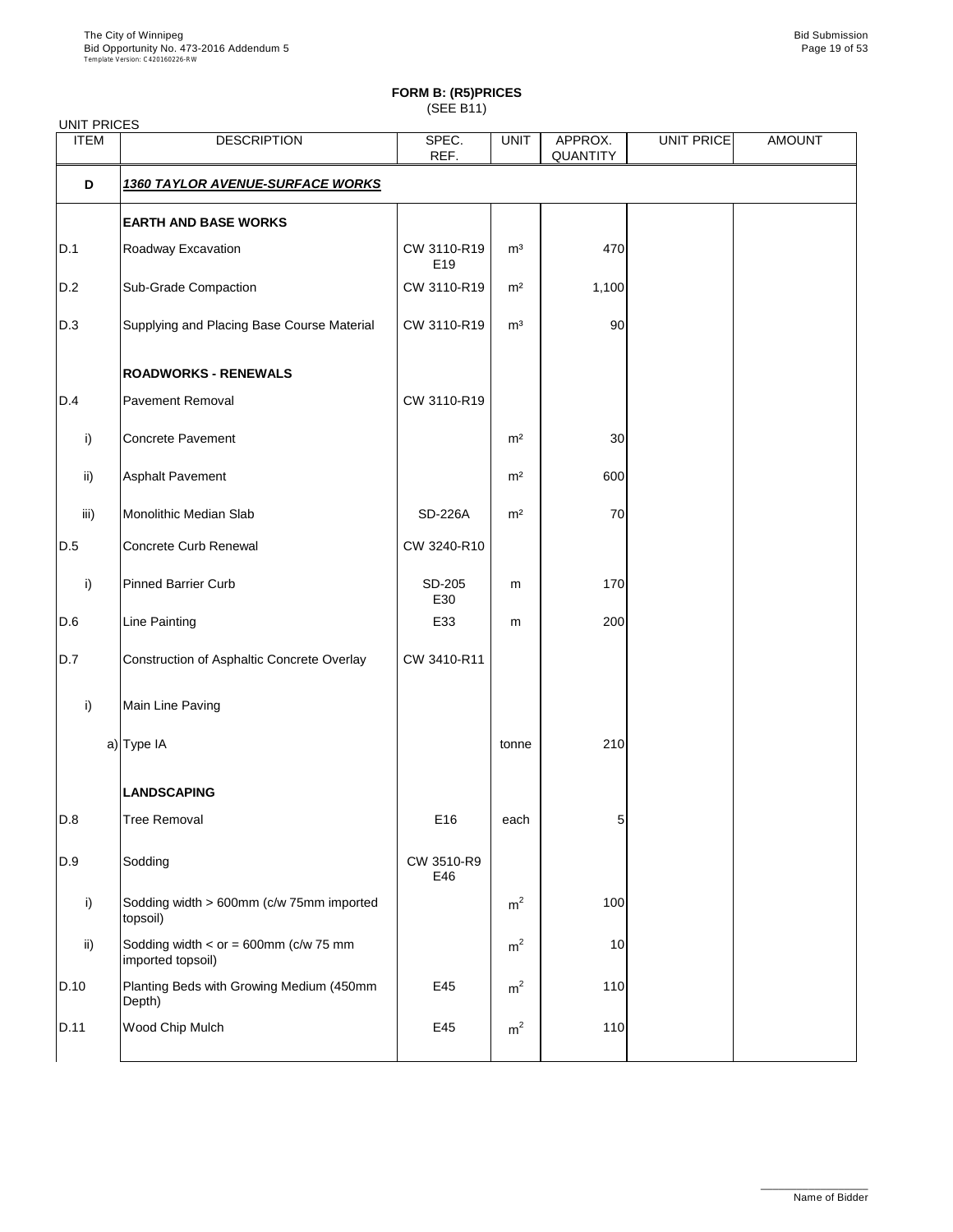| <b>UNIT PRICES</b> |                                            |                                |                |                            |                   |               |  |  |
|--------------------|--------------------------------------------|--------------------------------|----------------|----------------------------|-------------------|---------------|--|--|
| <b>ITEM</b>        | <b>DESCRIPTION</b>                         | SPEC.<br>REF.                  | <b>UNIT</b>    | APPROX.<br><b>QUANTITY</b> | <b>UNIT PRICE</b> | <b>AMOUNT</b> |  |  |
| D.12               | Heavy Duty Plastic Landscape Edger         | E45                            | m <sup>2</sup> | 40                         |                   |               |  |  |
| D.13               | <b>Plant Material</b>                      | E48                            |                |                            |                   |               |  |  |
| $\mathsf{i}$       | Ohio Buckeye (50 mm cal.)                  |                                | each           | 4                          |                   |               |  |  |
| $\mathsf{ii}$      | Delta Hackberry (50 mm cal.)               |                                | each           |                            |                   |               |  |  |
| iii)               | Green Ash (65 mm cal.)                     |                                | each           |                            |                   |               |  |  |
| iv)                | Miss Kim Lilac (0.60 m ht.)                |                                | each           | 45                         |                   |               |  |  |
| D                  | <b>1360 TAYLOR AVENUE-SURFACE WORKS</b>    |                                |                |                            |                   |               |  |  |
| E                  | <b>GRANT INTERSECTION-SURFACE WORKS</b>    |                                |                |                            |                   |               |  |  |
|                    | <b>EARTH AND BASE WORKS</b>                |                                |                |                            |                   |               |  |  |
| E.1                | Roadway Excavation                         | CW 3110-R19<br>E19             | m <sup>3</sup> | 720                        |                   |               |  |  |
| E.2                | <b>Sub-Grade Compaction</b>                | CW 3110-R19                    | m <sup>2</sup> | 1,500                      |                   |               |  |  |
| i)                 | 50 mm - Limestone                          |                                | tonne          | 150                        |                   |               |  |  |
| E.3                | Supplying and Placing Base Course Material | CW 3110-R19                    | m <sup>3</sup> | 250                        |                   |               |  |  |
| E.4                | <b>Grading of Boulevards</b>               | CW 3110-R19<br>E <sub>19</sub> | m <sup>2</sup> | 2,117                      |                   |               |  |  |
| E.5                | Removal of Existing Concrete Bases         | CW 3110-R19                    |                |                            |                   |               |  |  |
| i)                 | 600 mm Diameter or Less                    |                                | each           | 3                          |                   |               |  |  |
| E.6                | <b>Separation Geotextile Fabric</b>        | CW 3130-R4                     | m <sup>2</sup> | 1,500                      |                   |               |  |  |
| E.7                | <b>HaTelit BL</b>                          | E23                            | m <sup>2</sup> | 210                        |                   |               |  |  |
|                    | <b>ROADWORKS - RENEWALS</b>                |                                |                |                            |                   |               |  |  |
| E.8                | <b>Pavement Removal</b>                    | CW 3110-R19                    |                |                            |                   |               |  |  |
| i)                 | <b>Concrete Pavement</b>                   |                                | m <sup>2</sup> | 200                        |                   |               |  |  |

| .,              | <b>UUINGGI AVGIIGII</b>                    |            | .              | ∠∪∪   |  |
|-----------------|--------------------------------------------|------------|----------------|-------|--|
| E.9             | <b>Slab Replacement</b>                    | CW 3230-R8 |                |       |  |
|                 | [250 mm Concrete Pavement (Plain-Dowelled) |            | m <sup>2</sup> | 220   |  |
| $\mathsf{ii}$ ) | 200 mm Concrete Pavement (Plain-Dowelled)  |            | m <sup>2</sup> | 1,300 |  |
|                 |                                            |            |                |       |  |

\_\_\_\_\_\_\_\_\_\_\_\_\_\_\_\_\_\_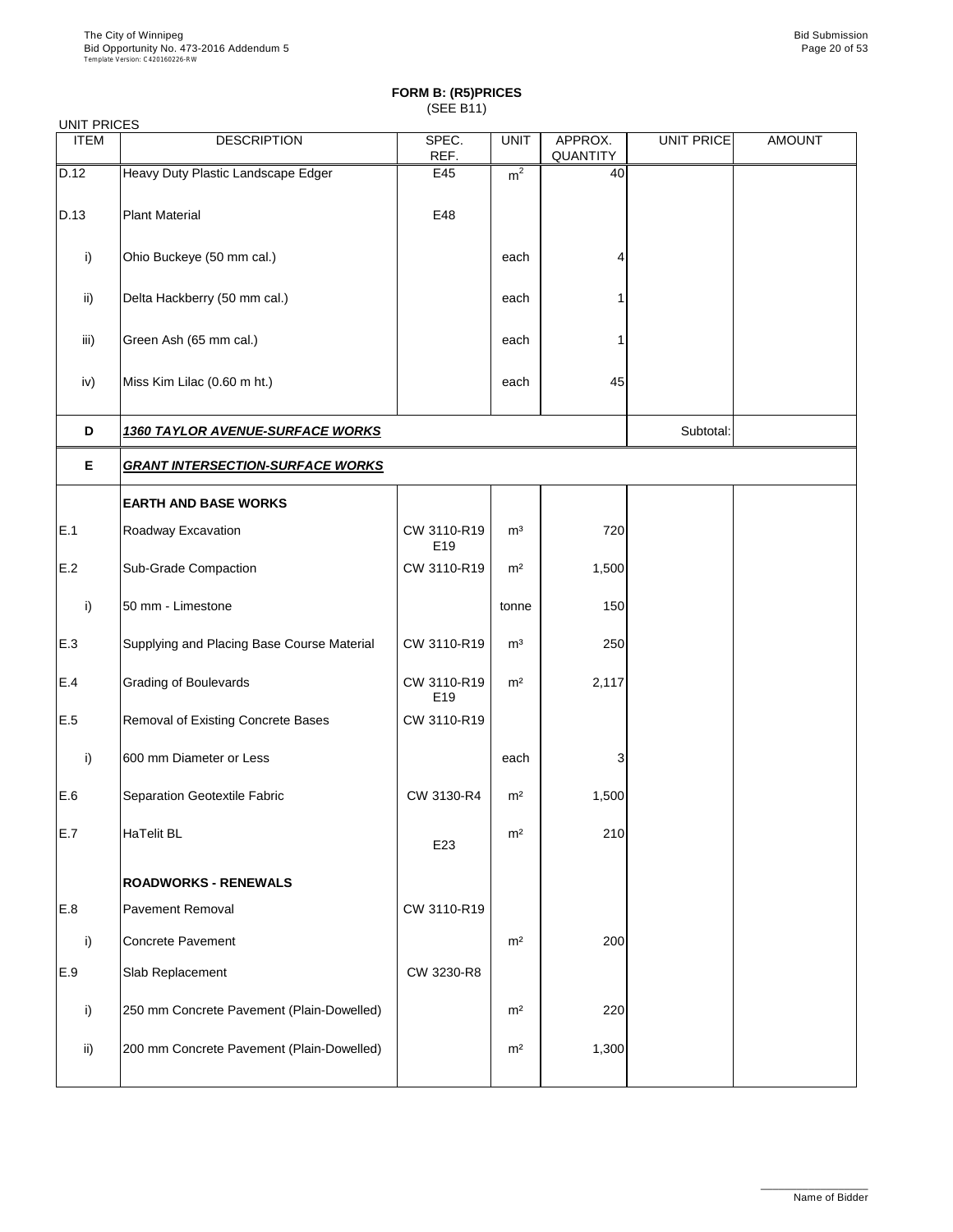| <b>UNIT PRICES</b> |                                                |                |                |                            |                   |               |
|--------------------|------------------------------------------------|----------------|----------------|----------------------------|-------------------|---------------|
| <b>ITEM</b>        | <b>DESCRIPTION</b>                             | SPEC.<br>REF.  | <b>UNIT</b>    | APPROX.<br><b>QUANTITY</b> | <b>UNIT PRICE</b> | <b>AMOUNT</b> |
| E.10               | <b>Partial Slab Patches</b>                    | CW 3230-R8     |                |                            |                   |               |
| i)                 | 200 mm Concrete Pavement (Type A)              |                | m <sup>2</sup> | 15                         |                   |               |
| $\mathsf{ii}$      | 200 mm Concrete Pavement (Type B)              |                | m <sup>2</sup> | 910                        |                   |               |
| iii)               | 200 mm Concrete Pavement (Type C)              |                | m <sup>2</sup> | 35                         |                   |               |
| iv)                | 200 mm Concrete Pavement (Type D)              |                | m <sup>2</sup> | 65                         |                   |               |
| E.11               | Slab Replacement - Early Opening (24 hour)     | CW 3230-R8     |                |                            |                   |               |
| i)                 | 150 mm Concrete Pavement (Reinforced)          |                | m <sup>2</sup> | 55                         |                   |               |
| E.12               | Partial Slab Patches - Early Opening (24 hour) | CW 3230-R8     |                |                            |                   |               |
| i)                 | 200 mm Concrete Pavement (Type A)              |                | m <sup>2</sup> | 40                         |                   |               |
| $\mathsf{ii}$      | 200 mm Concrete Pavement (Type B)              |                | m <sup>2</sup> | 110                        |                   |               |
| E.13               | <b>Drilled Dowels</b>                          | CW 3230-R8     |                |                            |                   |               |
| i)                 | 19.1 mm Diameter                               |                | each           | 1,770                      |                   |               |
| E.14               | <b>Drilled Tie Bars</b>                        | CW 3230-R8     |                |                            |                   |               |
| i)                 | 20 M Deformed Tie Bar                          |                | each           | 2,560                      |                   |               |
| E.15               | Miscellaneous Concrete Slab Removal            | CW 3235-R9     |                |                            |                   |               |
| i)                 | 100 mm Sidewalk                                |                | m <sup>2</sup> | 2,230                      |                   |               |
| E.16               | Miscellaneous Concrete Slab Renewal            | CW 3235-R9     |                |                            |                   |               |
| i)                 | Monolithic Median Slab                         | <b>SD-226A</b> | m <sup>2</sup> | 360                        |                   |               |
| $\mathsf{ii}$      | <b>Safety Median</b>                           | <b>SD-226B</b> | m <sup>2</sup> | 230                        |                   |               |
| iii)               | 100 mm Sidewalk                                | <b>SD-228A</b> |                |                            |                   |               |
|                    | a) Greater than 20 sq.m.                       |                | m <sup>2</sup> | 550                        |                   |               |

|      | $a_1$ or oator than Equation          |                | .              |    |  |
|------|---------------------------------------|----------------|----------------|----|--|
| iv)  | Bullnose                              | <b>SD-227C</b> | m <sup>2</sup> | 60 |  |
| E.17 | Adjustment of Precast Sidewalk Blocks | CW 3235-R9     | m <sup>2</sup> | 35 |  |

\_\_\_\_\_\_\_\_\_\_\_\_\_\_\_\_\_\_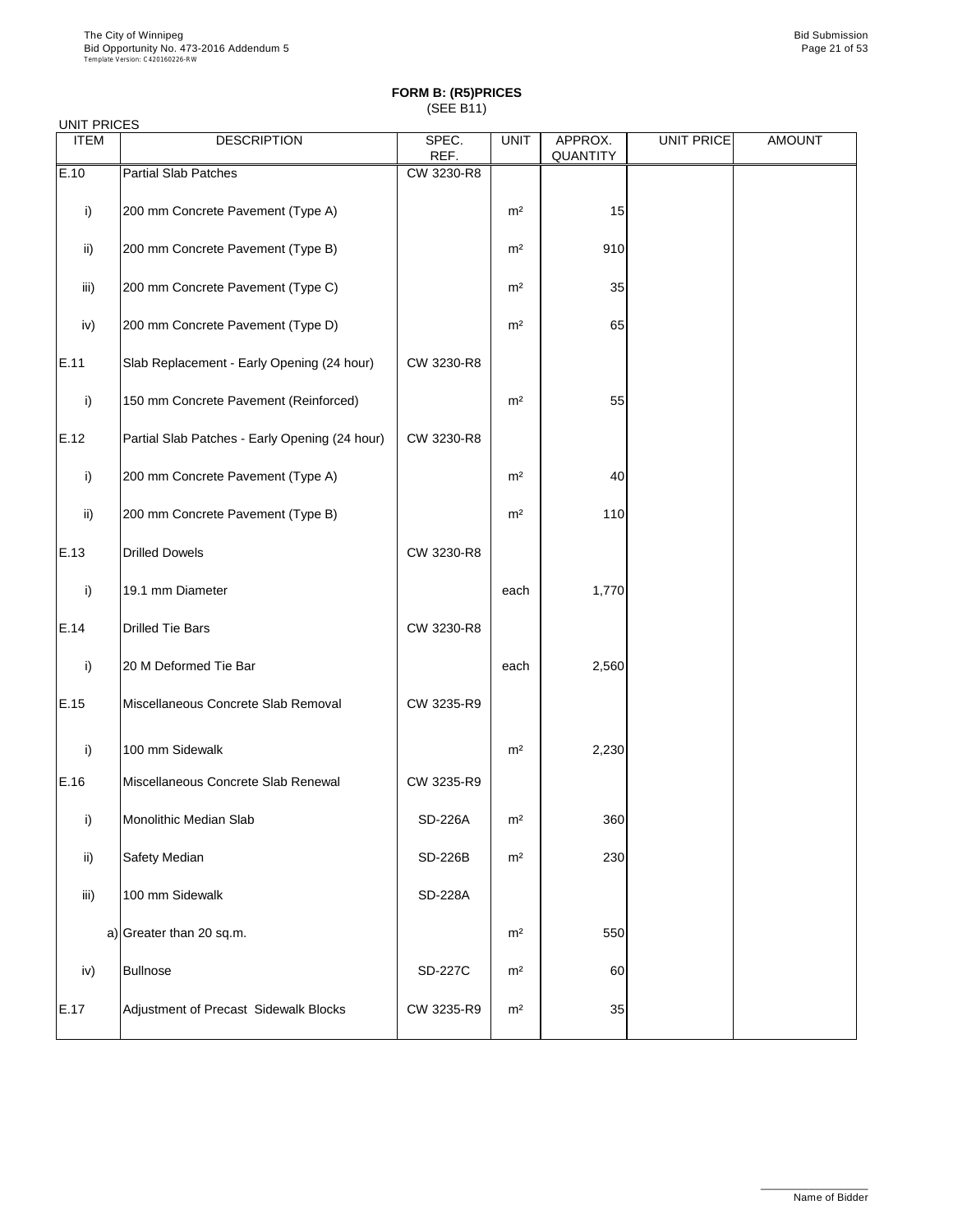### UNIT PRICES

| <b>OITH LINOLO</b><br><b>ITEM</b> | <b>DESCRIPTION</b>                                                   | SPEC.                     | <b>UNIT</b>    | APPROX.         | <b>UNIT PRICE</b> | <b>AMOUNT</b> |
|-----------------------------------|----------------------------------------------------------------------|---------------------------|----------------|-----------------|-------------------|---------------|
|                                   |                                                                      | REF.                      |                | <b>QUANTITY</b> |                   |               |
| E.18                              | <b>Concrete Curb Renewal</b>                                         | CW 3240-R10               |                |                 |                   |               |
| i)                                | Barrier (150 mm reveal ht, Dowelled)                                 | SD-205,<br><b>SD-206A</b> |                |                 |                   |               |
| a)                                | Greater than 30 m                                                    |                           | m              | 900             |                   |               |
| $\mathsf{ii}$                     | Barrier (150 mm reveal ht, Separate)                                 | <b>SD-203A</b>            |                |                 |                   |               |
|                                   | a) $ 3 \text{ m}$ to 30 m                                            |                           | m              |                 |                   |               |
| iii)                              | Curb Ramp (8-12 mm reveal ht, Monolithic)                            | SD-229C,D                 | m              | 115             |                   |               |
| E.19                              | Supply and Installation of Dowel Assemblies                          | CW 3310-R17               | m              | 190             |                   |               |
| E.20                              | <b>Construction of Asphaltic Concrete Overlay</b>                    | CW 3410-R11               |                |                 |                   |               |
| i)                                | Main Line Paving                                                     |                           |                |                 |                   |               |
|                                   | a) Type IA                                                           |                           | tonne          | 2,500           |                   |               |
| $\mathsf{ii}$                     | Tie-ins and Approaches                                               |                           |                |                 |                   |               |
|                                   | a) Type IA                                                           |                           | tonne          | 140             |                   |               |
| E.21                              | Asphalt Patching of Miscellaneous Concrete                           | E26                       | m <sup>2</sup> | 600             |                   |               |
| E.22                              | <b>Planing of Pavement</b>                                           | CW 3450-R6                |                |                 |                   |               |
| i)                                | 1 - 50 mm Depth (Asphalt)                                            |                           | m <sup>2</sup> | 6,500           |                   |               |
| $\mathsf{ii}$                     | 50 - 100 mm Depth (Asphalt)                                          |                           | m <sup>2</sup> | 6,500           |                   |               |
| E.23                              | Detectable Warning Surface Tiles                                     | CW 3326-R3                | each           | 40              |                   |               |
|                                   | <b>ROADWORKS - NEW CONSTRUCTION</b>                                  |                           |                |                 |                   |               |
| E.24                              | Concrete Pavements, Median Slabs, Bull-<br>noses, and Safety Medians | CW 3310-R17               |                |                 |                   |               |
| i)                                | <b>Construction of Monolithic Curb and Sidewalk</b>                  | <b>SD-228B</b>            | m <sup>2</sup> | 2,400           |                   |               |
| IE.25                             | Supplying and Placing Base Course Material                           | CW 3110-R19               | m <sup>3</sup> | 125             |                   |               |

| ___ |                                                                                    |                | - - - | ---- |  |
|-----|------------------------------------------------------------------------------------|----------------|-------|------|--|
|     | Construction of Splash Strip (180 mm ht,<br>Monolithic Barrier Curb, 750 mm width) | <b>SD-223A</b> | m     | 10   |  |
|     |                                                                                    |                |       |      |  |

\_\_\_\_\_\_\_\_\_\_\_\_\_\_\_\_\_\_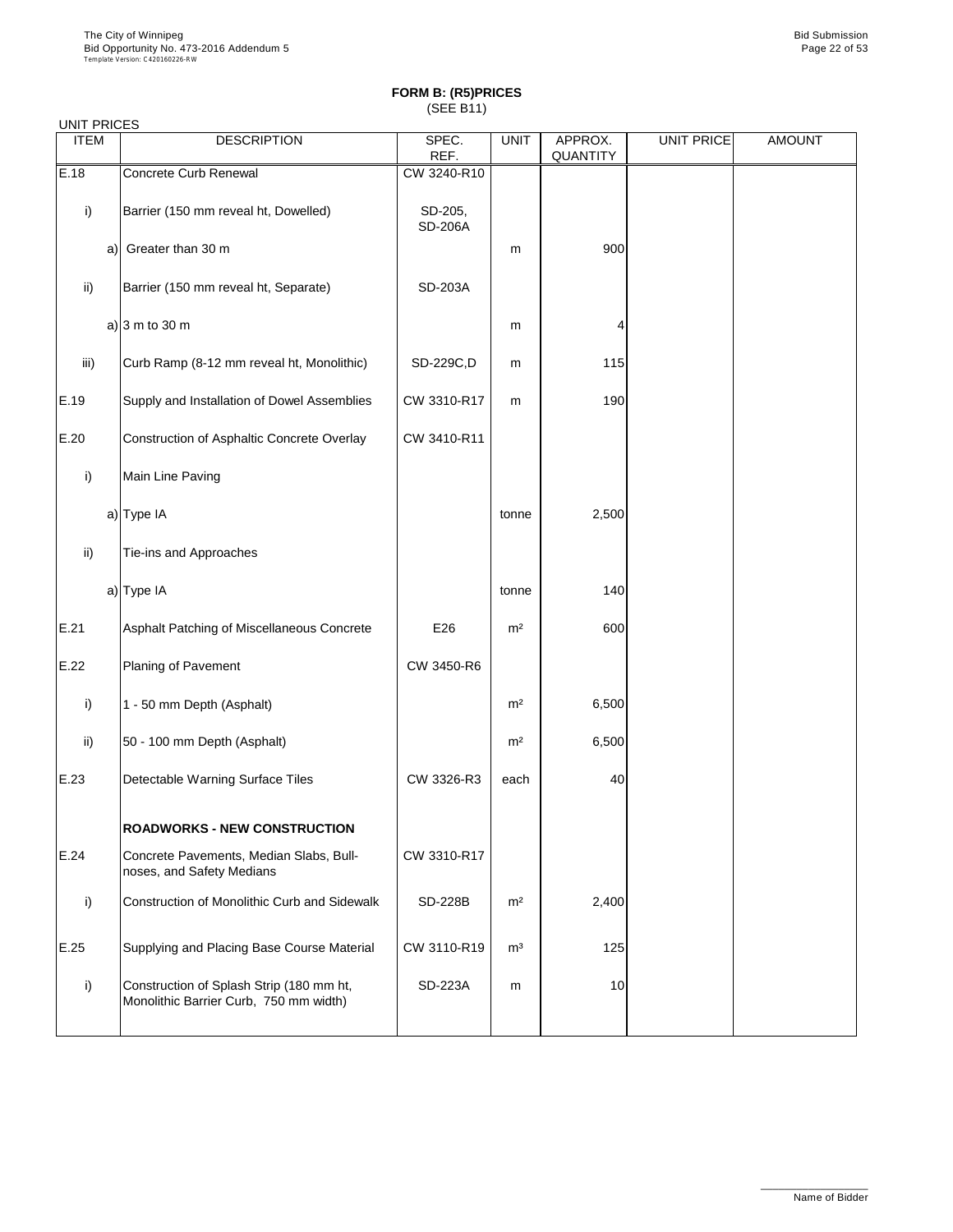| <b>UNIT PRICES</b> |                                                                   |                   |                |                            |                   |               |
|--------------------|-------------------------------------------------------------------|-------------------|----------------|----------------------------|-------------------|---------------|
| <b>ITEM</b>        | <b>DESCRIPTION</b>                                                | SPEC.<br>REF.     | <b>UNIT</b>    | APPROX.<br><b>QUANTITY</b> | <b>UNIT PRICE</b> | <b>AMOUNT</b> |
| E.26               | Interlocking Paving Stones Charcoal Holland<br>Paver 60x210x210mm | CW 3330-R5<br>E27 | m <sup>2</sup> | 180                        |                   |               |
| E.27               | Interlocking Paving Stones Blue Holland Paver<br>60x105x210mm     | CW 3330-R5<br>E27 | m <sup>2</sup> |                            |                   |               |
|                    | <b>JOINT AND CRACK SEALING</b>                                    |                   |                |                            |                   |               |
| E.28               | <b>Reflective Crack Maintenance</b>                               | CW 3250-R7        | m              | 1,860                      |                   |               |
|                    | <b>ASSOCIATED DRAINAGE AND</b><br><b>UNDERGROUND WORKS</b>        |                   |                |                            |                   |               |
| E.29               | Replacing Existing Manhole and Catch Basin<br>Frames & Covers     | CW 2130-R12       |                |                            |                   |               |
| i)                 | AP-004 - Standard Frame for Manhole and<br><b>Catch Basin</b>     |                   | each           |                            |                   |               |
| $\mathsf{ii}$      | AP-005 - Standard Solid Cover for Standard<br>Frame               |                   | each           |                            |                   |               |
| iii)               | AP-006 - Standard Grated Cover for Standard<br>Frame              |                   | each           | 12                         |                   |               |
| E.30               | <b>Installation of Subdrains</b>                                  | CW 3120-R4        | m              | 10                         |                   |               |
|                    | <b>ADJUSTMENTS</b>                                                |                   |                |                            |                   |               |
| E.31               | Adjustment of Catch Basins / Manholes Frames                      | CW 3210-R7        | each           | 20                         |                   |               |
| E.32               | <b>Replacing Existing Risers</b>                                  | CW 2130-R12       |                |                            |                   |               |
| $\mathsf{i}$       | <b>Pre-cast Concrete Risers</b>                                   |                   | vert. m        | 1.0                        |                   |               |
| $\mathsf{ii}$      | <b>Brick Risers</b>                                               |                   | vert. m        | 1.0                        |                   |               |
| E.33               | <b>Lifter Rings</b>                                               | CW 3210-R7        |                |                            |                   |               |
| i)                 | 38 mm                                                             |                   | each           |                            |                   |               |
| ii)                | 51 mm                                                             |                   | each           | 10                         |                   |               |
| iii)               | 64 mm                                                             |                   | each           | 2                          |                   |               |
| iv)                | 76 mm                                                             |                   | each           |                            |                   |               |
| E.34               | <b>Adjustment of Valve Boxes</b>                                  | CW 3210-R7        | each           |                            |                   |               |
| E.35               | <b>Valve Box Extensions</b>                                       | CW 3210-R7        | each           | 3 <sub>l</sub>             |                   |               |
| E.36               | Adjustment of Curb Stop Boxes                                     | CW 3210-R7        | each           | 5                          |                   |               |
| E.37               | Supply of Curb Inlet Box Covers                                   | CW 3210-R7        | each           | 2                          |                   |               |

\_\_\_\_\_\_\_\_\_\_\_\_\_\_\_\_\_\_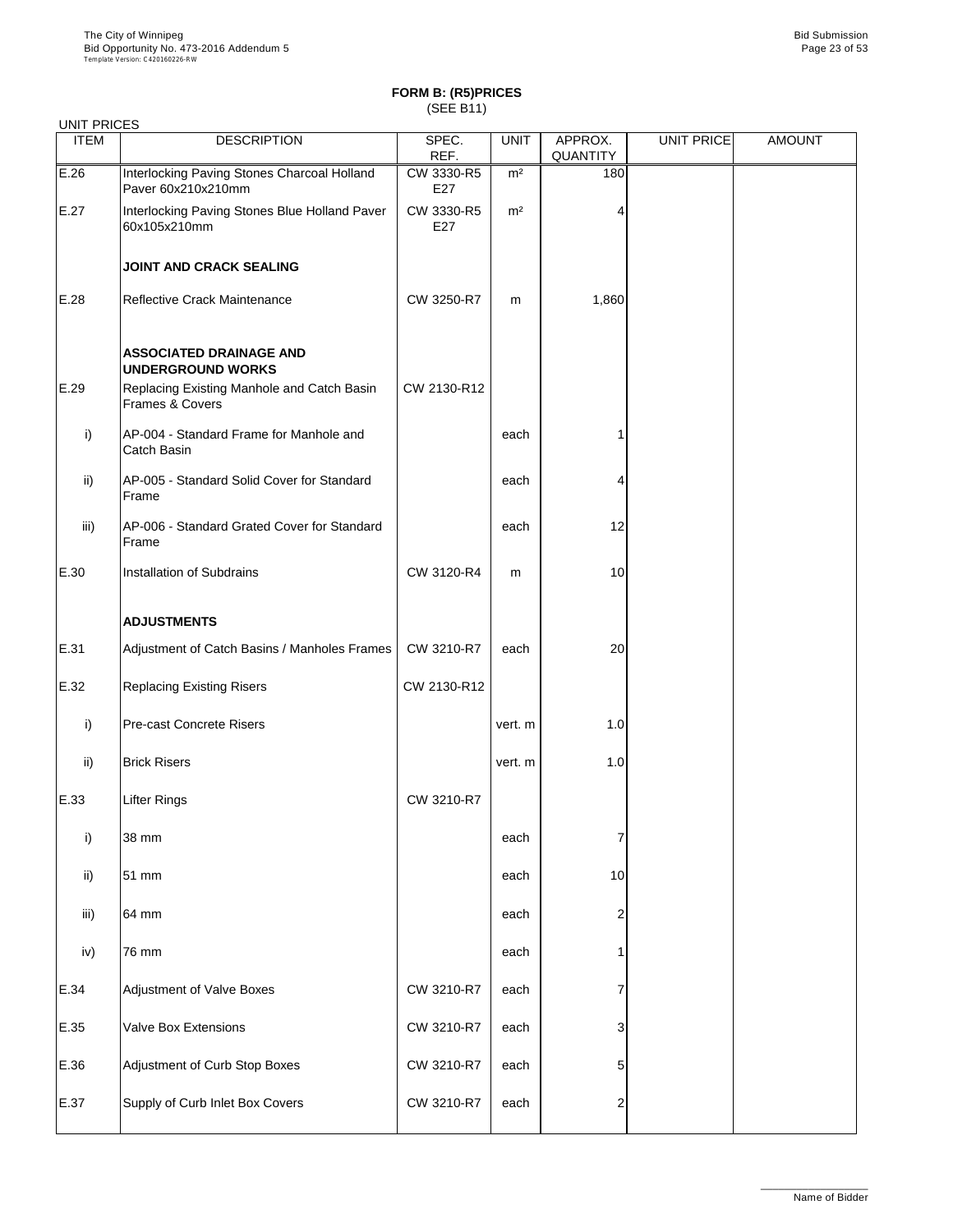| <b>UNIT PRICES</b> |                                                              |                   |                |                 |            |               |
|--------------------|--------------------------------------------------------------|-------------------|----------------|-----------------|------------|---------------|
| <b>ITEM</b>        | <b>DESCRIPTION</b>                                           | SPEC.             | <b>UNIT</b>    | APPROX.         | UNIT PRICE | <b>AMOUNT</b> |
|                    |                                                              | REF.              |                | <b>QUANTITY</b> |            |               |
| E.38               | <b>Curb Stop Extensions</b>                                  | CW 3210-R7        | each           | 4               |            |               |
| E.39               | Adjustment of Traffic Signal Service Box<br>Frames           | CW 3210-R7        | each           | 3               |            |               |
|                    | <b>LANDSCAPING</b>                                           |                   |                |                 |            |               |
| E.40               | <b>Tree Removal</b>                                          | E16               | each           | 3               |            |               |
| E.41               | <b>Chain Link Fence Removal</b>                              | E42               | m              | 95              |            |               |
| E.42               | Fencing                                                      | CW 3550-R3<br>E40 |                |                 |            |               |
| i)                 | Chain Link Fencing 1.83 m HT                                 |                   | m              | 70              |            |               |
| $\mathsf{ii}$      | Double Vehicular Gate 6.1 m Wide x 1.93 m HT                 |                   | each           |                 |            |               |
| E.43               | Sodding                                                      | CW 3510-R9<br>E46 |                |                 |            |               |
| i)                 | Sodding width > 600mm (c/w 75mm imported<br>topsoil)         |                   | m <sup>2</sup> | 1,650           |            |               |
| $\mathsf{ii}$      | Sodding width $<$ or = 600mm (c/w 75 mm<br>imported topsoil) |                   | m <sup>2</sup> | 700             |            |               |
| E.44               | Seeding                                                      | CW 3520-R7<br>E47 |                |                 |            |               |
| i)                 | <b>Fescue Overs-seed Mix</b>                                 |                   | m <sup>2</sup> | 1,650           |            |               |
|                    | <b>MISCELLANEOUS</b>                                         |                   |                |                 |            |               |
| E.45               | <b>Bus Stop Flag Foundation</b>                              | E <sub>17</sub>   | $\mathsf{L}$ s |                 |            |               |
| E.46               | Removal of Concrete Foundation                               | E18               | $\mathsf{L}$ s |                 |            |               |
| E                  | <b>GRANT INTERSECTION-SURFACE WORKS</b>                      |                   |                |                 | Subtotal:  |               |

\_\_\_\_\_\_\_\_\_\_\_\_\_\_\_\_\_\_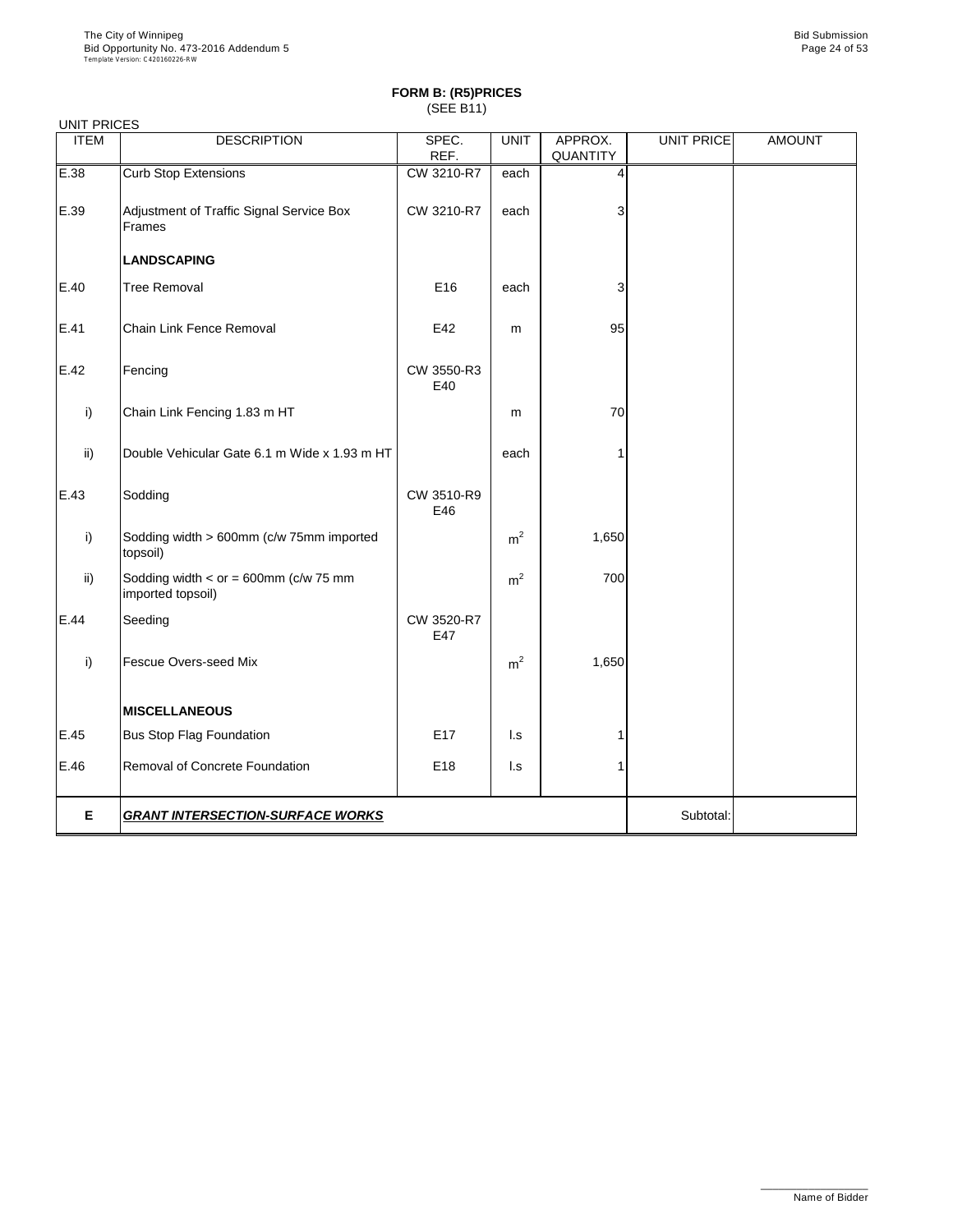| <b>UNIT PRICES</b> |                                            |                                |                |                            |                   |               |
|--------------------|--------------------------------------------|--------------------------------|----------------|----------------------------|-------------------|---------------|
| <b>ITEM</b>        | <b>DESCRIPTION</b>                         | SPEC.<br>REF.                  | <b>UNIT</b>    | APPROX.<br><b>QUANTITY</b> | <b>UNIT PRICE</b> | <b>AMOUNT</b> |
| F                  | <b>TAYLOR AVENUE WEST-SURFACE WORKS</b>    |                                |                |                            |                   |               |
|                    | <b>EARTH AND BASE WORKS</b>                |                                |                |                            |                   |               |
| F.1                | <b>Common Excavation</b>                   | CW 3110-R19<br>E19             | m <sup>3</sup> | 1,760                      |                   |               |
| F.2                | Roadway Excavation                         | CW 3110-R19<br>E19             | m <sup>3</sup> | 14,340                     |                   |               |
| F.3                | <b>Sub-Grade Compaction</b>                | CW 3110-R19                    | m <sup>2</sup> | 15,310                     |                   |               |
| F.4                | <b>Crushed Sub-base Material</b>           | CW 3110-R19                    |                |                            |                   |               |
| $\mathsf{i}$       | 50 mm - Limestone                          |                                | tonne          | 6,020                      |                   |               |
| $\mathsf{ii}$      | 100 mm - Limestone                         |                                | tonne          | 510                        |                   |               |
| iii)               | 150 mm - Limestone                         |                                | tonne          | 23,055                     |                   |               |
| F.5                | Supplying and Placing Base Course Material | CW 3110-R19                    | m <sup>3</sup> | 250                        |                   |               |
| F.6                | <b>Grading of Boulevards</b>               | CW 3110-R19<br>E <sub>19</sub> | m <sup>2</sup> | 9,700                      |                   |               |
| F.7                | Removal of Existing Concrete Bases         | CW 3110-R19                    |                |                            |                   |               |
| i)                 | 600 mm Diameter or Less                    |                                | each           |                            |                   |               |
| F.8                | <b>Separation Geotextile Fabric</b>        | CW 3130-R4                     | m <sup>2</sup> | 15,310                     |                   |               |
| F.9                | <b>Supply and Install Geogrid</b>          | CW 3135-R1                     | m <sup>2</sup> | 6,021                      |                   |               |
| F.10               | <b>Fill Material</b>                       | CW 3170-R3                     |                |                            |                   |               |
| i)                 | <b>Placing Suitable Site Material</b>      |                                | m <sup>3</sup> | 350                        |                   |               |
|                    | <b>ROADWORKS - RENEWALS</b>                |                                |                |                            |                   |               |
| F.11               | <b>Pavement Removal</b>                    | CW 3110-R19                    |                |                            |                   |               |
| i)                 | <b>Concrete Pavement</b>                   |                                | m <sup>2</sup> | 2,240                      |                   |               |
| $\mathsf{ii}$      | <b>Asphalt Pavement</b>                    |                                | m <sup>2</sup> | 2,236                      |                   |               |
| F.12               | Slab Replacement                           | CW 3230-R8                     |                |                            |                   |               |
| i)                 | 250 mm Concrete Pavement (Plain-Dowelled)  |                                | m <sup>2</sup> | 220                        |                   |               |
| F.13               | <b>Partial Slab Patches</b>                | CW 3230-R8                     |                |                            |                   |               |
| $\vert$ i)         | 200 mm Concrete Pavement (Type A)          |                                | m <sup>2</sup> | 51                         |                   |               |
| $\mathsf{ii}$      | 200 mm Concrete Pavement (Type B)          |                                | m <sup>2</sup> | 1,040                      |                   |               |

\_\_\_\_\_\_\_\_\_\_\_\_\_\_\_\_\_\_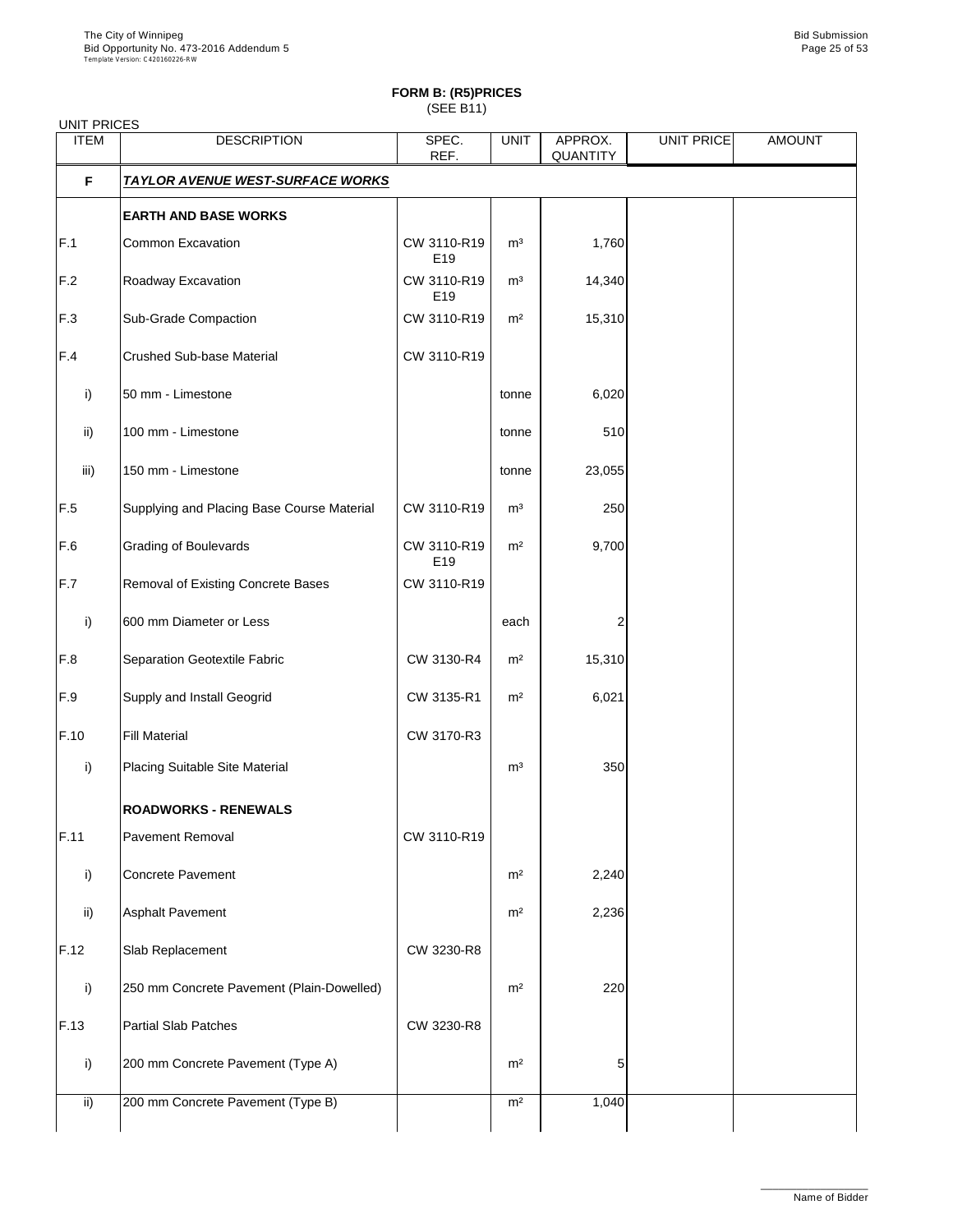| <b>UNIT PRICES</b> |                                                |               |                |                            |            |               |
|--------------------|------------------------------------------------|---------------|----------------|----------------------------|------------|---------------|
| <b>ITEM</b>        | <b>DESCRIPTION</b>                             | SPEC.<br>REF. | <b>UNIT</b>    | APPROX.<br><b>QUANTITY</b> | UNIT PRICE | <b>AMOUNT</b> |
| iii)               | 200 mm Concrete Pavement (Type C)              |               | m <sup>2</sup> | 40                         |            |               |
| iv)                | 200 mm Concrete Pavement (Type D)              |               | m <sup>2</sup> | 80                         |            |               |
| F.14               | Slab Replacement - Early Opening (24 hour)     | CW 3230-R8    |                |                            |            |               |
| i)                 | 200 mm Concrete Pavement (Plain-Dowelled)      |               | m <sup>2</sup> | 70                         |            |               |
| $\mathsf{ii}$      | 150 mm Concrete Pavement (Reinforced)          |               | m <sup>2</sup> | 100                        |            |               |
| F.15               | Partial Slab Patches - Early Opening (24 hour) | CW 3230-R8    |                |                            |            |               |
| i)                 | 200 mm Concrete Pavement (Type A)              |               | m <sup>2</sup> | 10                         |            |               |
| $\mathsf{ii}$      | 200 mm Concrete Pavement (Type B)              |               | m <sup>2</sup> | 60                         |            |               |
| F.16               | <b>Drilled Dowels</b>                          | CW 3230-R8    |                |                            |            |               |
| i)                 | 19.1 mm Diameter                               |               | each           | 2,425                      |            |               |
| F.17               | <b>Drilled Tie Bars</b>                        | CW 3230-R8    |                |                            |            |               |
| $\mathsf{i}$       | 20 M Deformed Tie Bar                          |               | each           | 3,530                      |            |               |
| F.18               | Miscellaneous Concrete Slab Removal            | CW 3235-R9    |                |                            |            |               |
| i)                 | 100 mm Sidewalk                                |               | m <sup>2</sup> | 1,800                      |            |               |
| F.19               | Supply and Installation of Dowel Assemblies    | CW 3310-R17   | m              | 65                         |            |               |
| F.20               | Construction of Asphaltic Concrete Overlay     | CW 3410-R11   |                |                            |            |               |
| i)                 | Main Line Paving                               |               |                |                            |            |               |
|                    | a) Type IA                                     |               | tonne          | 990                        |            |               |
| $\mathsf{ii}$      | Tie-ins and Approaches                         |               |                |                            |            |               |
|                    | a) Type IA                                     |               | tonne          | 255                        |            |               |
| F.21               | Asphalt Patching of Miscellaneous Concrete     | E26           | m <sup>2</sup> | 650                        |            |               |

\_\_\_\_\_\_\_\_\_\_\_\_\_\_\_\_\_\_

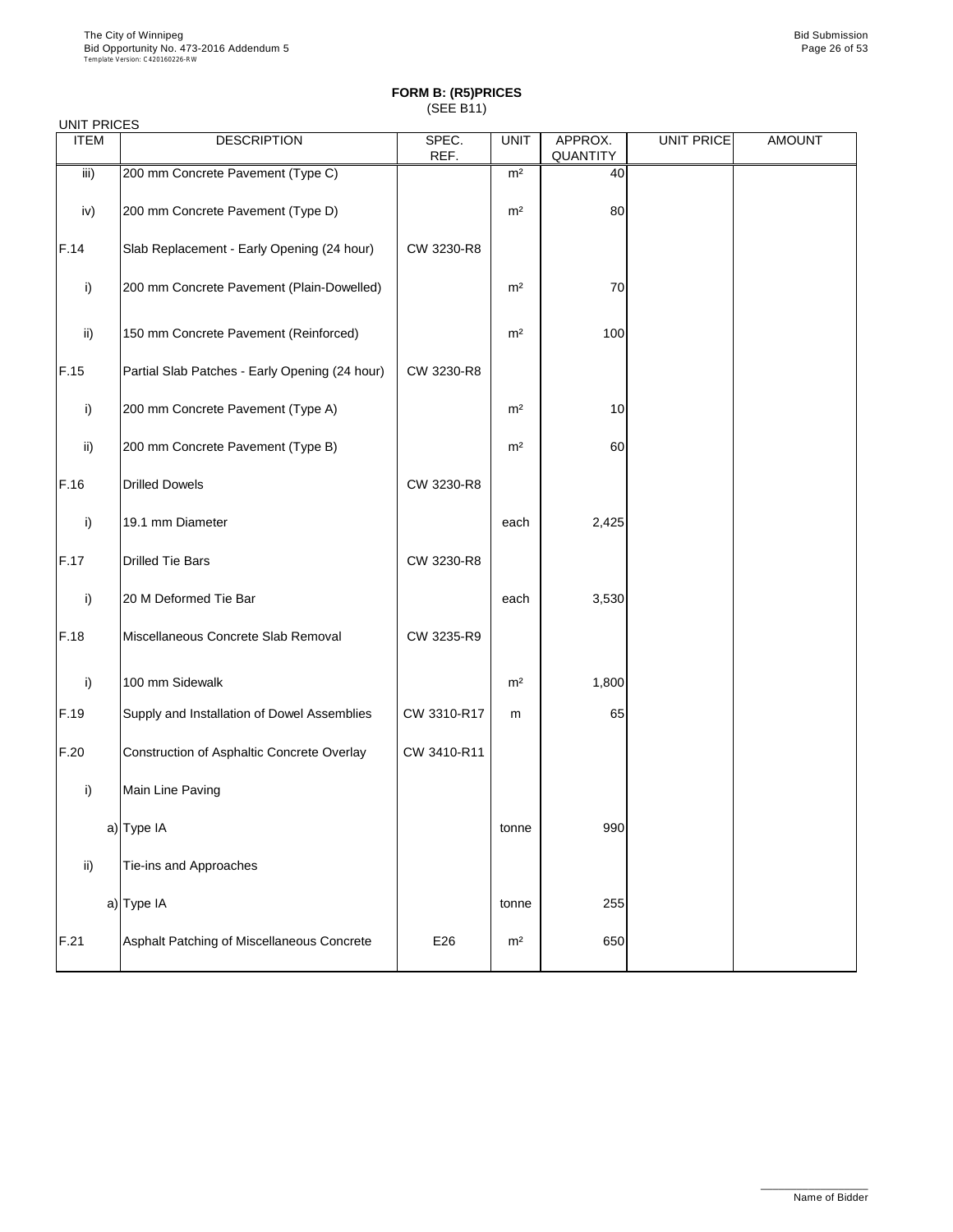# UNIT PRICES

| <b>ITEM</b>     | <b>DESCRIPTION</b>                                                                                      | SPEC.<br>REF.  | <b>UNIT</b>    | APPROX.<br><b>QUANTITY</b> | UNIT PRICE | <b>AMOUNT</b> |
|-----------------|---------------------------------------------------------------------------------------------------------|----------------|----------------|----------------------------|------------|---------------|
| F.22            | <b>Planing of Pavement</b>                                                                              | CW 3450-R6     |                |                            |            |               |
| i)              | 1 - 50 mm Depth (Asphalt)                                                                               |                | m <sup>2</sup> | 2,800                      |            |               |
| ii)             | 50 - 100 mm Depth (Asphalt)                                                                             |                | m <sup>2</sup> | 2,800                      |            |               |
| F.23            | <b>Detectable Warning Surface Tiles</b>                                                                 | CW 3326-R3     | each           | 40                         |            |               |
|                 | <b>ROADWORKS - NEW CONSTRUCTION</b>                                                                     |                |                |                            |            |               |
| F.24            | Concrete Pavements, Median Slabs, Bull-<br>noses, and Safety Medians                                    | CW 3310-R17    |                |                            |            |               |
| i)              | Construction of 250 mm Concrete Pavement<br>(Plain-Dowelled)                                            |                | m <sup>2</sup> | 240                        |            |               |
| $\mathsf{ii}$ ) | Construction of 230 mm Concrete Pavement<br>(Plain-Dowelled) Slip Form Paving                           |                | m <sup>2</sup> | 3,165                      |            |               |
| iii)            | Construction of 200 mm Concrete Pavement<br>(Plain-Dowelled)                                            |                | m <sup>2</sup> | 1,720                      |            |               |
| iv)             | <b>Construction of Monolithic Concrete Median</b><br>Slabs                                              | <b>SD-226A</b> | m <sup>2</sup> | 525                        |            |               |
| V)              | <b>Construction of Monolithic Concrete Bull-noses</b>                                                   | <b>SD-227C</b> | m <sup>2</sup> | 40                         |            |               |
| F.25            | Concrete Curbs, Curb and Gutter, and Splash<br><b>Strips</b>                                            | CW 3310-R17    |                |                            |            |               |
| i)              | Construction of Barrier (180 mm ht, Dowelled)                                                           | SD-205         | m              | 80                         |            |               |
| $\mathsf{ii}$   | <b>Barrier Curb and Gutter</b>                                                                          | E30            | m              | 1,840                      |            |               |
| iii)            | <b>Pinned Barrier Curb</b>                                                                              | E30            | m              | 100                        |            |               |
| iv)             | Construction of Curb Ramp and Gutter                                                                    | E30            | m              | 75                         |            |               |
| V)              | Construction of Curb Ramp (8-12 mm ht,<br>Monolithic)                                                   | <b>SD-229C</b> | m              | 125                        |            |               |
| vi)             | Construction of Splash Strip (180 mm ht,<br>Monolithic Barrier Curb, 750 mm width, Slip<br>Form Paving) | <b>SD-223A</b> | m              | 1,300                      |            |               |

vii) Construction of Splash Strip, ( Separate, 600

mm width)

| F.26 | Supply and Installation of Dowel Assemblies                       | CW 3310-R17       | m              | 670 |  |
|------|-------------------------------------------------------------------|-------------------|----------------|-----|--|
| F.27 | Interlocking Paving Stones Charcoal Holland<br>Paver 60x210x210mm | CW 3330-R5<br>E27 | m <sup>2</sup> | 40  |  |
| F.28 | Interlocking Paving Stones Blue Holland Paver<br>60x105x210mm     | CW 3330-R5<br>E27 | m <sup>2</sup> | 5.  |  |
| F.29 | Construction of Asphaltic Concrete Pavements                      | CW 3410-R11       |                |     |  |
|      | Main Line Paving                                                  |                   |                |     |  |

SD-223B | m | 1,545

\_\_\_\_\_\_\_\_\_\_\_\_\_\_\_\_\_\_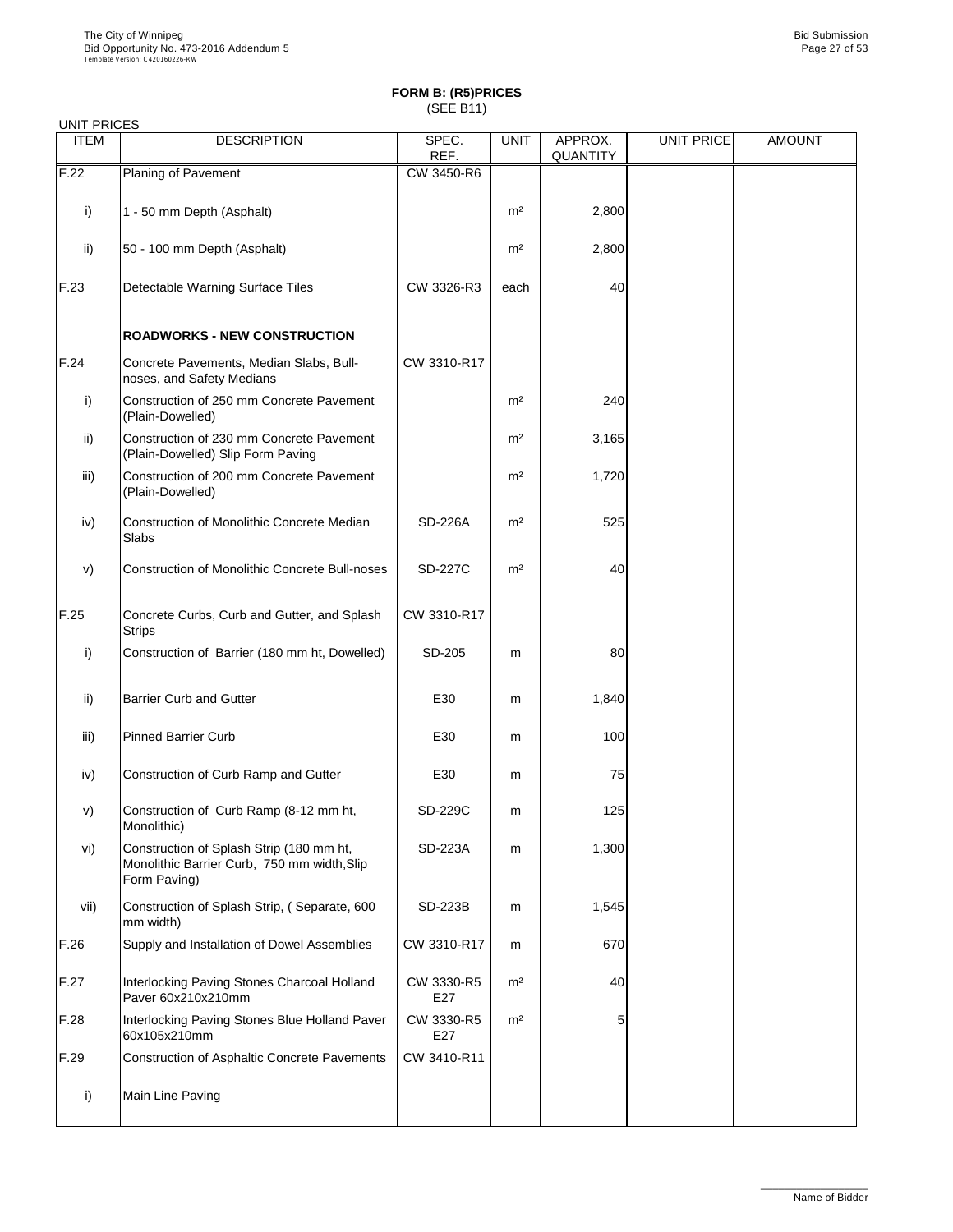|  | UNIT PRICES |
|--|-------------|
|--|-------------|

| UNII FRIULO<br><b>ITEM</b> | <b>DESCRIPTION</b>                                            | SPEC.<br>REF.  | <b>UNIT</b>    | APPROX.<br><b>QUANTITY</b> | <b>UNIT PRICE</b> | <b>AMOUNT</b> |
|----------------------------|---------------------------------------------------------------|----------------|----------------|----------------------------|-------------------|---------------|
|                            | $a)$ Type IA                                                  |                | tonne          | 900                        |                   |               |
| $\mathsf{ii}$              | Tie-ins and Approaches                                        |                |                |                            |                   |               |
|                            | a) Type IA                                                    |                | tonne          | 130                        |                   |               |
| F.30                       | Construction of Asphaltic Concrete Base<br>Course (Type III)  | CW 3410-R11    | tonne          | 1,300                      |                   |               |
|                            | <b>JOINT AND CRACK SEALING</b>                                |                |                |                            |                   |               |
| F.31                       | <b>Reflective Crack Maintenance</b>                           | CW 3250-R7     | m              | 1,400                      |                   |               |
|                            | <b>ACTIVE TRANSPORTATION PATHWAY</b>                          |                |                |                            |                   |               |
| F.32                       | Excavation                                                    | CW 3110-R19    | m <sup>3</sup> | 1,120                      |                   |               |
| F.33                       | <b>Removal of Existing Asphalt</b>                            | CW 3110-R19    | m <sup>2</sup> | 2130                       |                   |               |
| F.34                       | <b>Sub-Grade Compaction</b>                                   | CW 3110-R19    | m <sup>2</sup> | 6,000                      |                   |               |
| F.35                       | <b>Crushed Sub-base Material</b>                              | CW 3110-R19    |                |                            |                   |               |
| $\mathsf{i}$               | 50 mm - Limestone                                             |                | tonne          | 1,350                      |                   |               |
| F.36                       | Supplying and Placing Base Course Material                    | CW 3110-R19    | m <sup>3</sup> | 415                        |                   |               |
| F.37                       | <b>Construction of Monolithic Curb and Sidewalk</b>           | <b>SD-228B</b> | m <sup>2</sup> | 1,025                      |                   |               |
| F.38                       | 100 mm Concrete Sidewalk                                      | CW 3325-R5     | m <sup>2</sup> | 2,000                      |                   |               |
| F.39                       | Separation Geotextile Fabric                                  | CW 3130-R4     | m <sup>2</sup> | 3,000                      |                   |               |
| F.40                       | Construction of Asphaltic Concrete Overlay                    | CW 3410-R11    |                |                            |                   |               |
| i)                         | Main Line Paving                                              |                |                |                            |                   |               |
|                            | a) Type IA                                                    |                | tonne          | 570                        |                   |               |
|                            | <b>ASSOCIATED DRAINAGE AND</b><br><b>UNDERGROUND WORKS</b>    |                |                |                            |                   |               |
| F.41                       | Replacing Existing Manhole and Catch Basin<br>Frames & Covers | CW 2130-R12    |                |                            |                   |               |
| i)                         | AP-004 - Standard Frame for Manhole and<br><b>Catch Basin</b> |                | each           |                            |                   |               |
| $\mathsf{ii}$              | AP-005 - Standard Solid Cover for Standard<br>Frame           |                | each           |                            |                   |               |
| iii)                       | AP-006 - Standard Grated Cover for Standard<br>Frame          |                | each           | $\overline{2}$             |                   |               |

\_\_\_\_\_\_\_\_\_\_\_\_\_\_\_\_\_\_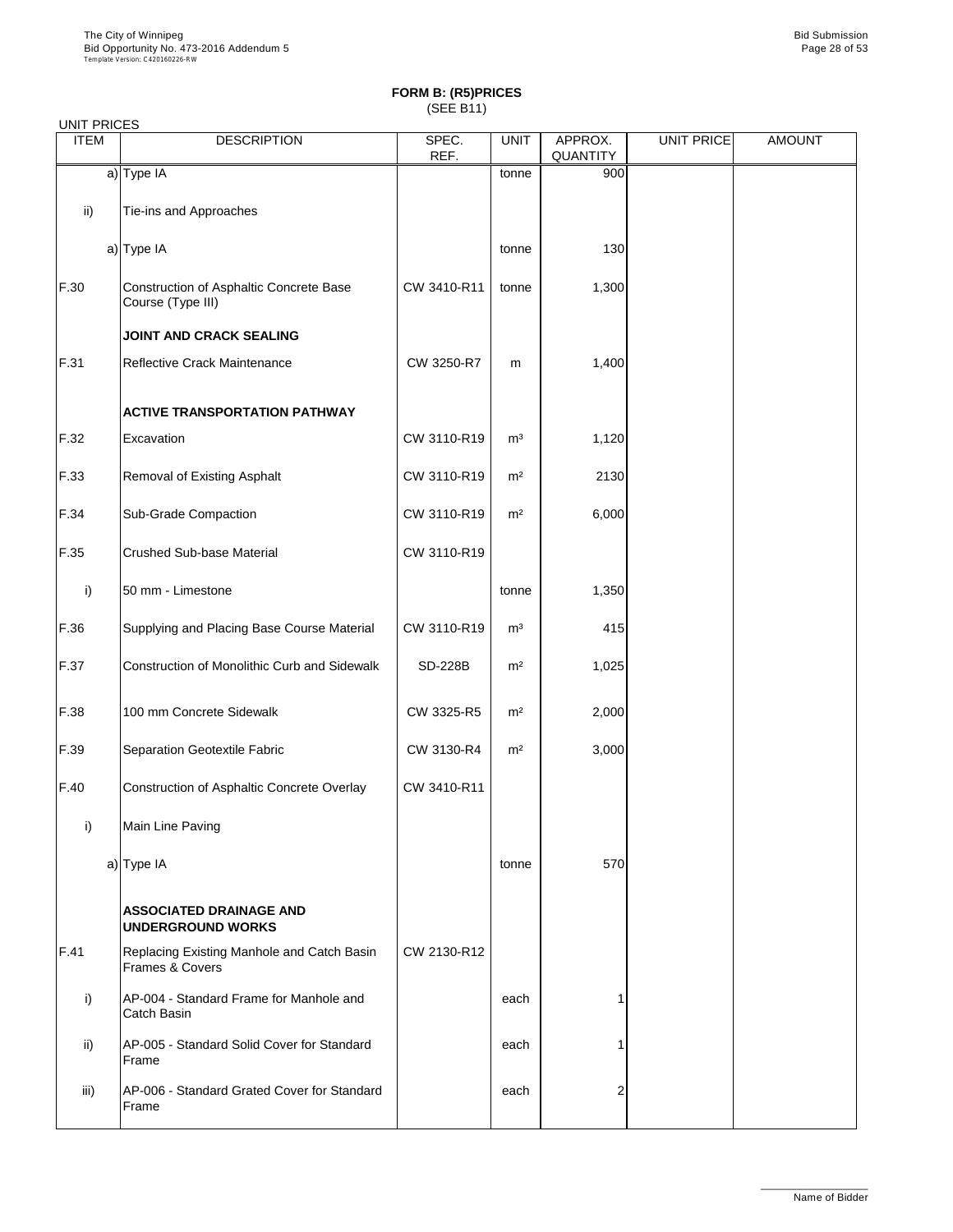### UNIT PRICES

| UNII FRIULO<br><b>ITEM</b> | <b>DESCRIPTION</b>                                           | SPEC.<br>REF.     | <b>UNIT</b>    | APPROX.<br>QUANTITY | UNIT PRICE | <b>AMOUNT</b> |
|----------------------------|--------------------------------------------------------------|-------------------|----------------|---------------------|------------|---------------|
| F.42                       | Installation of Subdrains                                    | CW 3120-R4        | m              | 58                  |            |               |
|                            |                                                              |                   |                |                     |            |               |
|                            | <b>ADJUSTMENTS</b>                                           |                   |                |                     |            |               |
| F.43                       | Adjustment of Catch Basins / Manholes Frames                 | CW 3210-R7        | each           | 3                   |            |               |
| F.44                       | <b>Replacing Existing Risers</b>                             | CW 2130-R12       |                |                     |            |               |
| i)                         | <b>Brick Risers</b>                                          |                   | vert. m        | 1.0                 |            |               |
| F.45                       | <b>Lifter Rings</b>                                          | CW 3210-R7        |                |                     |            |               |
| i)                         | 38 mm                                                        |                   | each           | $\overline{c}$      |            |               |
| $\mathsf{ii}$              | 51 mm                                                        |                   | each           | 2                   |            |               |
| iii)                       | 64 mm                                                        |                   | each           |                     |            |               |
| iv)                        | 76 mm                                                        |                   | each           |                     |            |               |
| F.46                       | <b>Adjustment of Valve Boxes</b>                             | CW 3210-R7        | each           | 2                   |            |               |
| F.47                       | <b>Valve Box Extensions</b>                                  | CW 3210-R7        | each           | 2                   |            |               |
| F.48                       | Adjustment of Curb Stop Boxes                                | CW 3210-R7        | each           |                     |            |               |
|                            | <b>LANDSCAPING</b>                                           |                   |                |                     |            |               |
| F.49                       | <b>Clearing and Grubbing</b>                                 | CW 3010-R4<br>E16 |                |                     |            |               |
| i)                         | <b>Clearing and Grubbing</b>                                 |                   | ha             | 0.01                |            |               |
| $\mathsf{ii}$              | <b>Tree Removal</b>                                          |                   | each           | 10                  |            |               |
| F.50                       | Sodding                                                      | CW 3510-R9<br>E46 |                |                     |            |               |
| i)                         | Sodding width > 600mm (c/w 75mm imported<br>topsoil)         |                   | m <sup>2</sup> | 11,850              |            |               |
| $\mathsf{ii}$              | Sodding width $<$ or = 600mm (c/w 75 mm<br>imported topsoil) |                   | m <sup>2</sup> | 800                 |            |               |

\_\_\_\_\_\_\_\_\_\_\_\_\_\_\_\_\_\_

Name of Bidder

┙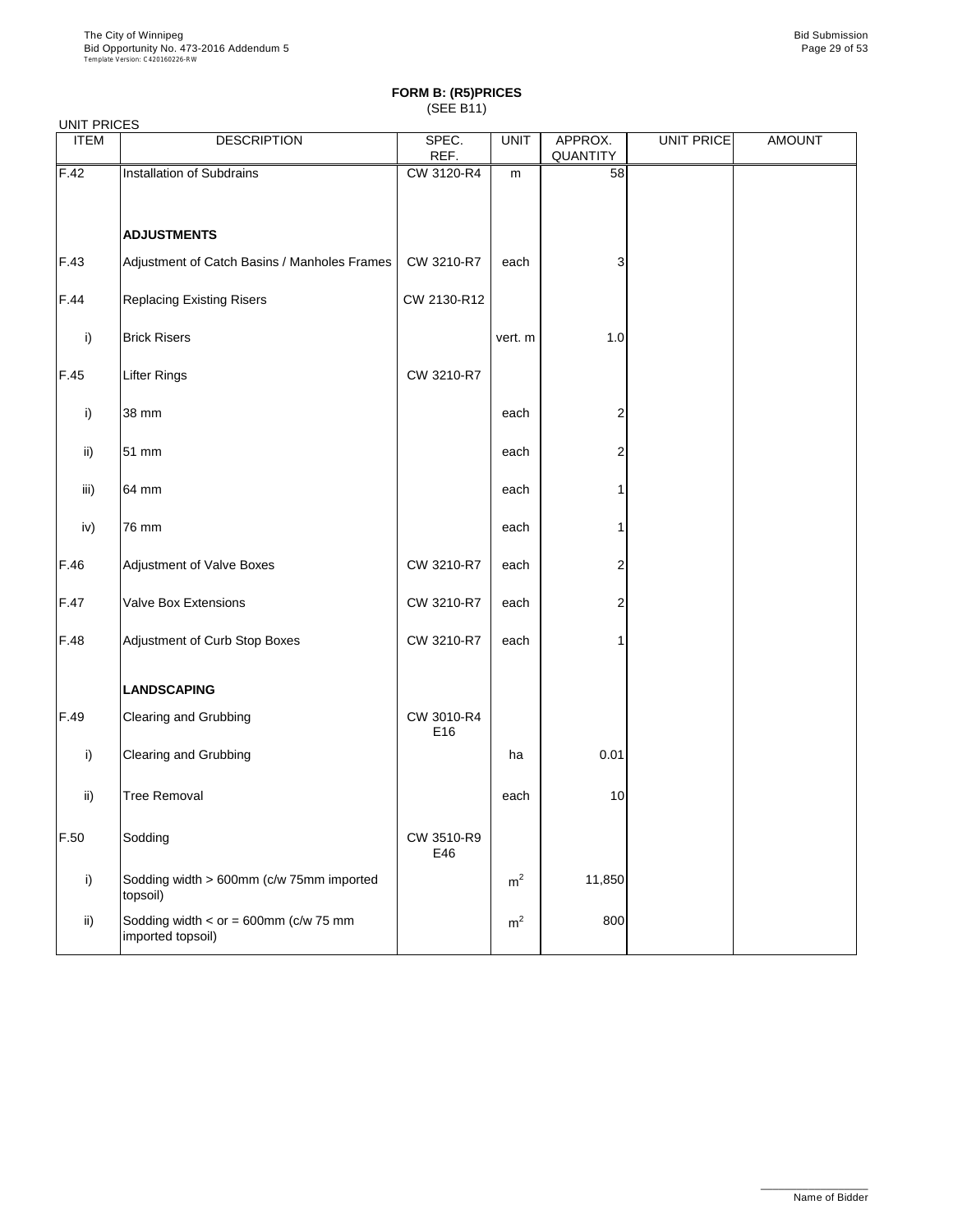|  | <b>UNIT PRICES</b> |
|--|--------------------|
|--|--------------------|

| <b>ITEM</b>   | <b>DESCRIPTION</b>                                  | SPEC.<br>REF.     | <b>UNIT</b>    | APPROX.<br>QUANTITY     | UNIT PRICE | <b>AMOUNT</b> |
|---------------|-----------------------------------------------------|-------------------|----------------|-------------------------|------------|---------------|
| F.51          | Seeding                                             | CW 3520-R7<br>E47 |                |                         |            |               |
| i)            | <b>Fescue Overs-seed Mix</b>                        |                   | m <sup>2</sup> | 11,850                  |            |               |
| F.52          | <b>Plant Material</b>                               | E48               |                |                         |            |               |
| i)            | Ohio Buckeye (50 mm cal.)                           |                   | each           | $\overline{9}$          |            |               |
| ii)           | Prairie Horizon Alder (50 mm cal.)                  |                   | each           | 6                       |            |               |
| iii)          | Delta Hackberry (50 mm cal.)                        |                   | each           | $\overline{\mathbf{c}}$ |            |               |
| iv)           | Bur Oak (45 mm cal.)                                |                   | each           | $5\vert$                |            |               |
| V)            | Glenleven Linden (65 mm cal.)                       |                   | each           | 4                       |            |               |
| vi)           | Harvest Gold Linden (65 mm cal.)                    |                   | each           | 2                       |            |               |
| vii)          | Brandon Elm (65 mm cal)                             |                   | each           | 2                       |            |               |
| viii)         | Gladiator Crabapple (50 mm cal.)                    |                   | each           | 7                       |            |               |
| ix)           | Pink Spires Crabapple (50 mm cal.)                  |                   | each           | 5                       |            |               |
| $\mathsf{x})$ | Japanese Tree Lilac (50 mm cal.)                    |                   | each           | 3                       |            |               |
| F.53          | Site Furnishings                                    | E39               |                |                         |            |               |
| i)            | Bench (Pick-up and Installation only)               |                   | each           |                         |            |               |
| $\mathsf{ii}$ | Waste Receptacle (Pick-up and Installation<br>only) |                   | each           |                         |            |               |
| F.54          | <b>Interlocking Paving Stones</b>                   | CW 3335-R1        | m <sup>2</sup> | 9                       |            |               |
| F.55          | <b>Lean Concrete Base</b>                           | CW 3335-R1        | m <sup>2</sup> | 9                       |            |               |

**F TAYLOR AVENUE WEST-SURFACE WORKS THE SUBSE IN A SUBSET SUBSET OF SUBSET AND RESERVE THE SUBSET OF SUBSET OF SUBSET AND RESPECT OF SUBSET OF SUBSET OF SUBSET OF SUBSET OF SUBSET OF SUBSET OF SUBSET OF SUBSET OF SUBSE** 

\_\_\_\_\_\_\_\_\_\_\_\_\_\_\_\_\_\_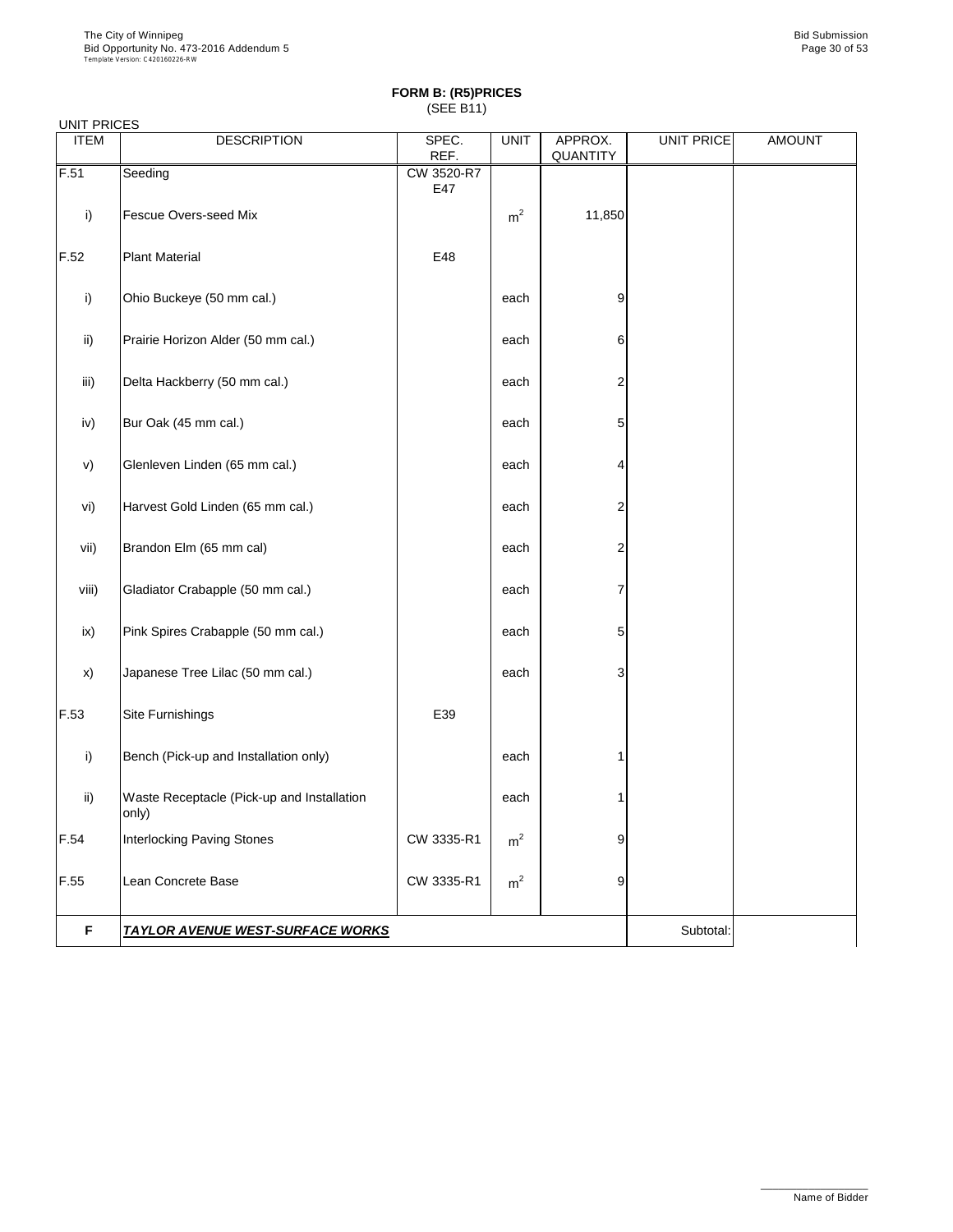# **FORM B: (R5)PRICES**

(SEE B11)

| <b>UNIT PRICES</b> |                                                                                         |                                       |             |                            |            |               |
|--------------------|-----------------------------------------------------------------------------------------|---------------------------------------|-------------|----------------------------|------------|---------------|
| <b>ITEM</b>        | <b>DESCRIPTION</b>                                                                      | SPEC.<br>REF.                         | <b>UNIT</b> | APPROX.<br><b>QUANTITY</b> | UNIT PRICE | <b>AMOUNT</b> |
| G                  | <b>WILKES INTERSECTION-UNDERGROUND WORKS</b>                                            |                                       |             |                            |            |               |
|                    | <b>ASSOCIATED DRAINAGE AND</b><br><b>UNDERGROUND WORKS</b>                              |                                       |             |                            |            |               |
|                    | <b>WATERMAINS</b>                                                                       |                                       |             |                            |            |               |
| G.1                | Watermain                                                                               | CW 2110-R11                           |             |                            |            |               |
| i)                 | 150mm                                                                                   |                                       |             |                            |            |               |
|                    | a) trenchless installation                                                              |                                       | m           | 20                         |            |               |
| G.2                | <b>Watermain and Water Service Insulation</b>                                           | CW 2110-R11                           |             |                            |            |               |
| $\mathsf{i}$       | <b>Under Roadway Excavation (SD-018)</b>                                                |                                       |             |                            |            |               |
|                    | a) 100mm thick x 3000mm wide                                                            |                                       | m           | 30                         |            |               |
| $\mathsf{ii}$      | Insulation Under Rail Ditch (CN R.O.W. STA<br>$5 + 930$<br>a) 100mm thick x 3600mm wide |                                       | m           | 15                         |            |               |
| G.3                | U-Box around LDS                                                                        | E95                                   | each        | 2                          |            |               |
| G.4                | <b>Insulate Catch Basin</b>                                                             | E95                                   | each        | 5                          |            |               |
| G.5                | Adjust, Relocate Existing Hydrant and Plug<br><b>Drain</b>                              | CW 2110-R11,<br>E88                   | each        | 6                          |            |               |
| G.6                | <b>Watermain Vertical Re-alignment</b>                                                  | CW 2110-R11,<br>E90                   |             |                            |            |               |
| i)                 | 250mm                                                                                   |                                       | each        |                            |            |               |
|                    | <b>GRAVITY SEWERS</b>                                                                   |                                       |             |                            |            |               |
| G.7                | <b>Land Drainage Sewers</b>                                                             | CW 2130-R12,<br>E82, E83, E84,<br>E85 |             |                            |            |               |
| i)                 | 250mm                                                                                   |                                       |             |                            |            |               |
|                    | a) trench or trenchless installation SDR35                                              | E83.13                                | m           | 250                        |            |               |
| $\mathsf{ii}$      | 300mm                                                                                   |                                       |             |                            |            |               |
|                    | a) trench or trenchless installation C76-III or<br>SDR35                                | E83.13                                | m           | 175                        |            |               |
| iii)               | 450mm                                                                                   |                                       |             |                            |            |               |
|                    | a) trench or trenchless installation C76-III or<br><b>SDR35</b>                         | E83.13                                | m           | 60                         |            |               |

\_\_\_\_\_\_\_\_\_\_\_\_\_\_\_\_\_\_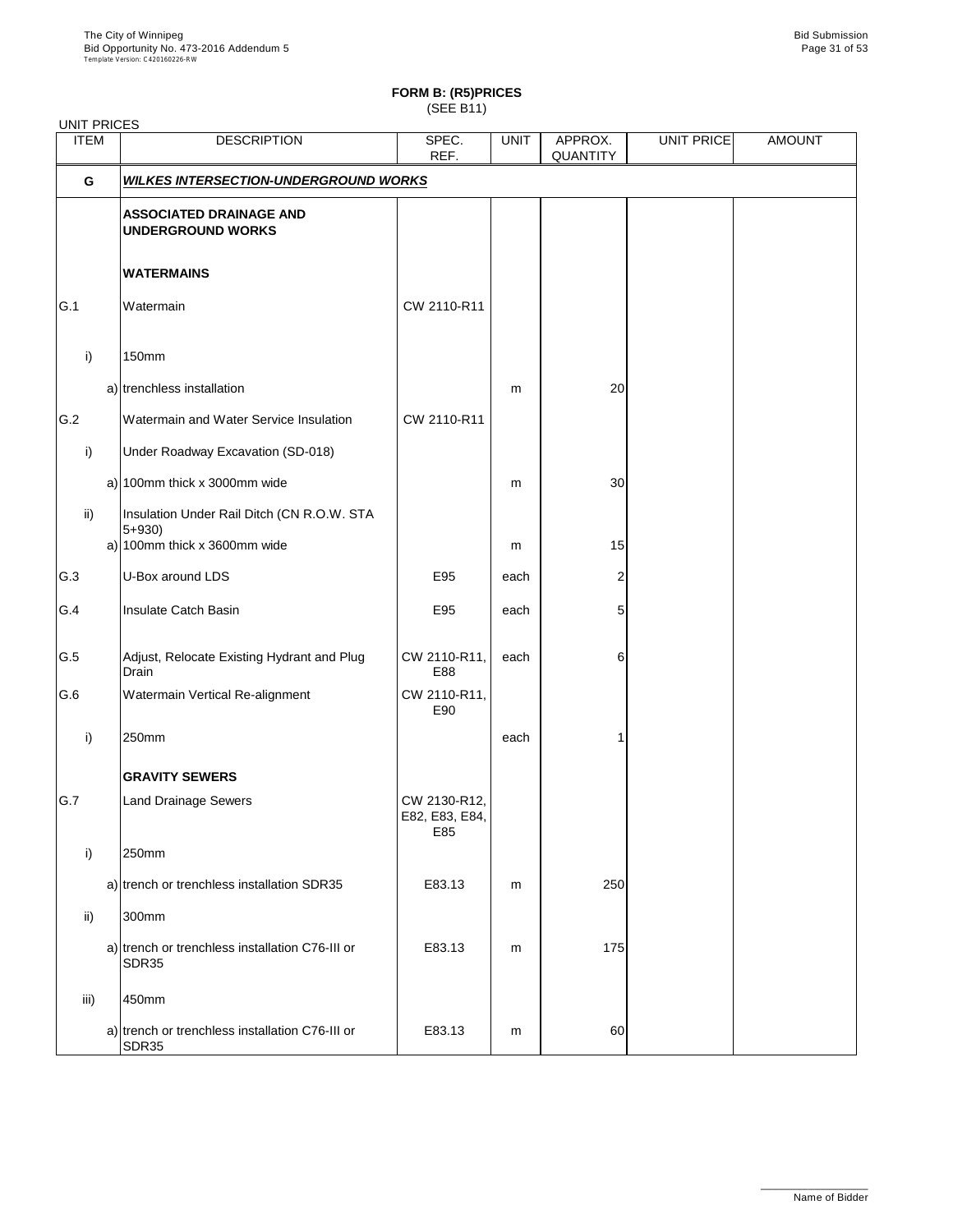### UNIT PRICES

| <b>ITEM</b>     | <b>DESCRIPTION</b>                  | SPEC.               | <b>UNIT</b> | APPROX.        | UNIT PRICE | <b>AMOUNT</b> |
|-----------------|-------------------------------------|---------------------|-------------|----------------|------------|---------------|
|                 |                                     | REF.                |             | QUANTITY       |            |               |
| G.8             | Manhole                             | CW 2130-R12,<br>E96 |             |                |            |               |
| i)              | SD-010                              |                     |             |                |            |               |
|                 | a) 1200mm diameter base             |                     | vert. m     | 3              |            |               |
| G.9             | New Manhole on Existing Sewer       | CW 2130-R12         |             |                |            |               |
| i)              | SD-010                              |                     |             |                |            |               |
|                 | a) 1200mm diameter base             |                     | vert. m     | 10             |            |               |
| G.10            | Catch Basin                         | CW 2130-R12,<br>E95 |             |                |            |               |
| i)              | SD-024                              |                     | each        | 15             |            |               |
| $\mathsf{ii}$   | SD-025                              |                     | each        |                |            |               |
| G.11            | <b>Beehive Ditch Inlet</b>          | CW 2130-R12,<br>E95 | each        | $\overline{2}$ |            |               |
| G.12            | Catch Pit                           | CW 2130-R12         |             |                |            |               |
| i)              | SD-023                              |                     | each        | 14             |            |               |
| G.13            | Connecting to Existing Manhole      | CW 2130-R12         |             |                |            |               |
| i)              | 250mm                               |                     | each        | $\overline{2}$ |            |               |
| $\mathsf{ii}$   | 300mm                               |                     | each        | 4              |            |               |
| iii)            | 450mm                               |                     | each        | 1              |            |               |
| G.14            | <b>Connecting to Existing Sewer</b> | CW 2130-R12,<br>E86 |             |                |            |               |
| i)              | 250mm LDS to 525 LDS                |                     | each        |                |            |               |
| $\mathsf{ii}$ ) | 250mm LDS to 600 LDS                |                     | each        | 1              |            |               |
| iii)            | 300mm LDS to 300 LDS                |                     | each        | $\overline{2}$ |            |               |
| iv)             | 250mm LDS to 250 LDS                |                     | each        | 2              |            |               |

\_\_\_\_\_\_\_\_\_\_\_\_\_\_\_\_\_\_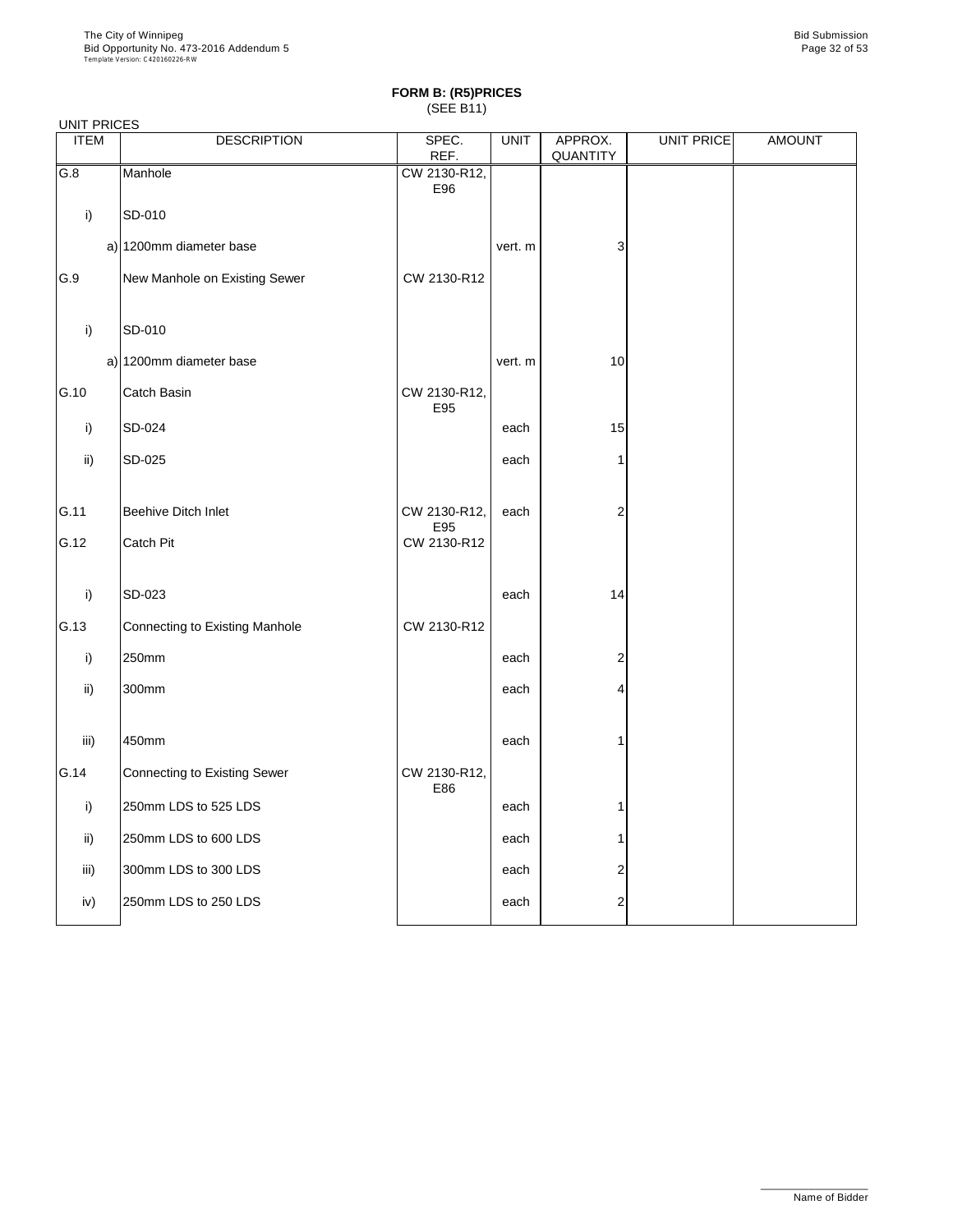### **FORM B: (R5)PRICES** (SEE B11)

| <b>UNIT PRICES</b> |                                                                              |                     |                |                            |            |               |
|--------------------|------------------------------------------------------------------------------|---------------------|----------------|----------------------------|------------|---------------|
| <b>ITEM</b>        | <b>DESCRIPTION</b>                                                           | SPEC.<br>REF.       | <b>UNIT</b>    | APPROX.<br><b>QUANTITY</b> | UNIT PRICE | <b>AMOUNT</b> |
| G.15               | Connecting to Existing Catch Basin                                           | CW 2130-R12         |                |                            |            |               |
| i)                 | 250mm                                                                        |                     | each           |                            |            |               |
| $\mathsf{ii}$      | 300mm                                                                        |                     | each           |                            |            |               |
| G.16               | Adjustment of Catch Basin Frames                                             | CW 3210-R7          | each           | 3                          |            |               |
| G.17               | Abandoning Existing Sewers with Cement-<br><b>Stabilized Flowable Fill</b>   | CW 2130-R12,<br>E93 | m <sup>3</sup> | 9                          |            |               |
| G.18               | CW 2130-R12,<br>10<br><b>Removal of Existing Catch Basins</b><br>each<br>E94 |                     |                |                            |            |               |
| G.19               | <b>Removal of Existing Catch Pits</b>                                        | CW 2130-R12,<br>E94 | each           |                            |            |               |
| G.20               | Sewer Inspection                                                             | CW 2145-R3          |                |                            |            |               |
| i)                 | 250mm to 900mm                                                               |                     | m              | 485                        |            |               |
| G.21               | Manhole Inspection                                                           | CW 2145-R3          | each           |                            |            |               |
| G.22               | Beehive Inlet Cover for Manhole                                              | E96                 | each           | 2                          |            |               |
| G                  | <b>WILKES INTERSECTION-UNDERGROUND WORKS</b>                                 |                     | Subtotal:      |                            |            |               |
| H                  | BGSA-UNDERGROUND WORKS/TAYLOR AVENUE EAST-UNDERGROUND<br><b>WORKS</b>        |                     |                |                            |            |               |
|                    | <b>ASSOCIATED DRAINAGE AND</b><br><b>UNDERGROUND WORKS</b>                   |                     |                |                            |            |               |
|                    | <b>WATERMAINS</b>                                                            |                     |                |                            |            |               |
| H.1                | Watermain                                                                    | CW 2110-R11         |                |                            |            |               |
| i)                 | <b>150mm</b>                                                                 |                     |                |                            |            |               |
|                    | a) trenchless installation                                                   |                     | m              | 145                        |            |               |
| $\mathsf{ii}$      | 200mm                                                                        |                     |                |                            |            |               |
|                    | a) trenchless installation                                                   |                     | m              | 410                        |            |               |
| H.2                | <b>Hydrant Assembly</b>                                                      | CW 2110-R11         |                |                            |            |               |
| $\mathsf{i}$       | SD-006                                                                       |                     | each           | 5                          |            |               |

\_\_\_\_\_\_\_\_\_\_\_\_\_\_\_\_\_\_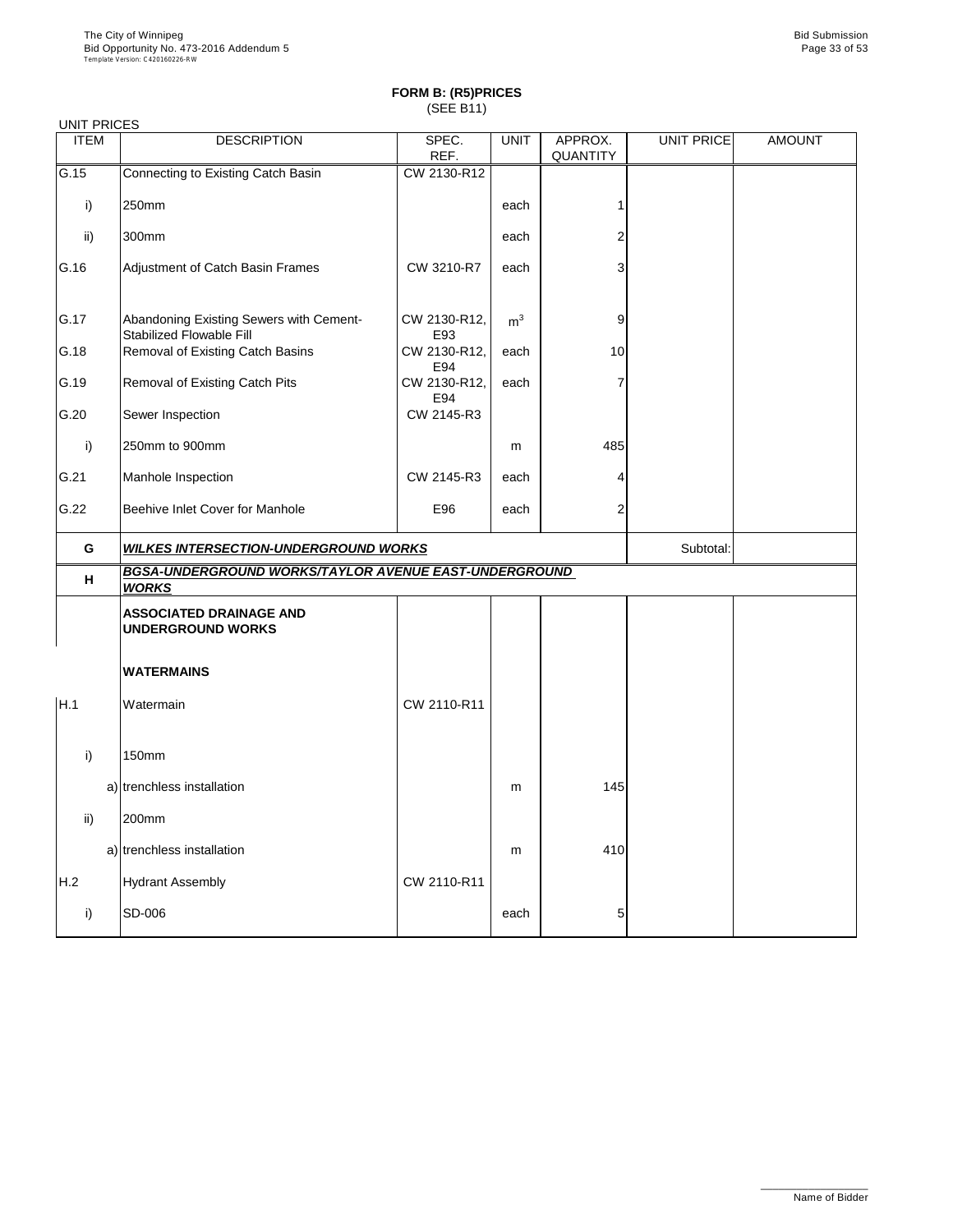### UNIT PRICES

| 0000 DIVITE<br><b>ITEM</b> | <b>DESCRIPTION</b>                                                            | SPEC.<br>REF.       | <b>UNIT</b> | APPROX.<br>QUANTITY | UNIT PRICE | <b>AMOUNT</b> |
|----------------------------|-------------------------------------------------------------------------------|---------------------|-------------|---------------------|------------|---------------|
| H.3                        | New Hydrant Assembly on Existing Watermain                                    | CW-2110-R11,<br>E89 |             |                     |            |               |
| i)                         | SD-006                                                                        |                     | each        |                     |            |               |
| $\mathsf{ii}$              | <b>SD-007</b>                                                                 |                     | each        | $\overline{c}$      |            |               |
| H.4                        | Watermain Valve                                                               | CW 2110-R11         |             |                     |            |               |
| i)                         | <b>150mm</b>                                                                  |                     | each        | 3                   |            |               |
| ii)                        | 200mm                                                                         |                     | each        | 3                   |            |               |
| H.5                        | Fittings                                                                      | CW 2110-R11         |             |                     |            |               |
| i)                         | <b>Tees</b>                                                                   |                     |             |                     |            |               |
|                            | a) $ 200$ mm X 200mm X 150mm                                                  |                     | each        | 3                   |            |               |
| ii)                        | Bends (SD-004)                                                                |                     |             |                     |            |               |
|                            | a) $150$ mm - $45^{\circ}$                                                    |                     | each        | $\overline{c}$      |            |               |
|                            | b) $ 200$ mm - 11 1/4 <sup>o</sup>                                            |                     | each        | $\overline{c}$      |            |               |
|                            | c) 200mm - 22 $1/2^{\circ}$                                                   |                     | each        | 3                   |            |               |
|                            | $d$ ) 200mm - 45°                                                             |                     | each        | $\mathbf{2}$        |            |               |
| iii)                       | Bends (SD-005)                                                                |                     |             |                     |            |               |
|                            | a) $50$ mm - $45^{\circ}$                                                     |                     | each        | 4                   |            |               |
|                            | b) $150$ mm - $45^{\circ}$                                                    |                     | each        | 6                   |            |               |
|                            | c) $ 200$ mm - 45°                                                            |                     | each        | $\overline{2}$      |            |               |
| iv)                        | <b>Couplings</b>                                                              |                     |             |                     |            |               |
|                            | $a)$ 150mm                                                                    |                     | each        | 3                   |            |               |
|                            | b) $ 200$ mm                                                                  |                     | each        | 3                   |            |               |
| H.6                        | <b>Water Services</b>                                                         | CW 2110-R11         |             |                     |            |               |
| i)                         | 19mm                                                                          |                     |             |                     |            |               |
| $\mathsf{ii}$              | a) trenchless installation, Class B sand bedding,<br>Class 1 backfill<br>50mm |                     | m           | 10                  |            |               |

| -4111 | installation د<br>THESS | m | ົ<br>ບບ⊤ |  |
|-------|-------------------------|---|----------|--|
|       |                         |   |          |  |

\_\_\_\_\_\_\_\_\_\_\_\_\_\_\_\_\_\_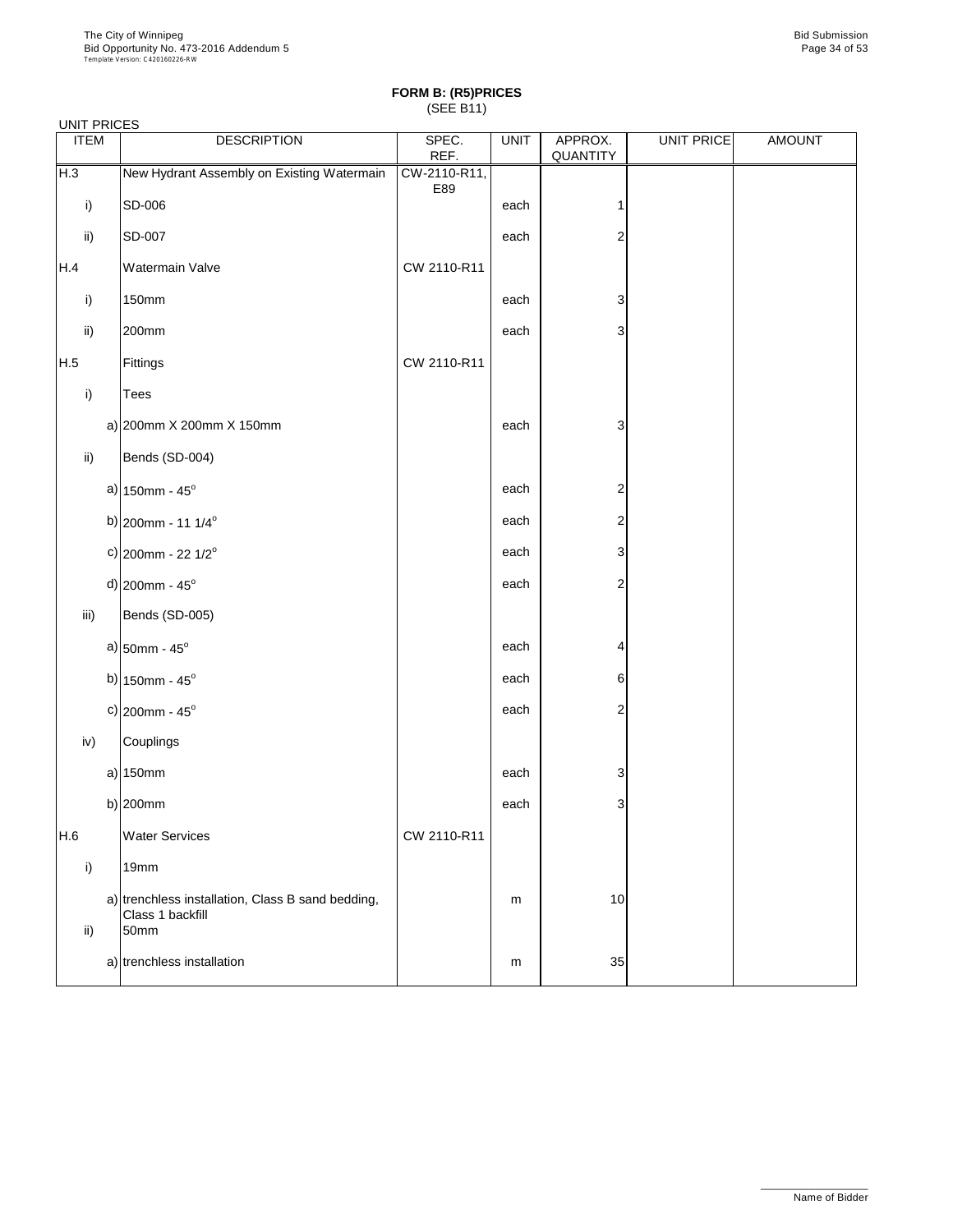| <b>UNIT PRICES</b> |                                                                                                                    |               |             |                            |            |               |
|--------------------|--------------------------------------------------------------------------------------------------------------------|---------------|-------------|----------------------------|------------|---------------|
| <b>ITEM</b>        | <b>DESCRIPTION</b>                                                                                                 | SPEC.<br>REF. | <b>UNIT</b> | APPROX.<br><b>QUANTITY</b> | UNIT PRICE | <b>AMOUNT</b> |
| H.7                | <b>Corporation Stops</b>                                                                                           | CW 2110-R11   |             |                            |            |               |
| i)                 | 19mm                                                                                                               |               | each        |                            |            |               |
| ii)                | 50mm                                                                                                               |               | each        |                            |            |               |
| H.8                | Curb Stops - Replace Existing                                                                                      | CW 2110-R11   |             |                            |            |               |
| i)                 | 19mm                                                                                                               |               | each        |                            |            |               |
| ii)                | 50mm                                                                                                               |               | each        |                            |            |               |
| H.9                | <b>Curb Stop Boxes - Replace Existing</b>                                                                          | CW 2110-R11   |             |                            |            |               |
| $\mathsf{i}$       | 19mm                                                                                                               |               | each        |                            |            |               |
| ii)                | 50mm                                                                                                               |               | each        |                            |            |               |
| H.10               | Watermain and Water Service Insulation                                                                             | CW 2110-R11   |             |                            |            |               |
| $\mathsf{i}$       | Under Roadway Excavation (SD-018)                                                                                  |               |             |                            |            |               |
|                    | a) 100mm thick x 3000mm wide                                                                                       |               | m           | 35                         |            |               |
| H.11<br>i)         | Connecting to Existing Watermains and Large<br><b>Diameter Water Services</b><br>Inline connection - plug existing | CW 2110-R11   |             |                            |            |               |
|                    | $a)$ 200mm                                                                                                         |               | each        | 1                          |            |               |
| ii)                | In-line connection - no plug existing                                                                              |               |             |                            |            |               |
|                    | a) $150$ mm                                                                                                        |               | each        | 3                          |            |               |
|                    | b) $200$ mm                                                                                                        |               | each        | 2                          |            |               |
| H.12               | Connecting Existing Copper Water Services to                                                                       | CW 2110-R11   |             |                            |            |               |
| $\mathsf{i}$       | <b>New Watermains</b><br>12mm                                                                                      |               | each        |                            |            |               |
| ii)                | 50mm                                                                                                               |               | each        |                            |            |               |
| H.13               | Abandoning Large Diameter Water Services                                                                           | CW 2110-R11   |             |                            |            |               |
| i)                 | <b>150mm</b>                                                                                                       |               | each        | 3                          |            |               |

| H.14 | Abandoning Small Diameter Water Services            | CW 2110-R11         |      |  |  |
|------|-----------------------------------------------------|---------------------|------|--|--|
|      | 50mm                                                |                     | each |  |  |
| H.15 | Adjust, Relocate Existing Hydrant and Plug<br>Drain | CW 2110-R11,<br>E88 | each |  |  |

\_\_\_\_\_\_\_\_\_\_\_\_\_\_\_\_\_\_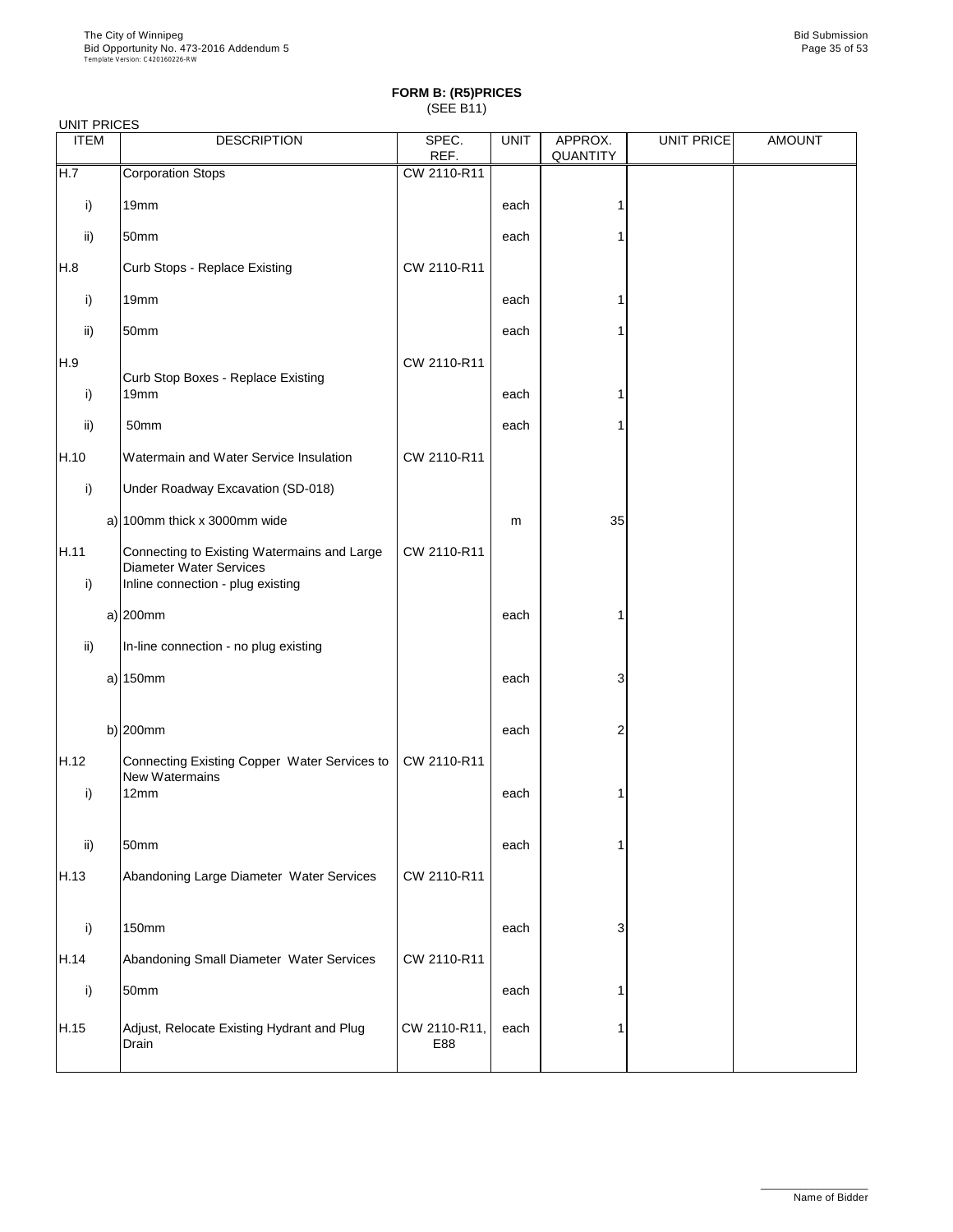| <b>UNIT PRICES</b> |                                                                                |                                       |             |                            |            |               |
|--------------------|--------------------------------------------------------------------------------|---------------------------------------|-------------|----------------------------|------------|---------------|
| <b>ITEM</b>        | <b>DESCRIPTION</b>                                                             | SPEC.<br>REF.                         | <b>UNIT</b> | APPROX.<br><b>QUANTITY</b> | UNIT PRICE | <b>AMOUNT</b> |
| H.16               | 10.9 Kilogram Sacrificial Zinc Anode                                           |                                       |             |                            |            |               |
| i)                 | on metallic watermains                                                         |                                       | each        | 8                          |            |               |
|                    | <b>GRAVITY SEWERS</b>                                                          |                                       |             |                            |            |               |
| H.17               | <b>Combined Sewers</b>                                                         | CW 2130-R12,<br>E82, E83, E84,<br>E85 |             |                            |            |               |
| i)                 | 300mm                                                                          |                                       |             |                            |            |               |
|                    | a) trenchless installation SDR35                                               |                                       | m           | 125                        |            |               |
| H.18               | <b>Land Drainage Sewers</b>                                                    | CW 2130-R12                           |             |                            |            |               |
| $\mathsf{i}$       | 250mm                                                                          |                                       |             |                            |            |               |
|                    | a) trench or trenchless installation SDR35                                     | E83.13                                | m           | 350                        |            |               |
| ii)                | 300mm                                                                          |                                       |             |                            |            |               |
|                    | a) trench or trenchless installation C76-III or<br>SDR35                       | E83.13                                | m           | 600                        |            |               |
|                    | b) trenchless installation C76-V (CN ROW)                                      |                                       | m           | 100                        |            |               |
| iii)               | 375mm                                                                          |                                       |             |                            |            |               |
| iv)                | a) trench or trenchless installation C76-IV or<br><b>SDR35</b><br>450mm        | E83.13                                | m           | 160                        |            |               |
| V)                 | a) trench or trenchless installation C76-IV or<br><b>SDR35</b><br>525mm        | E83.13                                | m           | 190                        |            |               |
|                    | a) trench or trenchless installation C76-IV or<br><b>SDR35</b>                 | E83.13                                | m           | 75                         |            |               |
| vi)                | 1050mm                                                                         |                                       |             |                            |            |               |
|                    | a) trench or trenchless installation C76-IV or<br>SDR35                        | E83.13                                | m           | 80                         |            |               |
|                    | b) trenchless installation C76-V (CN ROW)                                      |                                       | m           | 55                         |            |               |
| H.19<br>i)         | <b>Pre-Insulated Heat Traced Leads</b><br><b>Land Drainage Sewers</b><br>250mm | CW 2130-R12,<br>E97                   |             |                            |            |               |
|                    |                                                                                |                                       |             |                            |            |               |

| ii)  | a) trench installation, SDR35, Class B sand<br>bedding, Class 2 backfill<br>300mm   |                     | m | 50 |  |
|------|-------------------------------------------------------------------------------------|---------------------|---|----|--|
| H.20 | a) trench installation, SDR35, Class B sand<br>bedding, Class 2 backfill<br>Manhole | CW 2130-R12,<br>E96 | m | 50 |  |

\_\_\_\_\_\_\_\_\_\_\_\_\_\_\_\_\_\_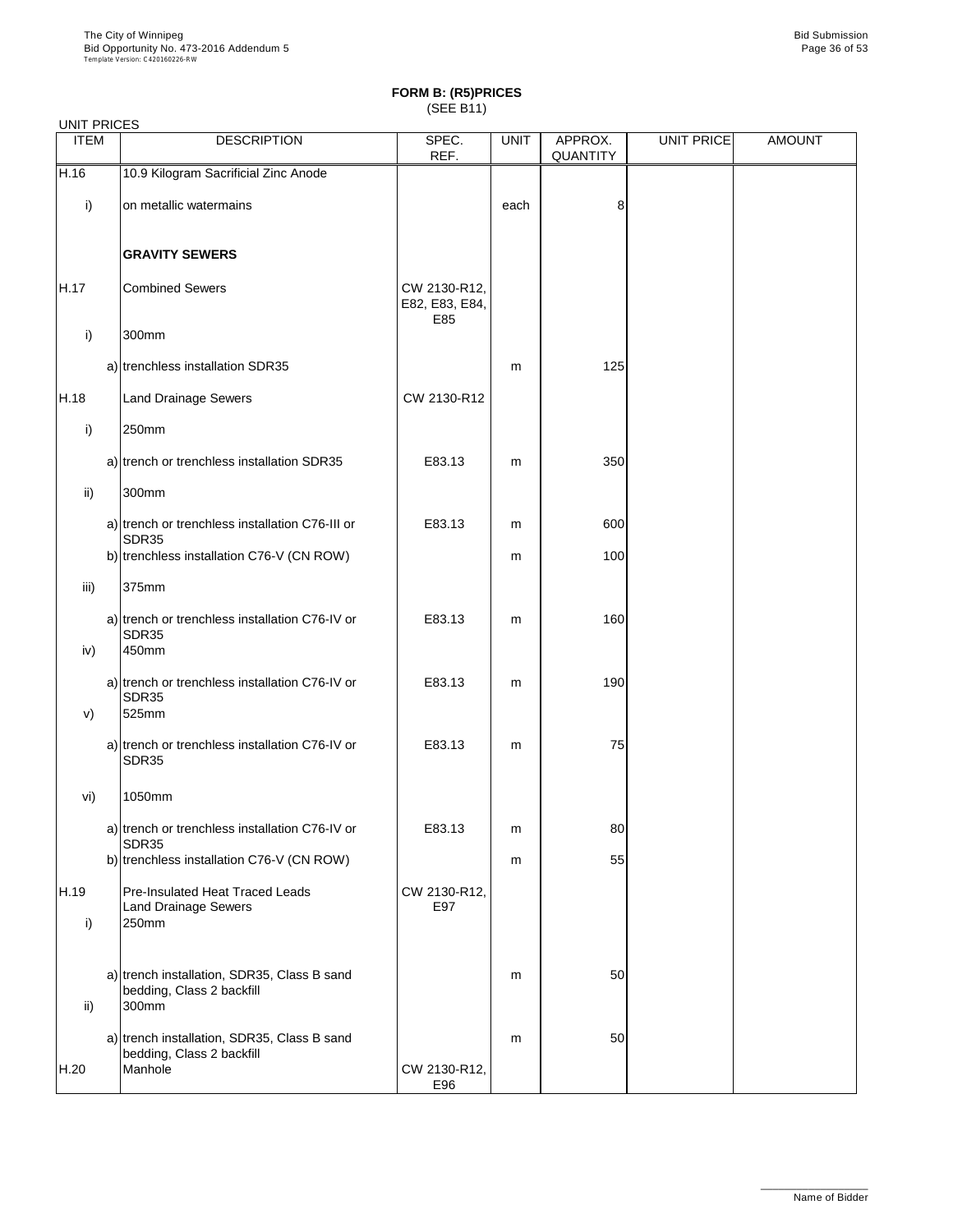| <b>UNIT PRICES</b> |                                                                            |                     |                |                            |            |               |
|--------------------|----------------------------------------------------------------------------|---------------------|----------------|----------------------------|------------|---------------|
| <b>ITEM</b>        | <b>DESCRIPTION</b>                                                         | SPEC.<br>REF.       | <b>UNIT</b>    | APPROX.<br><b>QUANTITY</b> | UNIT PRICE | <b>AMOUNT</b> |
| i)                 | SD-010                                                                     |                     |                |                            |            |               |
|                    | a) 1200mm diameter base                                                    |                     | vert. m        | 47                         |            |               |
|                    | b) 1500mm diameter base                                                    |                     | vert. m        | 9                          |            |               |
|                    | c) 2400mm diameter base                                                    |                     | each           | 6                          |            |               |
|                    | d) 3050 $mm$ diameter base                                                 |                     | each           | 1                          |            |               |
| H.21               | Catch Basin                                                                | CW 2130-R12,<br>E95 |                |                            |            |               |
| i)                 | SD-024                                                                     |                     | each           | 41                         |            |               |
| $\mathsf{ii}$      | SD-025                                                                     |                     | each           | 3                          |            |               |
| H.22               | <b>Beehive Ditch Inlet</b>                                                 | CW 2130-R12,<br>E95 | each           | 16                         |            |               |
| H.23               | <b>Catch Pit</b>                                                           | CW 2130-R12         |                |                            |            |               |
| i)                 | SD-023                                                                     |                     | each           | 34                         |            |               |
| H.24               | <b>Connecting to Existing Manhole</b>                                      | CW 2130-R12         |                |                            |            |               |
| i)                 | 250mm                                                                      |                     | each           | 1                          |            |               |
| $\mathsf{ii}$      | 300mm                                                                      |                     | each           | 2                          |            |               |
| H.25               | <b>Connecting to Existing Catch Basin</b>                                  | CW 2130-R12         |                |                            |            |               |
| i)                 | 250mm                                                                      |                     | each           | 2                          |            |               |
| H.26               | <b>Connecting to Existing Sewer</b>                                        | CW 2130-R12,        |                |                            |            |               |
| i)                 | 250mm LDS to 525 CS                                                        | E86                 | each           | $\overline{\mathbf{c}}$    |            |               |
| $\mathsf{ii}$      | 300mm LDS to 300 LDS                                                       |                     | each           | 3                          |            |               |
| H.27               | Abandoning Existing Sewers with Cement-<br><b>Stabilized Flowable Fill</b> | CW 2130-R12,<br>E93 | m <sup>3</sup> | 45                         |            |               |
| H.28               | <b>Removal of Existing Manholes</b>                                        | CW 2130-R12,<br>E94 | each           | 4                          |            |               |
| H.29               | <b>Removal of Existing Catch Basins</b>                                    | CW 2130-R12,<br>E94 | each           | 7                          |            |               |
| H.30               | <b>Removal of Existing Catch Pits</b>                                      | CW 2130-R12,        | each           | 6                          |            |               |

| H.31 | Sewer Inspection                 | E94<br>CW 2145-R3 |      |      |  |
|------|----------------------------------|-------------------|------|------|--|
|      | 250mm to 900mm                   |                   | m    | 1600 |  |
| ii)  | larger than 900mm and egg shaped |                   | m    | 135  |  |
| H.32 | Manhole Inspection               | CW 2145-R3        | each | 25   |  |

\_\_\_\_\_\_\_\_\_\_\_\_\_\_\_\_\_\_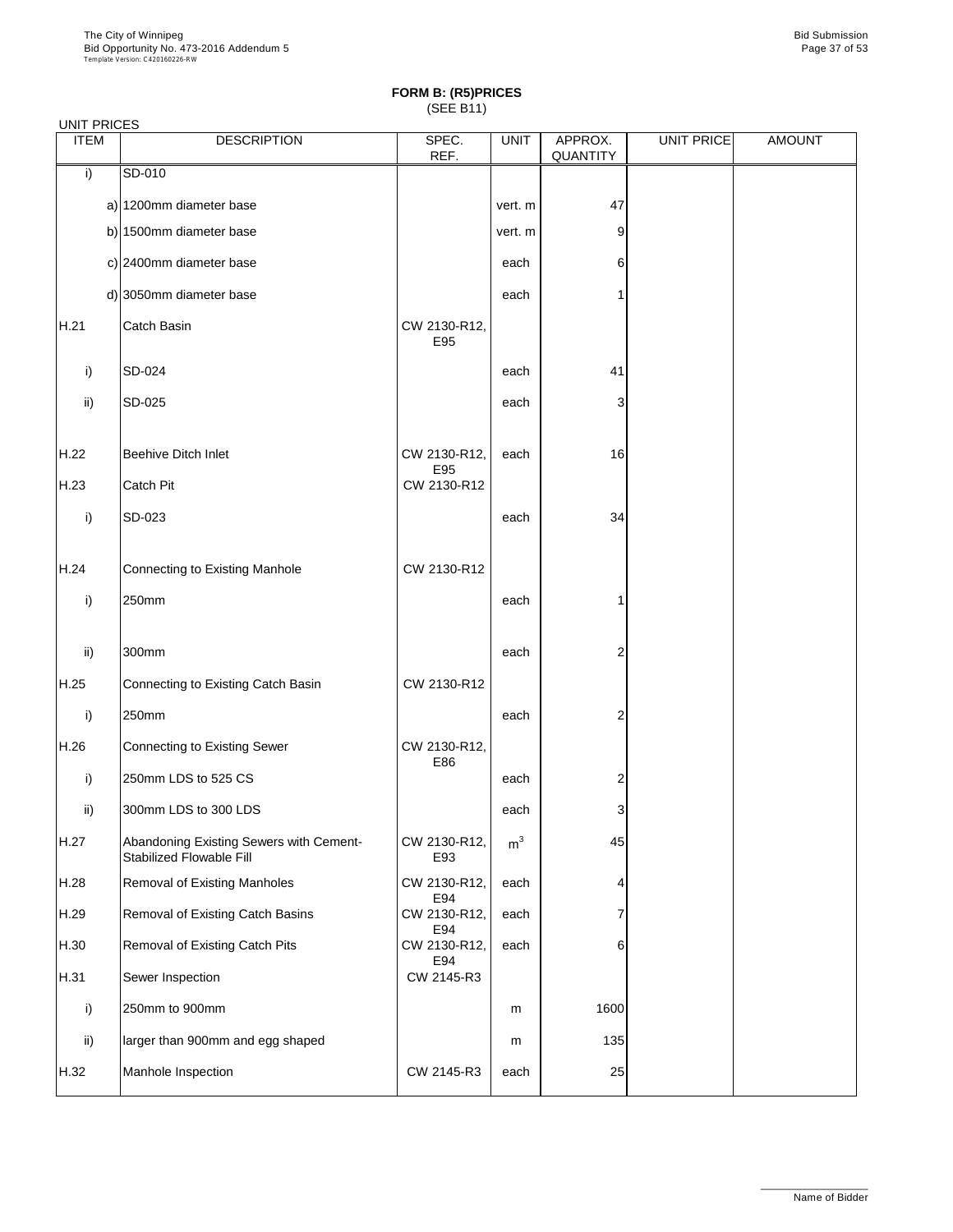| <b>UNIT PRICES</b> |                                                                                    |                                       |                |                |                     |            |               |
|--------------------|------------------------------------------------------------------------------------|---------------------------------------|----------------|----------------|---------------------|------------|---------------|
| <b>ITEM</b>        |                                                                                    | <b>DESCRIPTION</b>                    | SPEC.<br>REF.  | <b>UNIT</b>    | APPROX.<br>QUANTITY | UNIT PRICE | <b>AMOUNT</b> |
| H.33               | <b>Remove Existing Culvert</b>                                                     |                                       | CW 3610-R5     | m              | 110                 |            |               |
| H.34               | <b>Dispose of Existing Culvert</b>                                                 |                                       | CW 3610-R5     | m              | 110                 |            |               |
| H.35               | <b>Grouted Rip-Rap Channel</b>                                                     |                                       | CW 3615        | m <sup>3</sup> | 18                  |            |               |
| H.36               | Beehive Inlet Cover for Manhole                                                    |                                       | E96            | each           | 3                   |            |               |
|                    | <b>MISCELLANEOUS</b>                                                               |                                       |                |                |                     |            |               |
| H.37               |                                                                                    | Concrete Pipe Three-Edge Bearing Test | <b>CW 2130</b> |                |                     |            |               |
| i)                 | 300 mm                                                                             |                                       |                |                |                     |            |               |
|                    | a) Class III                                                                       |                                       |                | each           |                     |            |               |
|                    | b) Class $V$                                                                       |                                       |                | each           |                     |            |               |
| $\mathsf{ii}$ )    | 375 mm                                                                             |                                       |                |                |                     |            |               |
|                    | a) Class IV                                                                        |                                       |                | each           |                     |            |               |
| iii)               | 450 mm                                                                             |                                       |                |                |                     |            |               |
|                    | a) Class III                                                                       |                                       |                | each           |                     |            |               |
|                    | b) Class IV                                                                        |                                       |                | each           |                     |            |               |
| iv)                | 525 mm                                                                             |                                       |                |                |                     |            |               |
|                    | a) Class III                                                                       |                                       |                | each           |                     |            |               |
|                    | b) Class IV                                                                        |                                       |                | each           |                     |            |               |
| V)                 | 750 mm                                                                             |                                       |                |                |                     |            |               |
|                    | a) Class III                                                                       |                                       |                | each           |                     |            |               |
| vi)                | 900 mm                                                                             |                                       |                |                |                     |            |               |
|                    | a) Class III                                                                       |                                       |                | each           |                     |            |               |
| vii)               | 1050 mm                                                                            |                                       |                |                |                     |            |               |
|                    | a) Class III                                                                       |                                       |                | each           |                     |            |               |
|                    | b) Class IV                                                                        |                                       |                | each           |                     |            |               |
|                    | c) Class V                                                                         |                                       |                | each           |                     |            |               |
| viii)              | 1200 mm                                                                            |                                       |                |                |                     |            |               |
|                    | a) Class III                                                                       |                                       |                | each           |                     |            |               |
|                    | b) Class IV                                                                        |                                       |                | each           |                     |            |               |
|                    | c) Class V                                                                         |                                       |                | each           |                     |            |               |
| H                  | BGSA-UNDERGROUND WORKS/TAYLOR AVENUE EAST-UNDERGROUND<br>Subtotal:<br><b>WORKS</b> |                                       |                |                |                     |            |               |
|                    | <b>DETOUR-UNDERGROUND WORKS</b>                                                    |                                       |                |                |                     |            |               |

\_\_\_\_\_\_\_\_\_\_\_\_\_\_\_\_\_\_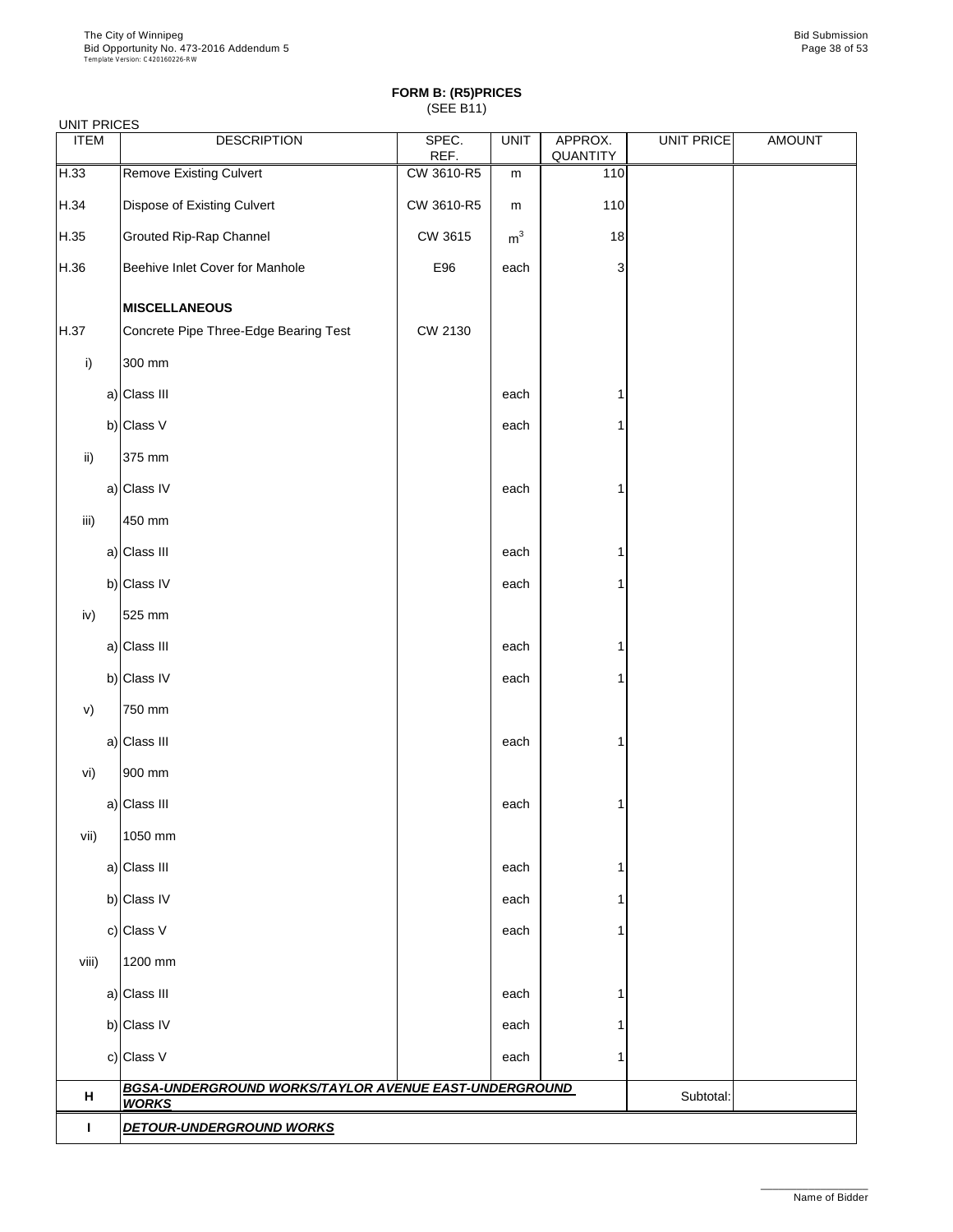| <b>UNIT PRICES</b> |                                                                            |                                       |                |                            |                   |               |
|--------------------|----------------------------------------------------------------------------|---------------------------------------|----------------|----------------------------|-------------------|---------------|
| <b>ITEM</b>        | <b>DESCRIPTION</b>                                                         | SPEC.<br>REF.                         | <b>UNIT</b>    | APPROX.<br><b>QUANTITY</b> | <b>UNIT PRICE</b> | <b>AMOUNT</b> |
|                    | <b>ASSOCIATED DRAINAGE AND</b><br><b>UNDERGROUND WORKS</b>                 |                                       |                |                            |                   |               |
|                    | <b>GRAVITY SEWERS</b>                                                      |                                       |                |                            |                   |               |
| 1.1                | <b>Land Drainage Sewers</b>                                                | CW 2130-R12,<br>E82, E83, E84,<br>E85 |                |                            |                   |               |
| i)                 | 250mm                                                                      |                                       |                |                            |                   |               |
|                    | a) trench or trenchless installation SDR35                                 | E83.13                                | m              | 110                        |                   |               |
| $\mathsf{ii}$      | 300mm                                                                      |                                       |                |                            |                   |               |
|                    | a) trench or trenchless installation C76-III or<br>SDR35                   | E83.13                                | m              | 150                        |                   |               |
| 1.2                | <b>Catch Basin</b>                                                         | CW 2130-R12,<br>E95                   |                |                            |                   |               |
| i)                 | <b>SD-024</b>                                                              |                                       | each           | 4                          |                   |               |
| 1.3                | <b>Beehive Ditch Inlet</b>                                                 | CW 2130-R12                           | each           | 2                          |                   |               |
| 1.4                | <b>Catch Pit</b>                                                           | E95<br>CW 2130-R12                    |                |                            |                   |               |
| i)                 | SD-023                                                                     |                                       | each           | 2                          |                   |               |
| 1.5                | Connecting to Existing Manhole                                             | CW 2130-R12                           |                |                            |                   |               |
| i)                 | 250mm                                                                      |                                       | each           |                            |                   |               |
| $\mathsf{ii}$      | 300mm                                                                      |                                       | each           | 2                          |                   |               |
| 1.6                | <b>Connecting to Existing Sewer</b>                                        | CW 2130-R12,<br>E86                   |                |                            |                   |               |
| i)                 | 300mm LDS to 300 LDS                                                       |                                       | each           |                            |                   |               |
| I.7                | Abandoning Existing Sewers with Cement-<br><b>Stabilized Flowable Fill</b> | CW 2130-R12,<br>E93                   | m <sup>3</sup> | 20                         |                   |               |

\_\_\_\_\_\_\_\_\_\_\_\_\_\_\_\_\_\_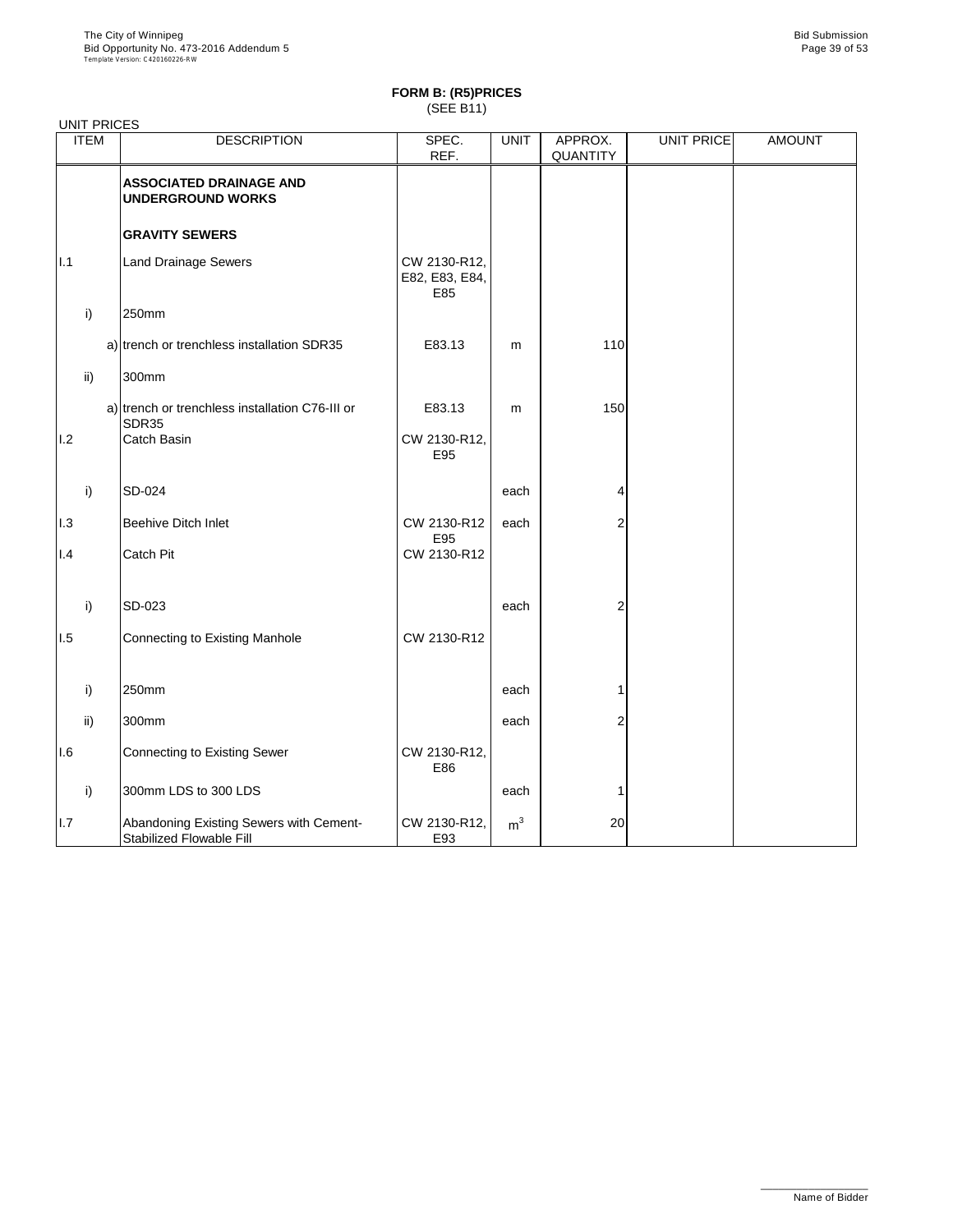### UNIT PRICES

| <b>ITEM</b>  | <b>DESCRIPTION</b>                                                                                    | SPEC.<br>REF.                        | <b>UNIT</b>               | APPROX.<br><b>QUANTITY</b> | UNIT PRICE | <b>AMOUNT</b> |  |  |  |
|--------------|-------------------------------------------------------------------------------------------------------|--------------------------------------|---------------------------|----------------------------|------------|---------------|--|--|--|
| 1.8          | <b>Removal of Existing Catch Basins</b>                                                               | CW 2130-R12,<br>E94                  | each                      | 6                          |            |               |  |  |  |
| .9           | <b>Removal of Existing Catch Pits</b>                                                                 | CW 2130-R12,<br>E94                  | each                      | 2                          |            |               |  |  |  |
| 1.10         | Sewer Inspection                                                                                      | CW 2145-R3                           |                           |                            |            |               |  |  |  |
| $\mathsf{i}$ | 250mm to 900mm                                                                                        |                                      | m                         | 260                        |            |               |  |  |  |
|              | <b>DETOUR-UNDERGROUND WORKS</b>                                                                       |                                      |                           |                            | Subtotal:  |               |  |  |  |
| J            | OFFLINE REPLACEMENT OF THE MIDTOWN FEEDER MAIN                                                        |                                      |                           |                            |            |               |  |  |  |
| J.1          | <b>ASSOCIATED DRAINAGE AND</b><br><b>UNDERGROUND WORKS</b><br>Midtown Feeder Main Offline Replacement | CW 2110-R11<br>E80                   | $\mathsf{I}.\mathsf{s}$ . |                            |            |               |  |  |  |
| J            | <b>OFFLINE REPLACEMENT OF THE MIDTOWN FEEDER MAIN</b>                                                 |                                      |                           |                            | Subtotal:  |               |  |  |  |
| K            | <b>GRANT INTERSECTION-UNDERGROUND WORKS</b>                                                           |                                      |                           |                            |            |               |  |  |  |
|              | <b>ASSOCIATED DRAINAGE AND</b><br><b>UNDERGROUND WORKS</b>                                            |                                      |                           |                            |            |               |  |  |  |
|              | <b>WATERMAINS</b>                                                                                     |                                      |                           |                            |            |               |  |  |  |
| K.1          | Insulate Catch Basin                                                                                  | E95                                  | each                      | $\mathsf{2}$               |            |               |  |  |  |
| K.2          | Adjust, Relocate Existing Hydrant and Plug<br><b>Drain</b>                                            | CW 2110-R11,<br>E88                  | each                      | 4                          |            |               |  |  |  |
|              | <b>GRAVITY SEWERS</b>                                                                                 |                                      |                           |                            |            |               |  |  |  |
| K.3          | <b>Land Drainage Sewers</b>                                                                           | CW 2130-R12<br>E82, E83, E84,<br>E85 |                           |                            |            |               |  |  |  |
| i)           | 250mm                                                                                                 |                                      |                           |                            |            |               |  |  |  |
|              | a) trench or trenchless installation SDR35                                                            | E83.13                               | m                         | 40                         |            |               |  |  |  |
| K.4          | Catch Basin                                                                                           | CW 2130-R12,                         |                           |                            |            |               |  |  |  |

E95

i) SD-024 each 1

| ii) | $ SD-025 $    |             | each | $\sim$<br>_ |  |
|-----|---------------|-------------|------|-------------|--|
| K.5 | Catch Pit     | CW 2130-R12 |      |             |  |
|     | <b>SD-023</b> |             | each | ⌒<br>_      |  |

\_\_\_\_\_\_\_\_\_\_\_\_\_\_\_\_\_\_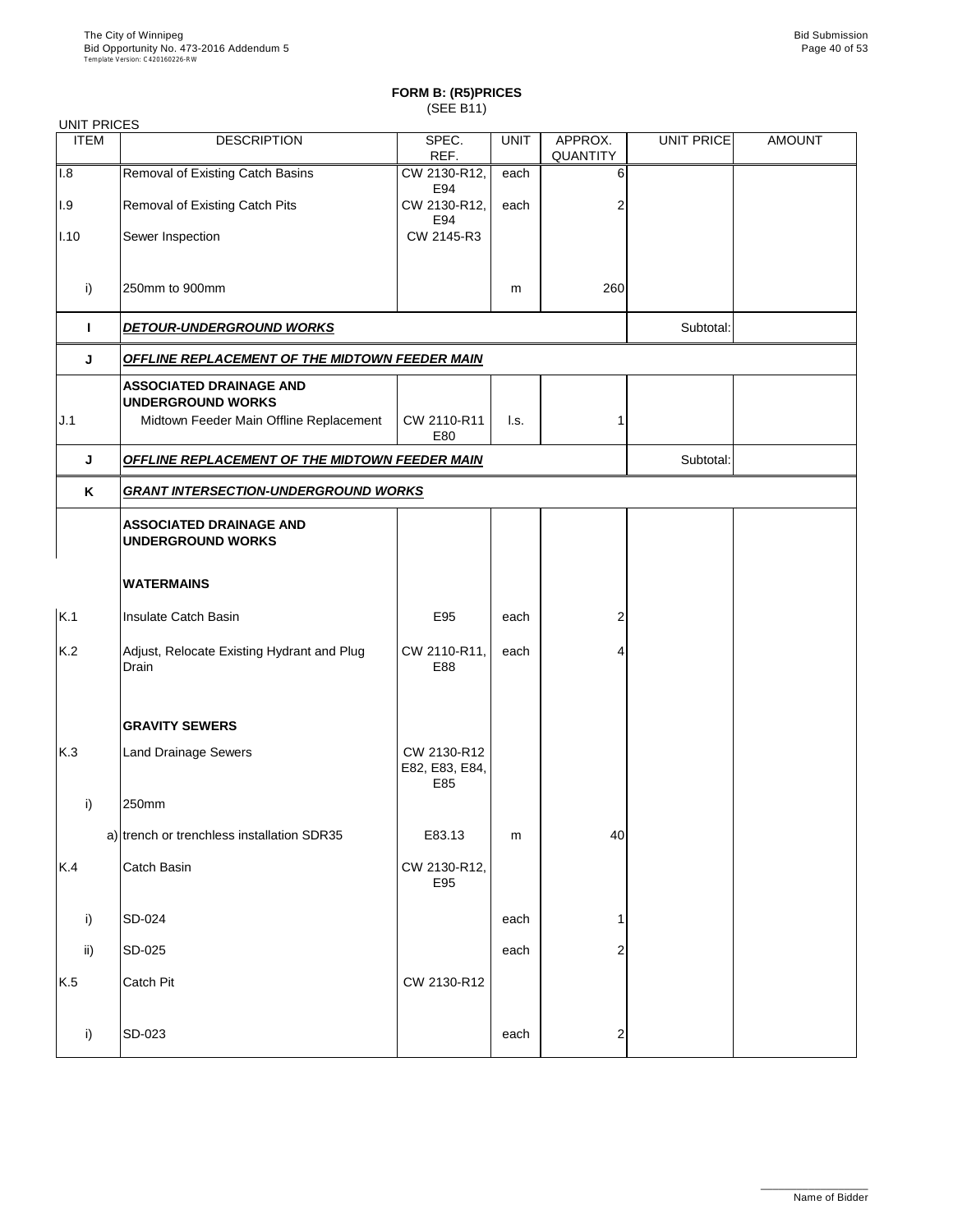| <b>UNIT PRICES</b> |                                                                            |                      |                |                            |                   |               |
|--------------------|----------------------------------------------------------------------------|----------------------|----------------|----------------------------|-------------------|---------------|
| <b>ITEM</b>        | <b>DESCRIPTION</b>                                                         | SPEC.<br>REF.        | <b>UNIT</b>    | APPROX.<br><b>QUANTITY</b> | <b>UNIT PRICE</b> | <b>AMOUNT</b> |
| K.6                | Remove and Replace Existing Catch Basin                                    | CW 2130-R12          |                |                            |                   |               |
|                    |                                                                            |                      |                |                            |                   |               |
| i)                 | SD-024                                                                     |                      | each           | 5                          |                   |               |
| $\mathsf{ii}$      | SD-025                                                                     |                      | each           |                            |                   |               |
| K.7                | Remove and Replace Existing Catch Pit                                      | CW 2130-R12          |                |                            |                   |               |
| i)                 | SD-023                                                                     |                      | each           | 2                          |                   |               |
| K.8                | <b>Connecting to Existing Manhole</b>                                      | CW 2130-R12          |                |                            |                   |               |
| i)                 | 250mm                                                                      |                      | each           |                            |                   |               |
| K.9                | Abandoning Existing Sewers with Cement-<br><b>Stabilized Flowable Fill</b> | CW 2130-R12,<br>E93  | m <sup>3</sup> |                            |                   |               |
| K.10               | Removal of Existing Catch Basins                                           | CW 2130-R12,<br>E94  | each           |                            |                   |               |
| K.11               | <b>Removal of Existing Catch Pits</b>                                      | CW 2130-R12,         | each           | $\overline{2}$             |                   |               |
| K.12               | Sewer Inspection                                                           | E94<br>CW 2145-R3    |                |                            |                   |               |
| i)                 | 250mm to 900mm                                                             |                      | m              | 40                         |                   |               |
| K.13               | Adjustment of Catch Basin Frames                                           | CW 3210-R7           | each           | $\overline{2}$             |                   |               |
| K                  | <b>GRANT INTERSECTION-UNDERGROUND WORKS</b>                                |                      |                |                            | Subtotal:         |               |
| L.                 | <b>TAYLOR AVENUE WEST-UNDERGROUND WORKS</b>                                |                      |                |                            |                   |               |
|                    | <b>ASSOCIATED DRAINAGE AND</b><br><b>UNDERGROUND WORKS</b>                 |                      |                |                            |                   |               |
|                    | <b>WATERMAINS</b>                                                          |                      |                |                            |                   |               |
| L.1                | Watermain and Water Service Insulation                                     | CW 2110-R11          |                |                            |                   |               |
| i)                 | In a trench (SD - 018)                                                     |                      |                |                            |                   |               |
|                    | a) $ 75$ mm thick                                                          |                      | m              | 165                        |                   |               |
|                    | Inculato Catab Racin                                                       | $C$ <sub>O</sub> $E$ |                |                            |                   |               |

| L.2 | Insulate Catch Basin                                                                                 | E95                 | each |  |  |
|-----|------------------------------------------------------------------------------------------------------|---------------------|------|--|--|
| L.3 | Regrading of Existing Sewer Service - Up to 1.5   CW 2110-R11,  <br>metres Long<br>150 <sub>mm</sub> | E92                 | each |  |  |
| L.4 | Regrading of Existing Sewer Service - Longer<br>Than 1.5 metres                                      | CW 2110-R11,<br>E92 |      |  |  |

\_\_\_\_\_\_\_\_\_\_\_\_\_\_\_\_\_\_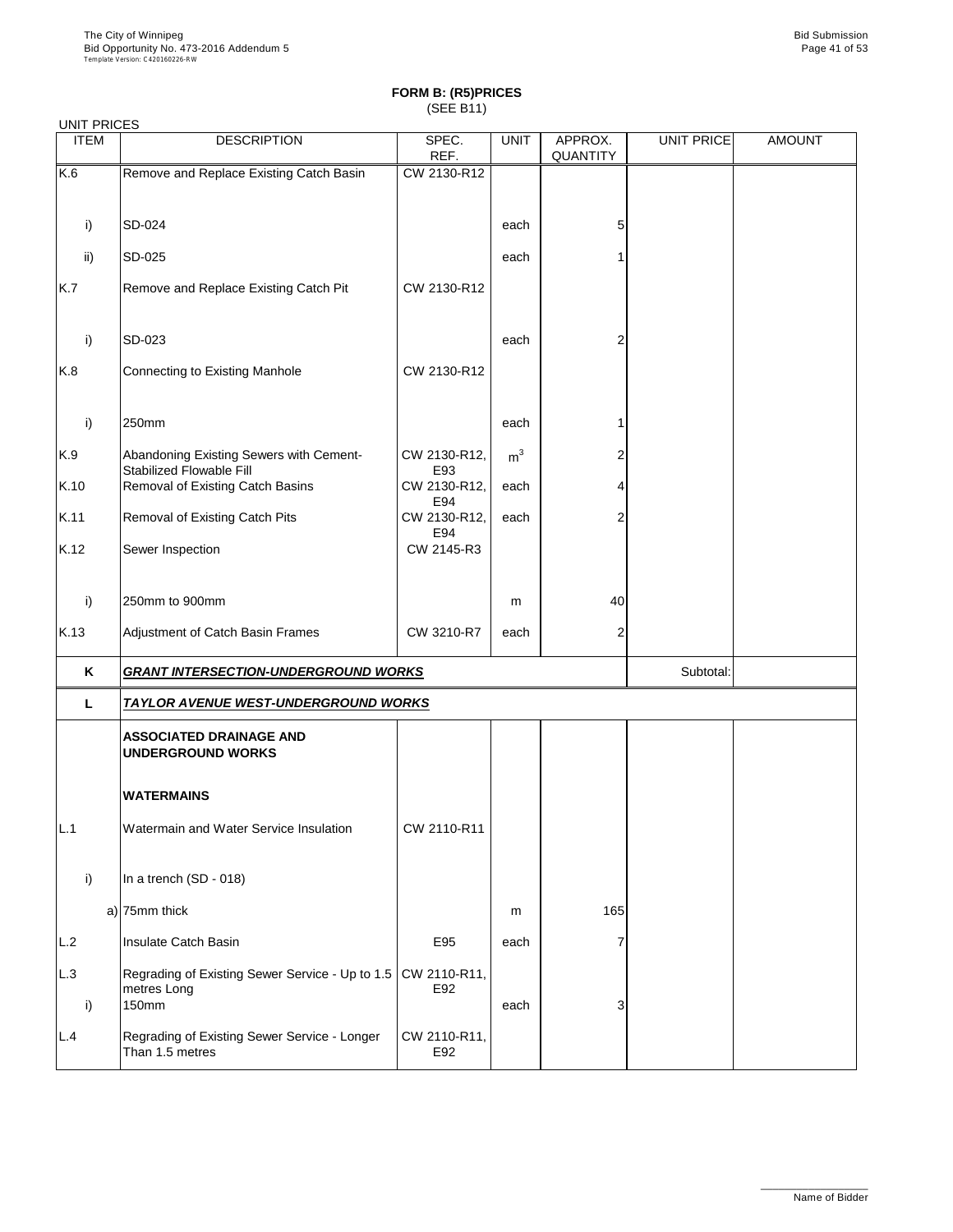| <b>UNIT PRICES</b> |                                                                          |                                       |             |                            |            |               |
|--------------------|--------------------------------------------------------------------------|---------------------------------------|-------------|----------------------------|------------|---------------|
| <b>ITEM</b>        | <b>DESCRIPTION</b>                                                       | SPEC.<br>REF.                         | <b>UNIT</b> | APPROX.<br><b>QUANTITY</b> | UNIT PRICE | <b>AMOUNT</b> |
| i)                 | 150mm                                                                    |                                       | m           | 55                         |            |               |
| L.5                | Adjust, Relocate Existing Hydrant and Plug<br>Drain                      | CW 2110-R11<br>E88                    | each        | 13                         |            |               |
| L.6                | Watermain Vertical Re-alignment                                          | CW 2110-R11<br>E90                    |             |                            |            |               |
| $\mathsf{i}$       | <b>150mm</b>                                                             |                                       | each        | $\overline{c}$             |            |               |
| ii)                | 250mm                                                                    |                                       | each        |                            |            |               |
| iii)               | 400mm                                                                    |                                       | each        |                            |            |               |
|                    | <b>GRAVITY SEWERS</b>                                                    |                                       |             |                            |            |               |
| L.7                | <b>Land Drainage Sewers</b>                                              | CW 2130-R12,<br>E82, E83, E84,<br>E85 |             |                            |            |               |
| i)                 | 250mm                                                                    |                                       |             |                            |            |               |
|                    | a) trench or trenchless installation SDR35                               | E83.13                                | m           | 530                        |            |               |
| ii)                | 300mm                                                                    |                                       |             |                            |            |               |
| iii)               | a) trench or trenchless installation C76-III or<br><b>SDR35</b><br>450mm | E83.13                                | m           | 110                        |            |               |
| iv)                | a) trench or trenchless installation C76-III or<br><b>SDR35</b><br>525mm | E83.13                                | m           | 95                         |            |               |
| V)                 | a) trench or trenchless installation C76-III or<br>SDR35<br>750mm        | E83.13                                | m           | 110                        |            |               |
|                    | a) trench or trenchless installation C76-III or<br><b>SDR35</b>          | E83.13                                | m           | 135                        |            |               |
| vi)                | 900mm<br>a) trench or trenchless installation C76-III or                 | E83.13                                | m           | 525                        |            |               |
| vii)               | <b>SDR35</b><br>1050mm                                                   |                                       |             |                            |            |               |
|                    | a) trench or trenchless installation C76-III or<br>SDR35                 | E83.13                                | m           | 200                        |            |               |
| L.8                | Manhole                                                                  | CW 2130-R12,<br>E96                   |             |                            |            |               |

| <b>SD-010</b>           |         |    |  |
|-------------------------|---------|----|--|
|                         |         |    |  |
| a) 1200mm diameter base | vert. m | 9' |  |
| b) 1500mm diameter base | vert. m | 6  |  |
|                         |         |    |  |

\_\_\_\_\_\_\_\_\_\_\_\_\_\_\_\_\_\_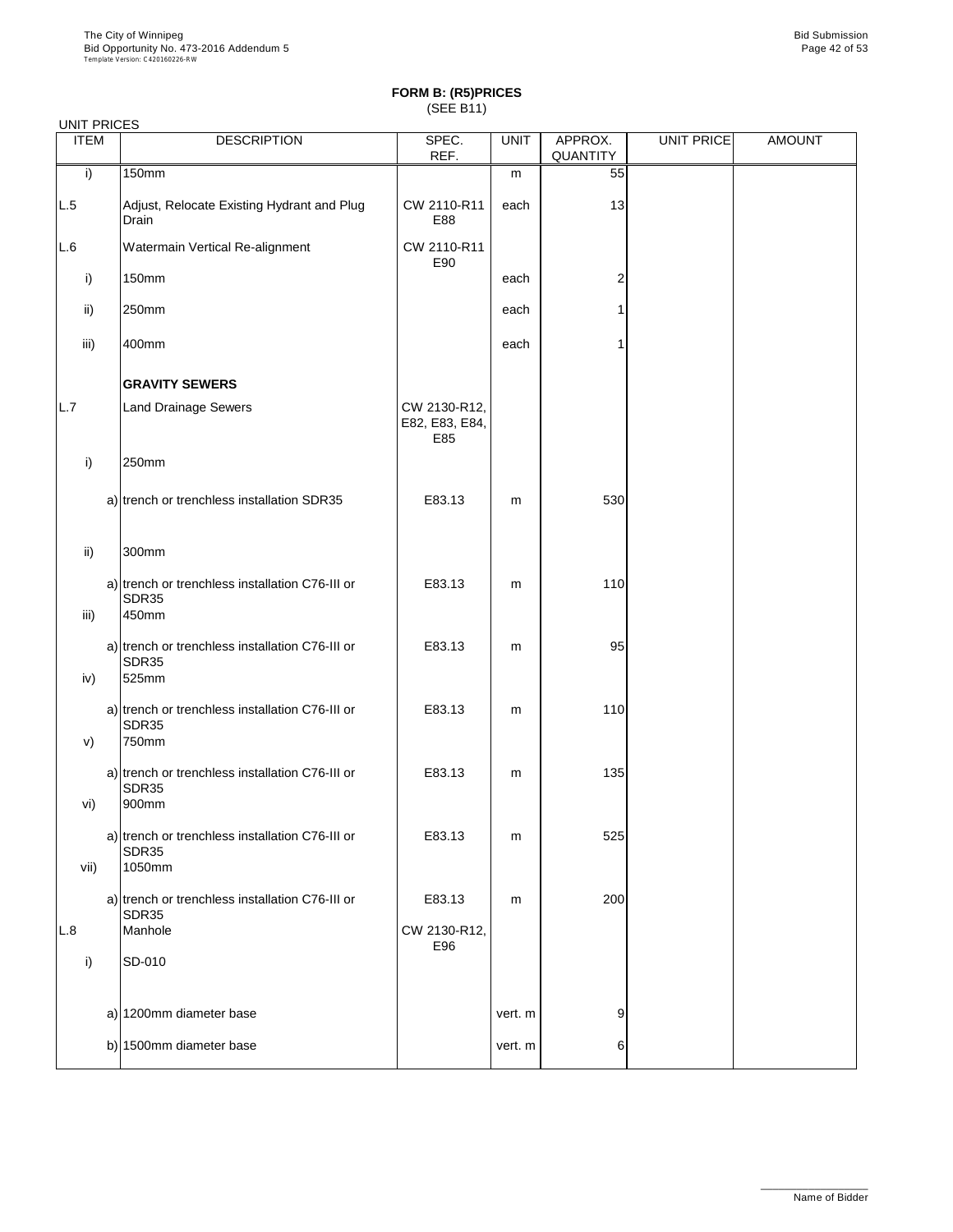| <b>UNIT PRICES</b> |                                                                            |                     |                |                            |            |               |
|--------------------|----------------------------------------------------------------------------|---------------------|----------------|----------------------------|------------|---------------|
| <b>ITEM</b>        | <b>DESCRIPTION</b>                                                         | SPEC.<br>REF.       | <b>UNIT</b>    | APPROX.<br><b>QUANTITY</b> | UNIT PRICE | <b>AMOUNT</b> |
|                    | c) 1800mm diameter base                                                    |                     | vert. m        | 27                         |            |               |
|                    | d) 2100mm diameter base                                                    |                     | vert. m        | 11                         |            |               |
| L.9                | <b>Catch Basin</b>                                                         | CW 2130-R12,<br>E95 |                |                            |            |               |
| i)                 | SD-024                                                                     |                     | each           | 23                         |            |               |
| $\mathsf{ii}$      | SD-025                                                                     |                     | each           | $\overline{2}$             |            |               |
| L.10               | <b>Catch Pit</b>                                                           | CW 2130-R12         |                |                            |            |               |
| i)                 | SD-023                                                                     |                     | each           |                            |            |               |
| L.11               | Connecting to Existing Catch Basin                                         | CW 2130-R12         |                |                            |            |               |
| i)                 | 250mm                                                                      |                     | each           | 5                          |            |               |
| L.12               | Connecting to Existing Sewer                                               | CW 2130-R12,<br>E86 |                |                            |            |               |
| i)                 | 900mm LDS to 900 LDS                                                       |                     | each           |                            |            |               |
| $\mathsf{ii}$      | 1050mm LDS to 1050 LDS                                                     |                     | each           |                            |            |               |
| L.13               | Abandoning Existing Sewers with Cement-<br><b>Stabilized Flowable Fill</b> | CW 2130-R12,<br>E93 | m <sup>3</sup> | 30 <sub>l</sub>            |            |               |
| L.14               | <b>Removal of Existing Catch Basins</b>                                    | CW 2130-R12,<br>E94 | each           | 24                         |            |               |
| L.15               | Sewer Inspection                                                           | CW 2145-R3          |                |                            |            |               |
| i)                 | 250mm to 900mm                                                             |                     | m              | 1505                       |            |               |
| $\mathsf{ii}$      | larger than 900mm and egg shaped                                           |                     | m              | 200                        |            |               |
| L.16               | Manhole Inspection                                                         | CW 2145-R3          | each           | 16                         |            |               |
| L.17               | <b>Remove Existing Culvert</b>                                             | CW 3610-R5          | m              | 13                         |            |               |
| L.18               | <b>Dispose of Existing Culvert</b>                                         | CW 3610-R5          | m              | 13                         |            |               |
| L.19               | <b>LDS Inlet Headwall with Grate</b>                                       |                     |                |                            |            |               |

| ⊺∩mm                                        | E98 | each | - |          |  |
|---------------------------------------------|-----|------|---|----------|--|
| <b>TAYLOR AVENUE WEST-UNDERGROUND WORKS</b> |     |      |   | 3ubtotal |  |

\_\_\_\_\_\_\_\_\_\_\_\_\_\_\_\_\_\_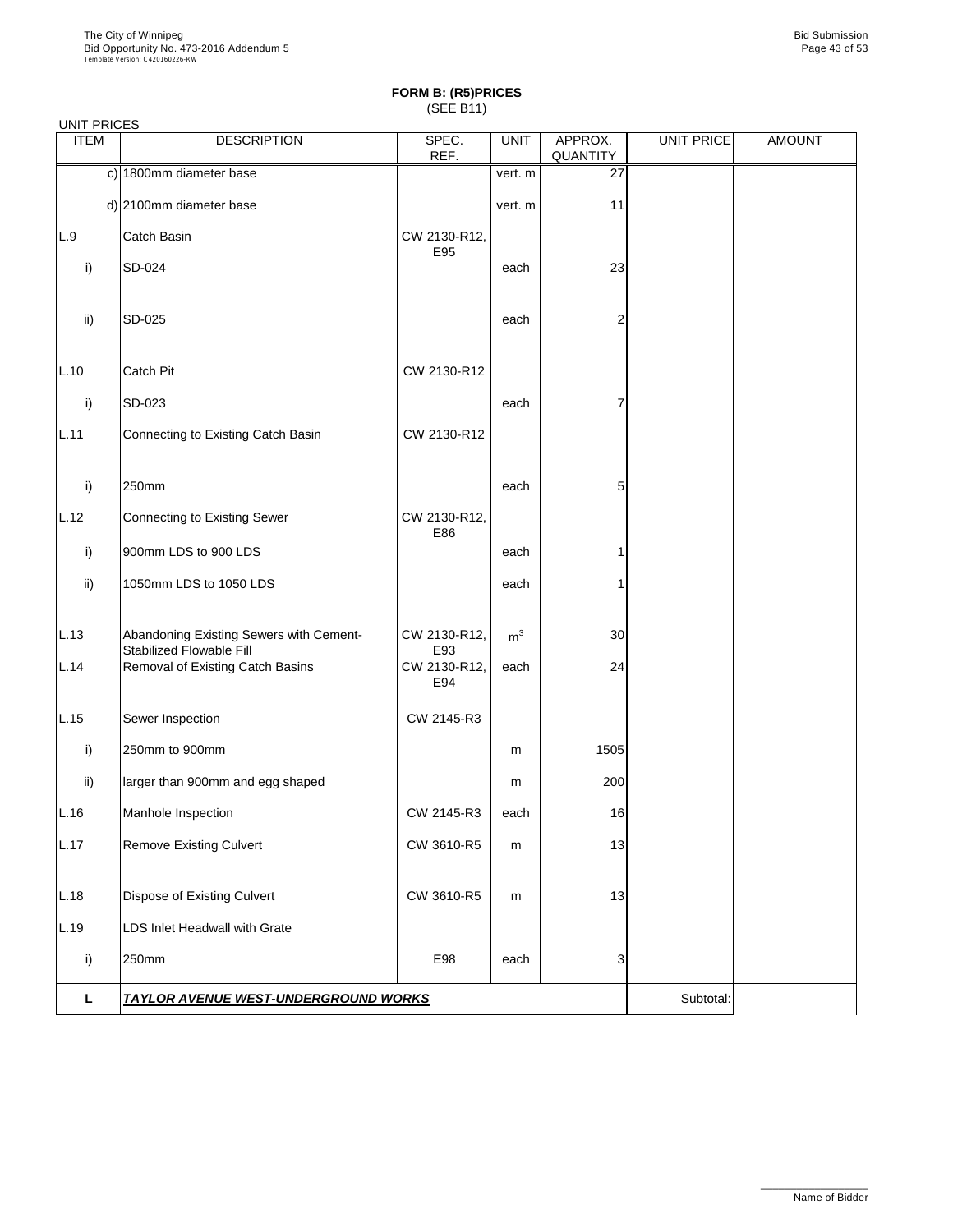# **FORM B: (R5)PRICES**

(SEE B11)

| <b>ITEM</b>  | <b>DESCRIPTION</b>                                         | SPEC.<br>REF.                         | <b>UNIT</b> | APPROX.<br><b>QUANTITY</b> | UNIT PRICE | <b>AMOUNT</b> |
|--------------|------------------------------------------------------------|---------------------------------------|-------------|----------------------------|------------|---------------|
| M            | UNDERPASS OUTLET-UNDERGROUND WORKS                         |                                       |             |                            |            |               |
|              | <b>ASSOCIATED DRAINAGE AND</b><br><b>UNDERGROUND WORKS</b> |                                       |             |                            |            |               |
|              | <b>WATERMAINS</b>                                          |                                       |             |                            |            |               |
| M.1          | Watermain Vertical Re-alignment                            | CW 2110-R11<br>E90                    |             |                            |            |               |
| i)           | 400mm                                                      |                                       | each        |                            |            |               |
|              | <b>GRAVITY SEWERS</b>                                      |                                       |             |                            |            |               |
| M.2          | <b>Land Drainage Sewers</b>                                | CW 2130-R12,<br>E82, E83, E84,<br>E85 |             |                            |            |               |
| i)           | 300mm                                                      |                                       |             |                            |            |               |
|              | a) trenchless installation C76-V (CN ROW)                  |                                       | m           | 35                         |            |               |
| ii)          | 1200mm                                                     |                                       |             |                            |            |               |
|              | a) trench or trenchless installation C76-III or<br>SDR35   | E83.13                                | m           | 70                         |            |               |
|              | b) trench or trenchless installation C76-IV or<br>SDR35    | E83.13                                | m           | 110                        |            |               |
|              | c) trench or trenchless installation C76-V or<br>SDR35     | E83.13                                | m           | 245                        |            |               |
| M.3          | Manhole                                                    | CW 2130-R12,<br>E96                   |             |                            |            |               |
| $\mathsf{i}$ | SD-010                                                     |                                       |             |                            |            |               |
|              | a) 2100mm diameter base                                    |                                       | vert. m     | 30                         |            |               |
| M.4          | <b>Beehive Ditch Inlet</b>                                 | CW 2130-R12<br>E95                    | each        |                            |            |               |
| M.5          | <b>Catch Pit</b>                                           | CW 2130-R12                           |             |                            |            |               |
| i)           | SD-023                                                     |                                       | each        |                            |            |               |
| M.6          | Connecting to Existing Sewer                               | CW 2130-R12,<br>E86                   |             |                            |            |               |
| i)           | 300mm LDS to 300 LDS                                       |                                       | each        |                            |            |               |
| ii)          | 1200mm LDS to 1200 LDS                                     |                                       | each        |                            |            |               |
|              |                                                            |                                       |             |                            |            |               |

\_\_\_\_\_\_\_\_\_\_\_\_\_\_\_\_\_\_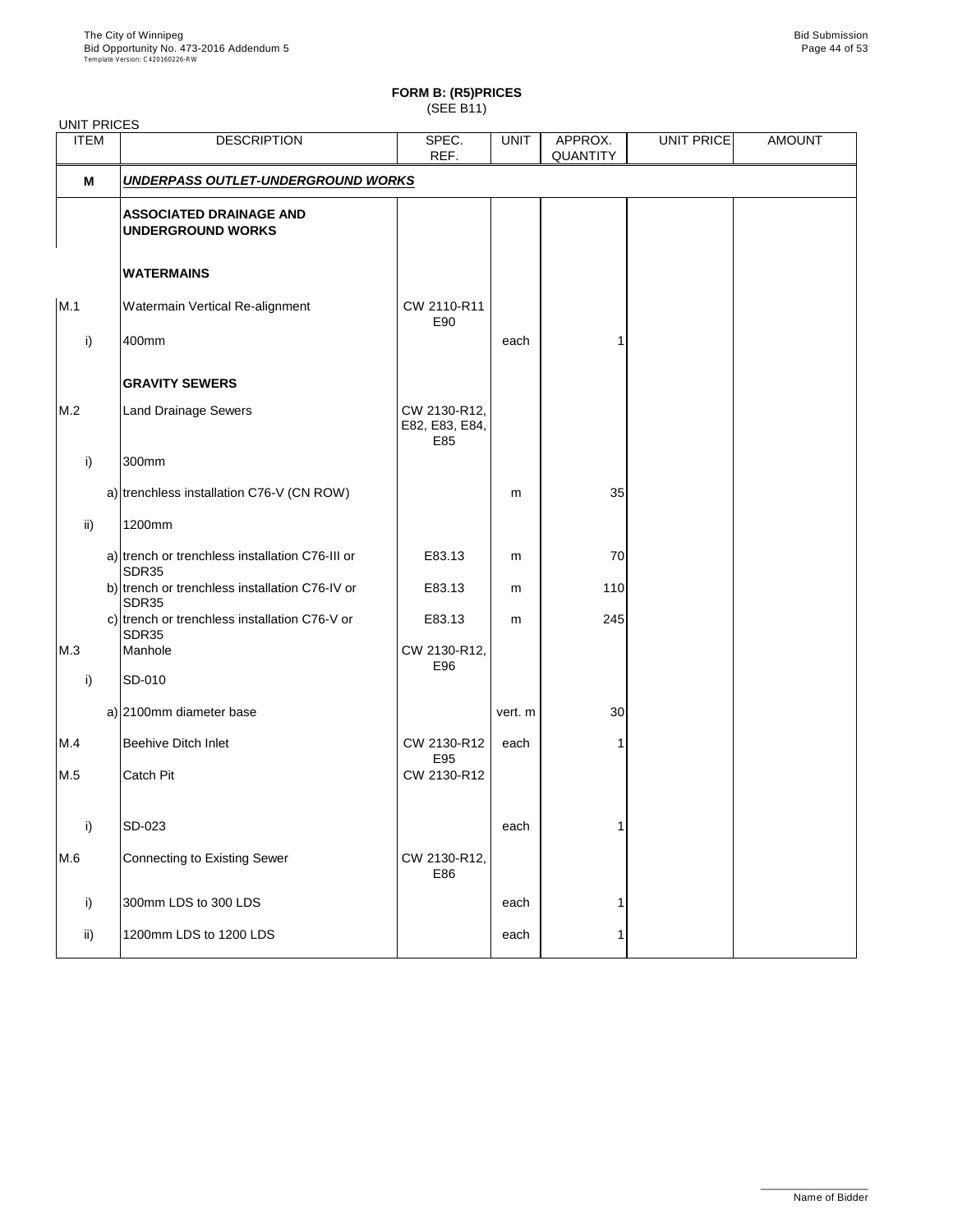| <b>UNIT PRICES</b> |                                                         |                         |                           |                            |                   |               |
|--------------------|---------------------------------------------------------|-------------------------|---------------------------|----------------------------|-------------------|---------------|
| <b>ITEM</b>        | <b>DESCRIPTION</b>                                      | SPEC.<br>REF.           | <b>UNIT</b>               | APPROX.<br><b>QUANTITY</b> | <b>UNIT PRICE</b> | <b>AMOUNT</b> |
| M.7                | Sewer Inspection                                        | CW 2145-R3              |                           |                            |                   |               |
|                    |                                                         |                         |                           |                            |                   |               |
| i)                 | 250mm to 900mm                                          |                         | m                         | 35                         |                   |               |
| $\mathsf{ii}$      | larger than 900mm and egg shaped                        |                         | m                         | 425                        |                   |               |
| M.8                | Manhole Inspection                                      | CW 2145-R3              | each                      | 6                          |                   |               |
| M                  | UNDERPASS OUTLET-UNDERGROUND WORKS                      |                         |                           |                            | Subtotal:         |               |
| N                  | <b>PUMPING STATION</b>                                  |                         |                           |                            |                   |               |
| N.1                | Sub Structure                                           | E99                     | I.s.                      | 1                          |                   |               |
| N.2                | <b>Super Structure</b>                                  | E100                    | I.s.                      |                            |                   |               |
| N.3                | <b>Process Mechanical Systems</b>                       | E101                    | I.s.                      |                            |                   |               |
| N.4                | Plumbing and HVAC Mechanical Systems                    | E102                    | I.s.                      |                            |                   |               |
| N.5                | Electrical, Instrumentation and Control Systems         | E103                    | I.s.                      |                            |                   |               |
| N.6                | Structural Excavation and Shoring for Pumping           | E110                    | I.s.                      |                            |                   |               |
| N.7                | <b>Station</b><br>Pumping Well Installation and Testing | E104                    |                           |                            |                   |               |
| i)                 | <b>Pumping Well Installation</b>                        |                         | each                      | 4                          |                   |               |
| $\mathsf{ii}$      | Additional Pumping Well Drilling Depth                  |                         | m                         | 40                         |                   |               |
| iii)               | <b>Additional Well Development</b>                      |                         | hour                      | 16                         |                   |               |
| N.8                | System Installation                                     | E104                    | $\mathsf{I}.\mathsf{s}$ . |                            |                   |               |
| N.9                | <b>System Operation</b>                                 | E104                    | I.s.                      |                            |                   |               |
| N.10               | <b>System Decommissioning</b>                           | E104                    | I.s.                      |                            |                   |               |
| N.11               | <b>Well Decommissioning</b>                             | E104                    |                           |                            |                   |               |
| i)                 | <b>Pumping Well Decommissioning</b>                     |                         | each                      | 4                          |                   |               |
| $\mathsf{ii}$      | Monitoring Well Decommissioning                         |                         | each                      | 6                          |                   |               |
| N.12               | Applicable MRST (PST) on Items N.3 to N.5               | <b>B11</b>              | I.s.                      |                            |                   |               |
| N                  | <u>PUMPING STATION</u>                                  |                         |                           |                            | Subtotal:         |               |
| $\mathbf O$        | <b>RAILWORKS</b>                                        |                         |                           |                            |                   |               |
|                    | <b>EARTH AND BASE WORKS</b>                             |                         |                           |                            |                   |               |
|                    | <b>SHOOFLY - CONSTRUCTION</b>                           |                         |                           |                            |                   |               |
| O.1                | <b>Topsoil Excavation</b>                               | CW3170-R3               | m <sup>3</sup>            | 2147                       |                   |               |
| O.2                | Common Excavation Suitable Site Material                | E77<br>CW3170-R3<br>E77 | m <sup>3</sup>            | 334                        |                   |               |

\_\_\_\_\_\_\_\_\_\_\_\_\_\_\_\_\_\_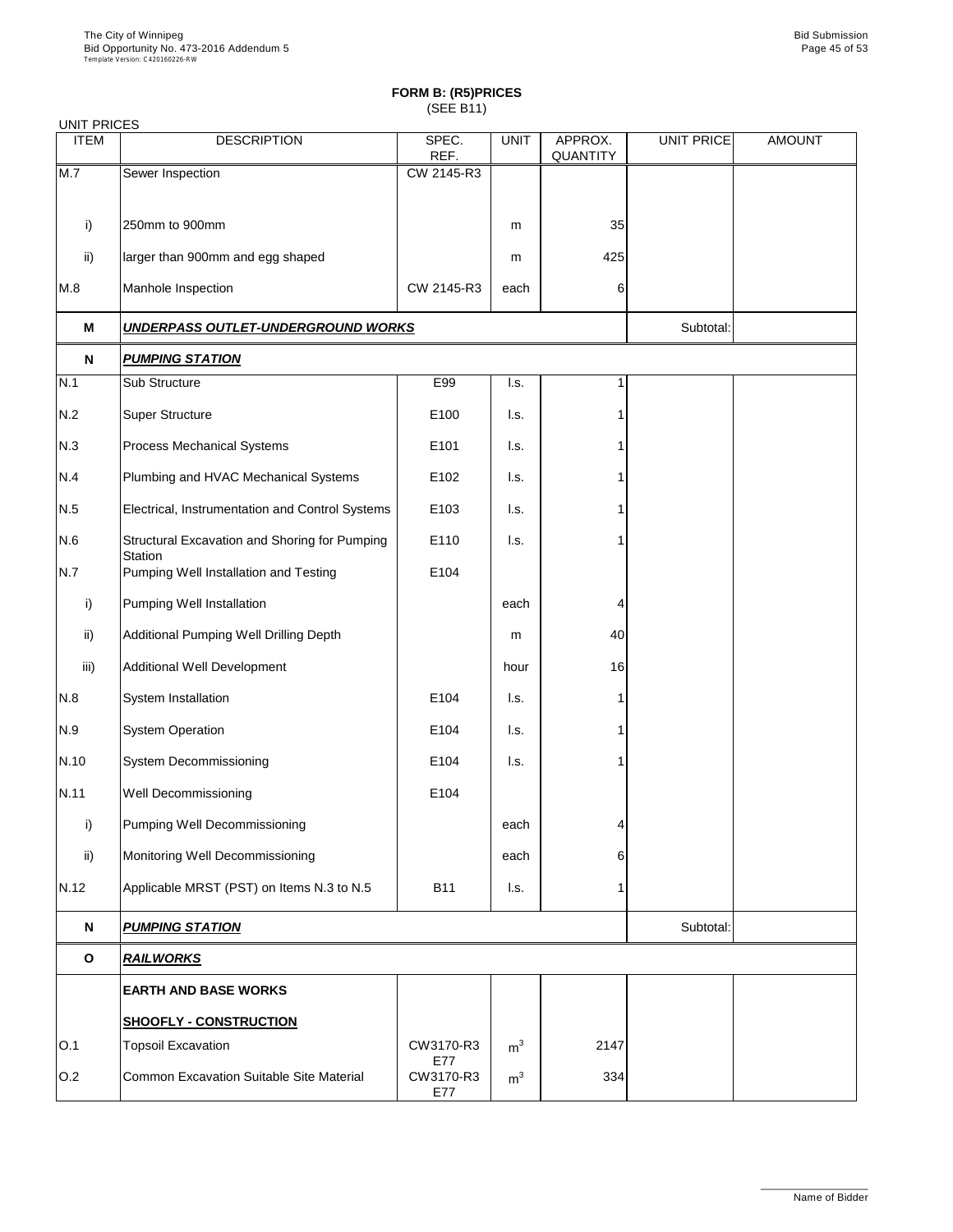### UNIT PRICES

| <b>UNILITIVIOLU</b> |                                                   |                   |                |                            |                   |               |
|---------------------|---------------------------------------------------|-------------------|----------------|----------------------------|-------------------|---------------|
| <b>ITEM</b>         | <b>DESCRIPTION</b>                                | SPEC.<br>REF.     | <b>UNIT</b>    | APPROX.<br><b>QUANTITY</b> | <b>UNIT PRICE</b> | <b>AMOUNT</b> |
| O.3                 | <b>Common Excavation Unsuitable Site Material</b> | CW3170-R3         | m <sup>3</sup> | 12035                      |                   |               |
| O.4                 | <b>Chain Link Fence Removal</b>                   | E77<br>E42        | m              | 70                         |                   |               |
| O.5                 | Asphalt Removal                                   | CW3110 R19        | m <sup>2</sup> | 737                        |                   |               |
| O.6                 | <b>Concrete Removal</b>                           | CW3110 R19        | m <sup>2</sup> | 48                         |                   |               |
| 0.7                 | Supply and Placing Subballast Material            | E78               | m <sup>3</sup> | 3706                       |                   |               |
| O.8                 | Corrugated Steel Pipe (CSP) Culverts              | CW3610-R5         |                |                            |                   |               |
| $\mathsf{i}$        | 150mm Perf CSP (1.6mm Thick)                      | E79               | m              | 88                         |                   |               |
| ii)                 | 900mm CSP STN 0+539.830 (2.0mm Thick)             |                   | m              | 18                         |                   |               |
| iii)                | 900mm CSP STN 0+564.271(2.0mm Thick)              |                   | m              | 49                         |                   |               |
| iv)                 | 900mm CSP STN 0+611.000(2.0mm Thick)              |                   | m              | 25                         |                   |               |
| V)                  | 600mm CSP STN0+452.332 (1.6mm Thick)              |                   | m              | 40                         |                   |               |
|                     | <b>MAINTRACK - CONSTRUCTION</b>                   |                   |                |                            |                   |               |
| O.9                 | <b>Excavation to Waste</b>                        | E77               |                |                            |                   |               |
| $\mathsf{i}$        | <b>Ballast</b>                                    |                   | m <sup>3</sup> | 1251                       |                   |               |
| ii)                 | <b>Subballast</b>                                 |                   | m <sup>3</sup> | 1890                       |                   |               |
| iii)                | Subgrade                                          |                   | m <sup>3</sup> | 1080                       |                   |               |
| O.10                | <b>Placing Suitable Site Material</b>             | CW3170-R3<br>E77  | m <sup>3</sup> | 6185                       |                   |               |
| O.11                | Supply and Placing Subballast Material            | E78               | m <sup>3</sup> | 1796                       |                   |               |
| O.12                | <b>Ditch Excavation</b>                           | CW3110-R19<br>E77 | m <sup>3</sup> | 7100                       |                   |               |
|                     | <b>SHOOFLY - REMOVAL AND FINSHING</b>             |                   |                |                            |                   |               |
| O.13                | Salvage Ballast                                   | E77               | m <sup>3</sup> | 4908                       |                   |               |
| O.14                | Salvage Subballast                                | E77               | m <sup>3</sup> | 3706                       |                   |               |
| O.15                | <b>Removal of Existing Culverts</b>               | CW3610-R5<br>E79  |                |                            |                   |               |
| i)                  | 150mm Perf CSP (1.6mm Thick)                      |                   | m              | 88                         |                   |               |
| $\mathsf{ii}$       | 900mm CSP STN 0+539.830 (2.0mm Thick)             |                   | m              | 18                         |                   |               |

| iii) | 900mm CSP STN 0+564.271(2.0mm Thick) | m | 49 |
|------|--------------------------------------|---|----|
| iv)  | 900mm CSP STN 0+611.000(2.0mm Thick) | m | 25 |
| v)   | 600mm CSP STN0+452.332 (1.6mm Thick) | m |    |



\_\_\_\_\_\_\_\_\_\_\_\_\_\_\_\_\_\_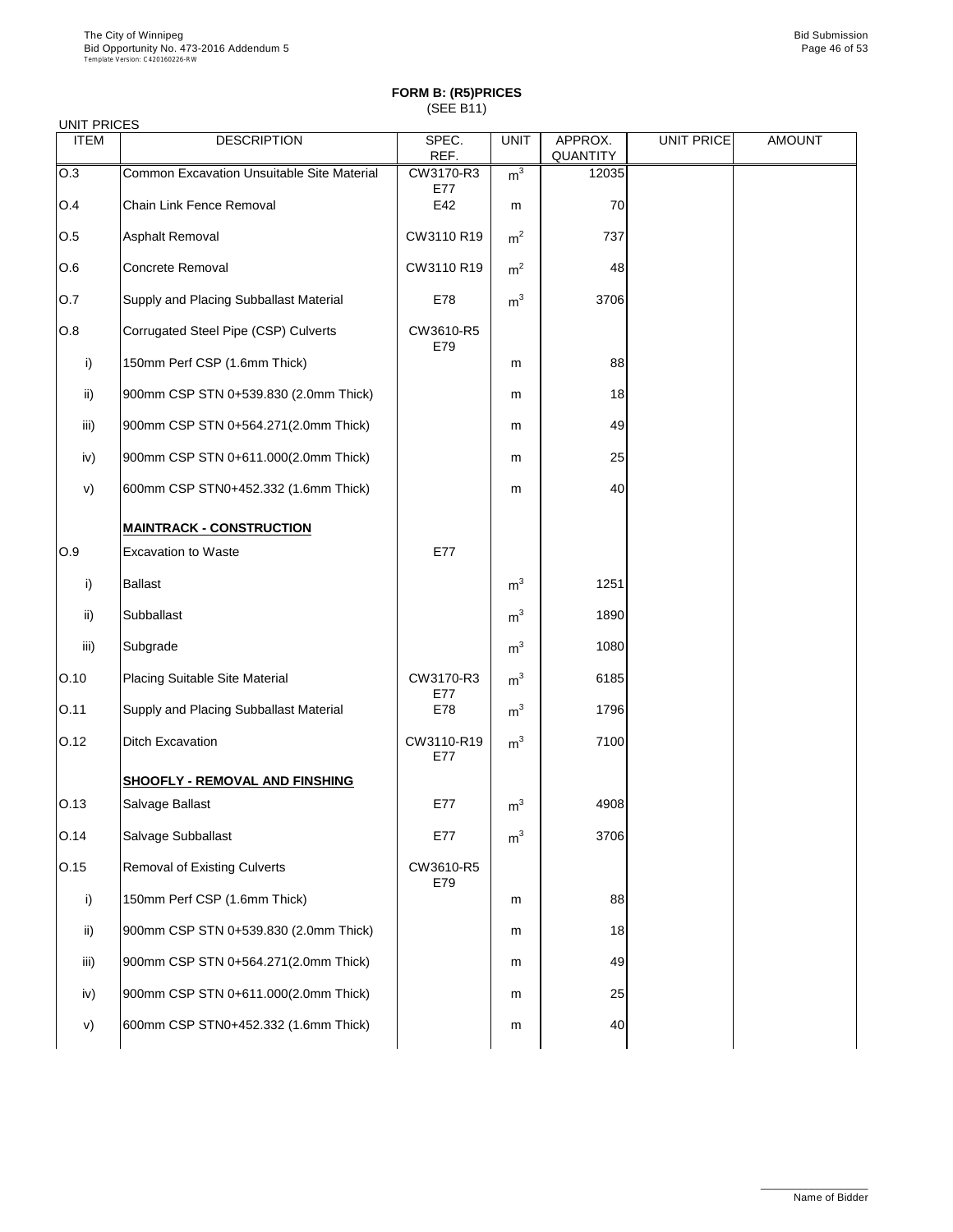| <b>UNIT PRICES</b> |                                                                 |                  |                |                            |                   |               |
|--------------------|-----------------------------------------------------------------|------------------|----------------|----------------------------|-------------------|---------------|
| <b>ITEM</b>        | <b>DESCRIPTION</b>                                              | SPEC.<br>REF.    | <b>UNIT</b>    | APPROX.<br><b>QUANTITY</b> | <b>UNIT PRICE</b> | <b>AMOUNT</b> |
| O.16               | Corrugated Steel Pipe (CSP) Culverts                            | CW3610-R5<br>E79 |                |                            |                   |               |
| $\mathsf{i}$       | 600mm CSP STN0+452.332 (1.6mm Thick)                            |                  | m              | 40                         |                   |               |
| O.17               | Supply and Place Base Course Material                           | CW3110-R19       | m <sup>3</sup> | 470                        |                   |               |
| O.18               | Seeding                                                         | E47              | m <sup>2</sup> | 10100                      |                   |               |
| $\mathbf 0$        | <b>RAILWORKS</b>                                                |                  |                |                            | Subtotal:         |               |
| P                  | <b>BRIDGE AND OHSS</b>                                          |                  |                |                            |                   |               |
| P.1                | Mobilization and Demobilization                                 | E7               | I.s.           |                            |                   |               |
| P.2                | <b>Structural Excavation</b>                                    | E <sub>55</sub>  | I.s.           |                            |                   |               |
| P.3                | Temporary Shoring, Excavation, Dewatering<br>and Monitoring     | E <sub>57</sub>  | I.s.           |                            |                   |               |
| P.4                | <b>Supplying Steel H Piles</b>                                  | E59              | m              | 600                        |                   |               |
| P.5                | <b>Driving Steel Piles</b>                                      | E59              | m              | 600                        |                   |               |
| P.6                | Supplying of Steel H Pile Tips                                  | E59              | each           | 36                         |                   |               |
| P.7                | Installation of Steel H Pile Tips                               | E59              | each           | 36                         |                   |               |
| P.8                | <b>Splicing Steel H Piles</b>                                   | E59              | each           | 36                         |                   |               |
| P.9                | <b>Rock-Socketed Caissons</b>                                   |                  |                |                            |                   |               |
| i)                 | Supply and Install Rock-Socketed Caissons                       | E58, E61         | I.s.           |                            |                   |               |
| $\mathsf{ii}$      | Added Length of Rock-Socket                                     | E <sub>58</sub>  | m              | 20                         |                   |               |
| iii)               | Added Length of Steel Casing into<br><b>Weathered Rock Zone</b> | E58              | m              | 5                          |                   |               |
| iv)                | Subtracted Length of Rock-Socketed<br>Caisson                   | E <sub>58</sub>  | m              | $-15$                      |                   |               |
| P.10               | <b>Steel Casing Tips</b>                                        |                  |                |                            |                   |               |
| $\mathsf{i}$       | Supply of Steel Casing Tips                                     | E <sub>58</sub>  | each           | 9                          |                   |               |
| $\mathsf{ii}$      | Installation of Steel Casing Tips                               | E58              | each           | 9                          |                   |               |
| P.11               | Pile Dynamic Analyzer (PDA) Testing                             | E60              | I.s.           |                            |                   |               |

\_\_\_\_\_\_\_\_\_\_\_\_\_\_\_\_\_\_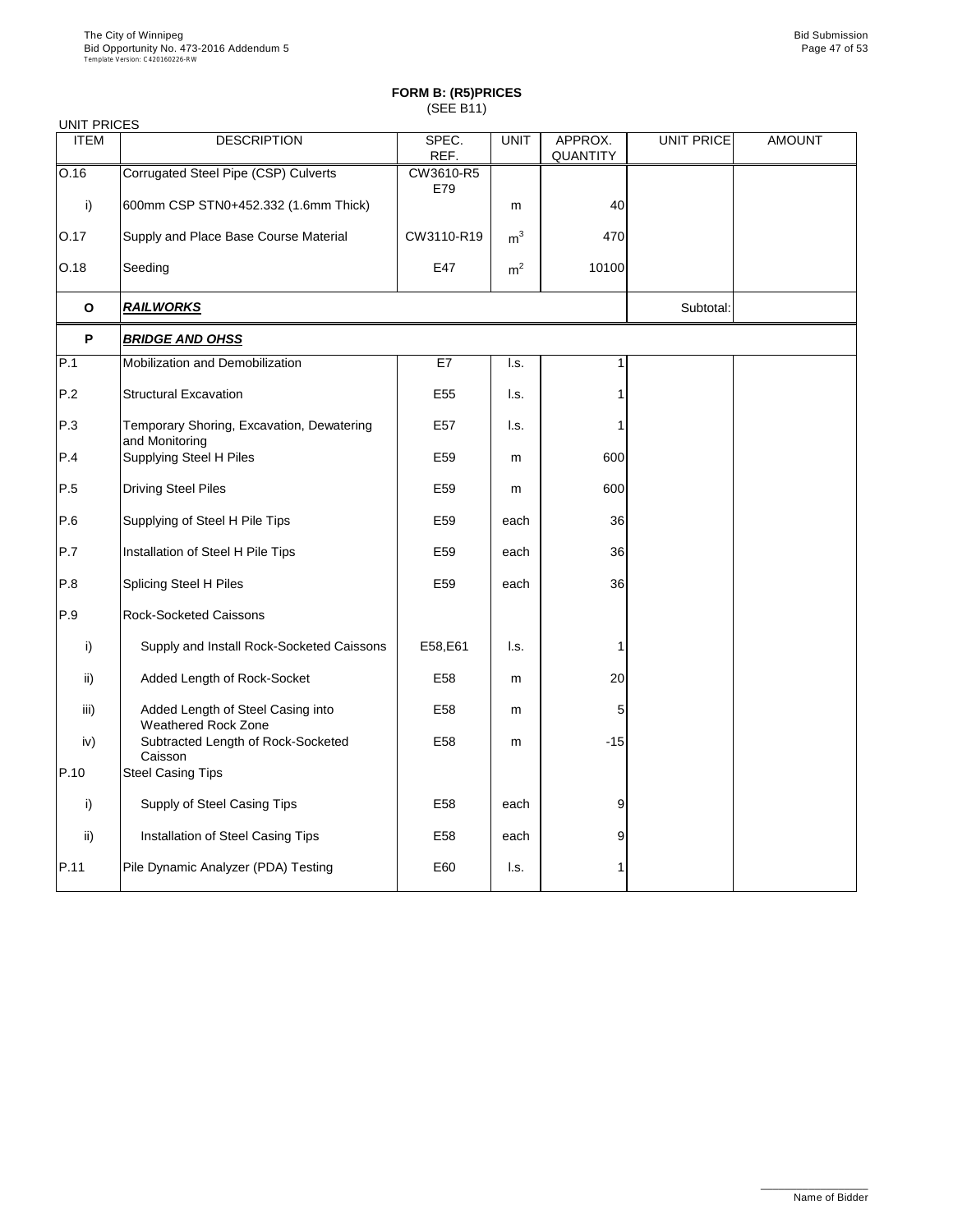| <b>UNIT PRICES</b> |                                                                                     |               |                |                     |            |               |
|--------------------|-------------------------------------------------------------------------------------|---------------|----------------|---------------------|------------|---------------|
| <b>ITEM</b>        | <b>DESCRIPTION</b>                                                                  | SPEC.<br>REF. | <b>UNIT</b>    | APPROX.<br>QUANTITY | UNIT PRICE | <b>AMOUNT</b> |
| P.12               | <b>Supplying Reinforcing Steel</b>                                                  |               |                |                     |            |               |
| i)                 | <b>Plain Steel</b>                                                                  | E62           | kg             | 23,660              |            |               |
| ii)                | <b>Galvanized Steel</b>                                                             | E62           | kg             | 202,613             |            |               |
| iii)               | <b>Stainless Steel</b>                                                              | E62           | kg             | 12,562              |            |               |
| P.13               | <b>Placing Reinforcing Steel</b>                                                    | E62           | kg             | 236,722             |            |               |
| P.14               | Supply and Place Structural Concrete                                                |               |                |                     |            |               |
| i)                 | Abutment                                                                            | E61           | I.s.           |                     |            |               |
| ii)                | Pier Caps                                                                           | E61           | l.s.           |                     |            |               |
| iii)               | Deck and Trainman's Walkways                                                        | E61           | I.s.           |                     |            |               |
| iv)                | <b>Shoulder and Median Traffic Barriers</b>                                         | E61           | l.s.           |                     |            |               |
| V)                 | <b>Slope Protection Paving</b>                                                      | E61           | I.s.           |                     |            |               |
| P.15               | Supplying and Placing Subsurface Drainage                                           | E54           | l.s.           |                     |            |               |
| P.16               | <b>Structural Backfilling</b>                                                       | E56           | l.s.           |                     |            |               |
| P.17               | <b>Heating Concrete</b>                                                             | E61           | m <sup>3</sup> | 300                 |            |               |
| P.18               | Supply, Fabrication and Delivery of Steel<br><b>Reinforced Elastomeric Bearings</b> |               |                |                     |            |               |
| i)                 | Bearings "EB1"                                                                      | E63           | each           | 16                  |            |               |
| ii)                | Bearings "EB2"                                                                      | E63           | each           | 8                   |            |               |
| P.19               | Installation of Steel Reinforced Elastomeric<br><b>Bearings</b>                     |               |                |                     |            |               |
| i)                 | Bearings "EB1"                                                                      | E63           | each           | 16                  |            |               |
| ii)                | Bearings "EB2"                                                                      | E63           | each           | 8                   |            |               |

\_\_\_\_\_\_\_\_\_\_\_\_\_\_\_\_\_\_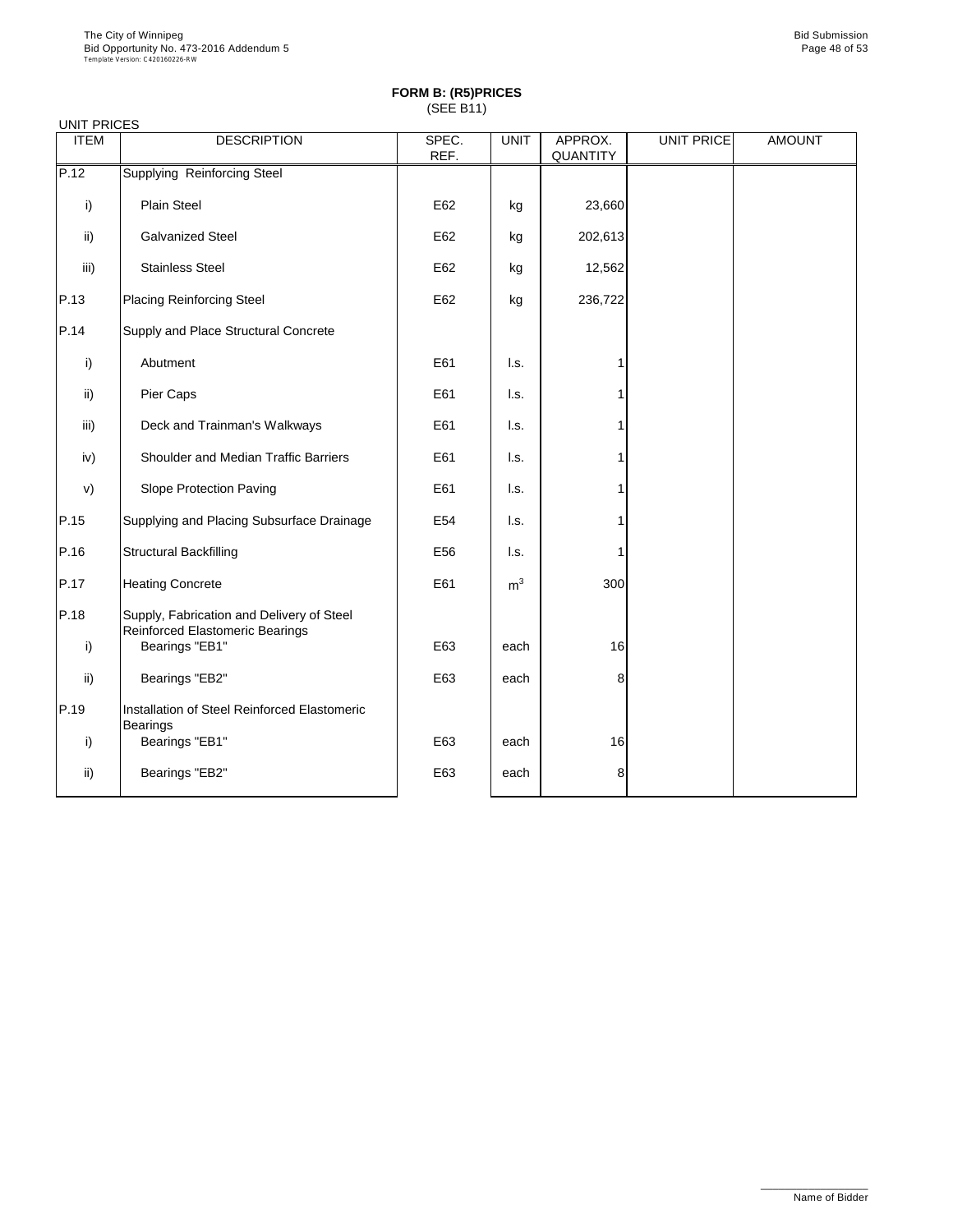| <b>UNIT PRICES</b> |                                                                                 |               |                           |                            |                   |               |
|--------------------|---------------------------------------------------------------------------------|---------------|---------------------------|----------------------------|-------------------|---------------|
| <b>ITEM</b>        | <b>DESCRIPTION</b>                                                              | SPEC.<br>REF. | <b>UNIT</b>               | APPROX.<br><b>QUANTITY</b> | <b>UNIT PRICE</b> | <b>AMOUNT</b> |
| P.20               | Supply, Fabrication and Delivery of Structural<br><b>Steel</b>                  | E64           | $\mathsf{I}.\mathsf{s}$ . |                            |                   |               |
| P.21               | <b>Erection of Structural Steel</b>                                             | E65           | I.s.                      |                            |                   |               |
| P.22               | Supply and Installation of Expansion Joints                                     | E68           | I.s.                      |                            |                   |               |
| P.23               | Supply and Install Moveable Deck Hoarding                                       | E61           | I.s.                      |                            |                   |               |
| P.24               | Supply and Fabricate Miscellaneous Metal                                        | E70           | I.s.                      |                            |                   |               |
| P.25               | <b>Placing Miscellaneous Metal</b>                                              | E70           | I.s.                      |                            |                   |               |
| P.26               | Supply and Placement of Waterproofing                                           | E69           | I.s.                      |                            |                   |               |
| P.27               | Supply and Installation of Bridge Electrical                                    | E72           | I.s.                      |                            |                   |               |
| P.28               | <b>Cast-in-Place Concrete Pile Foundations</b>                                  |               |                           |                            |                   |               |
| i)                 | S780 - 762 mm Diameter Pile                                                     | E73           | each                      |                            |                   |               |
| $\mathsf{ii}$ )    | S781 - 915 mm Diameter Pile                                                     | E73           | each                      |                            |                   |               |
| iii)               | S782 - 762 mm Diameter Pile                                                     | E73           | each                      |                            |                   |               |
| iv)                | S783 - 915 mm Diameter Pile                                                     | E73           | each                      |                            |                   |               |
| V)                 | S784 - 1219 mm Diameter Pile                                                    | E73           | each                      |                            |                   |               |
| vi)                | S785 - 1219 mm Diameter Pile                                                    | E73           | each                      | $\overline{2}$             |                   |               |
| P.29               | Abandonment of Piles due to Utility Interference                                |               | each                      |                            |                   |               |
| P.30               | Supply and Installation of New Steel Overhead<br><b>Sign Support Structures</b> |               |                           |                            |                   |               |
| $\mathsf{i}$       | S780 - WB Grant Ave at Waverley St                                              | E74           | each                      |                            |                   |               |
| $\mathsf{ii}$ )    | S781 - NB Waverley St at Taylor Ave                                             | E74           | each                      |                            |                   |               |

\_\_\_\_\_\_\_\_\_\_\_\_\_\_\_\_\_\_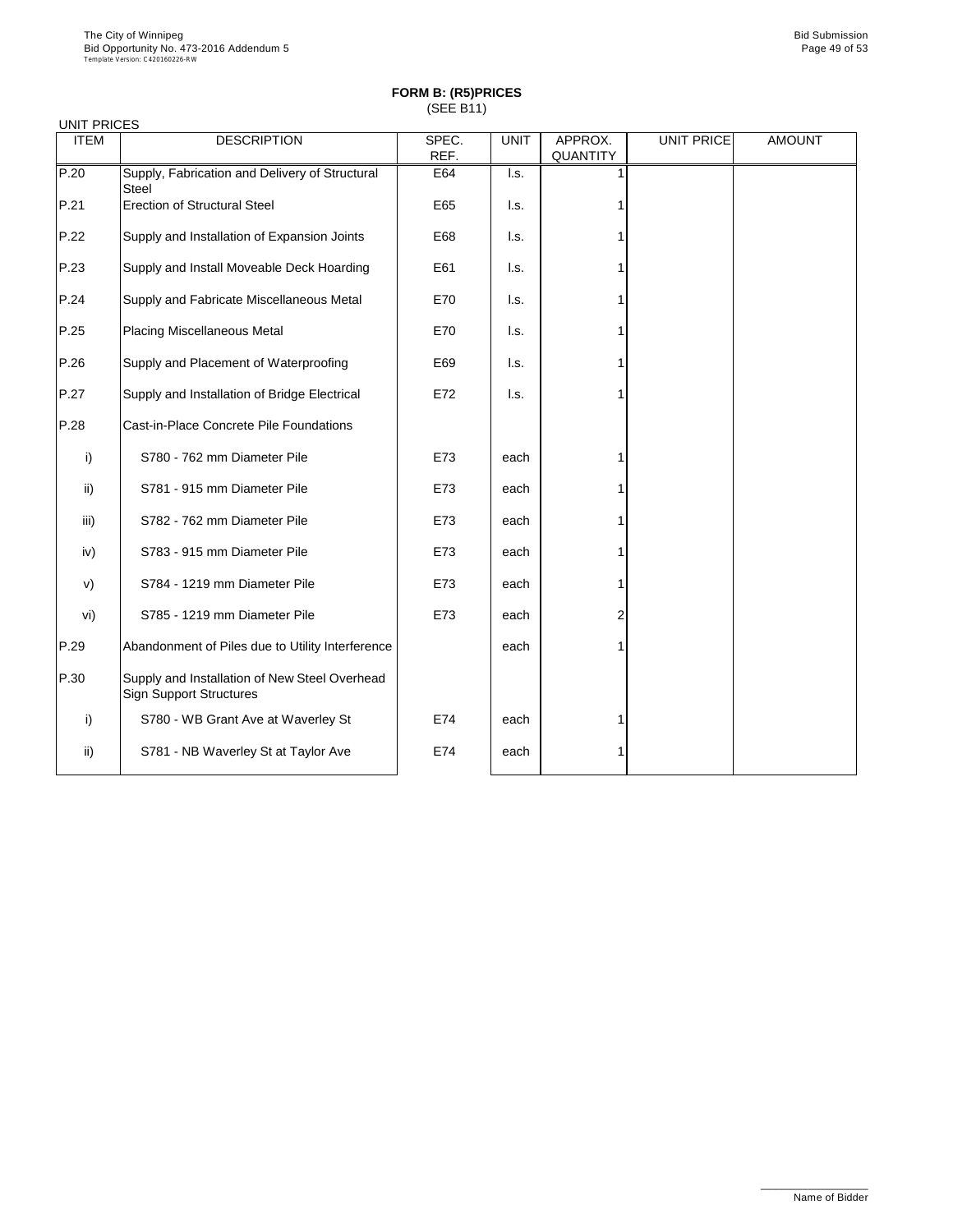| <b>UNIT PRICES</b> |                                                                              |               |             |                            |                   |               |
|--------------------|------------------------------------------------------------------------------|---------------|-------------|----------------------------|-------------------|---------------|
| <b>ITEM</b>        | <b>DESCRIPTION</b>                                                           | SPEC.<br>REF. | <b>UNIT</b> | APPROX.<br><b>QUANTITY</b> | <b>UNIT PRICE</b> | <b>AMOUNT</b> |
| iii)               | S782 - WB Taylor Ave at Waverley St                                          | E74           | each        |                            |                   |               |
| iv)                | S783 - EB Wilkes Ave at Waverley St                                          | E74           | each        |                            |                   |               |
| V)                 | S784 - SB Waverley St at Victor Lewis Dr                                     | E74           | each        |                            |                   |               |
| vi)                | S785 - SB Waverley St at Wilkes Ave                                          | E74           | each        |                            |                   |               |
| P                  | <b>BRIDGE AND OHSS</b>                                                       |               |             |                            | Subtotal:         |               |
|                    | <b>SUMMARY</b>                                                               |               |             |                            |                   |               |
| A                  | <b>WILKES INTERSECTION-SURFACE WORKS</b>                                     |               |             |                            |                   |               |
|                    |                                                                              |               |             |                            | Subtotal:         |               |
| $\mathbf B$        | <b>BGSA-SURFACE WORKS</b>                                                    |               |             |                            | Subtotal:         | \$5,000.00    |
| $\mathbf C$        | DETOUR-SURFACE WORKS                                                         |               |             |                            | Subtotal:         |               |
| D                  | <b>1360 TAYLOR AVENUE-SURFACE WORKS</b>                                      |               |             |                            | Subtotal:         |               |
| E.                 | <b>GRANT INTERSECTION-SURFACE WORKS</b>                                      |               |             |                            | Subtotal:         |               |
| F                  | <b>TAYLOR AVENUE WEST-SURFACE WORKS</b>                                      |               |             |                            | Subtotal:         |               |
| G                  | <b>WILKES INTERSECTION-UNDERGROUND</b><br><b>WORKS</b>                       |               |             |                            | Subtotal:         |               |
| H                  | <b>BGSA-UNDERGROUND WORKS/TAYLOR</b><br><b>AVENUE EAST-UNDERGROUND WORKS</b> |               |             |                            | Subtotal:         |               |
|                    | DETOUR-UNDERGROUND WORKS                                                     |               |             |                            | Subtotal:         |               |
| J                  | OFFLINE REPLACEMENT OF THE MIDTOWN<br><b>FEEDER MAIN</b>                     |               |             |                            | Subtotal:         |               |
| K                  | <b>GRANT INTERSECTION-UNDERGROUND</b><br><b>WORKS</b>                        |               |             |                            |                   |               |
|                    | <b>TAYLOR AVENUE WEST-UNDERGROUND</b>                                        |               |             |                            | Subtotal:         |               |
|                    | <b>WORKS</b>                                                                 |               |             |                            | Subtotal:         |               |
| M                  | UNDERPASS OUTLET-UNDERGROUND WORKS                                           |               |             |                            | Subtotal:         |               |
| N                  |                                                                              |               |             |                            |                   |               |
|                    | <b>PUMPING STATION</b>                                                       |               |             |                            | Subtotal:         |               |
|                    |                                                                              |               |             |                            |                   |               |

| O | <b>RAILWORKS</b>                   |              | Subtotal: |            |
|---|------------------------------------|--------------|-----------|------------|
| D | <b>BRIDGE AND OHSS</b>             |              | Subtotal: |            |
|   | <b>TOTAL BID PRICE (GST extra)</b> | (in figures) |           | \$5,000.00 |

\_\_\_\_\_\_\_\_\_\_\_\_\_\_\_\_\_\_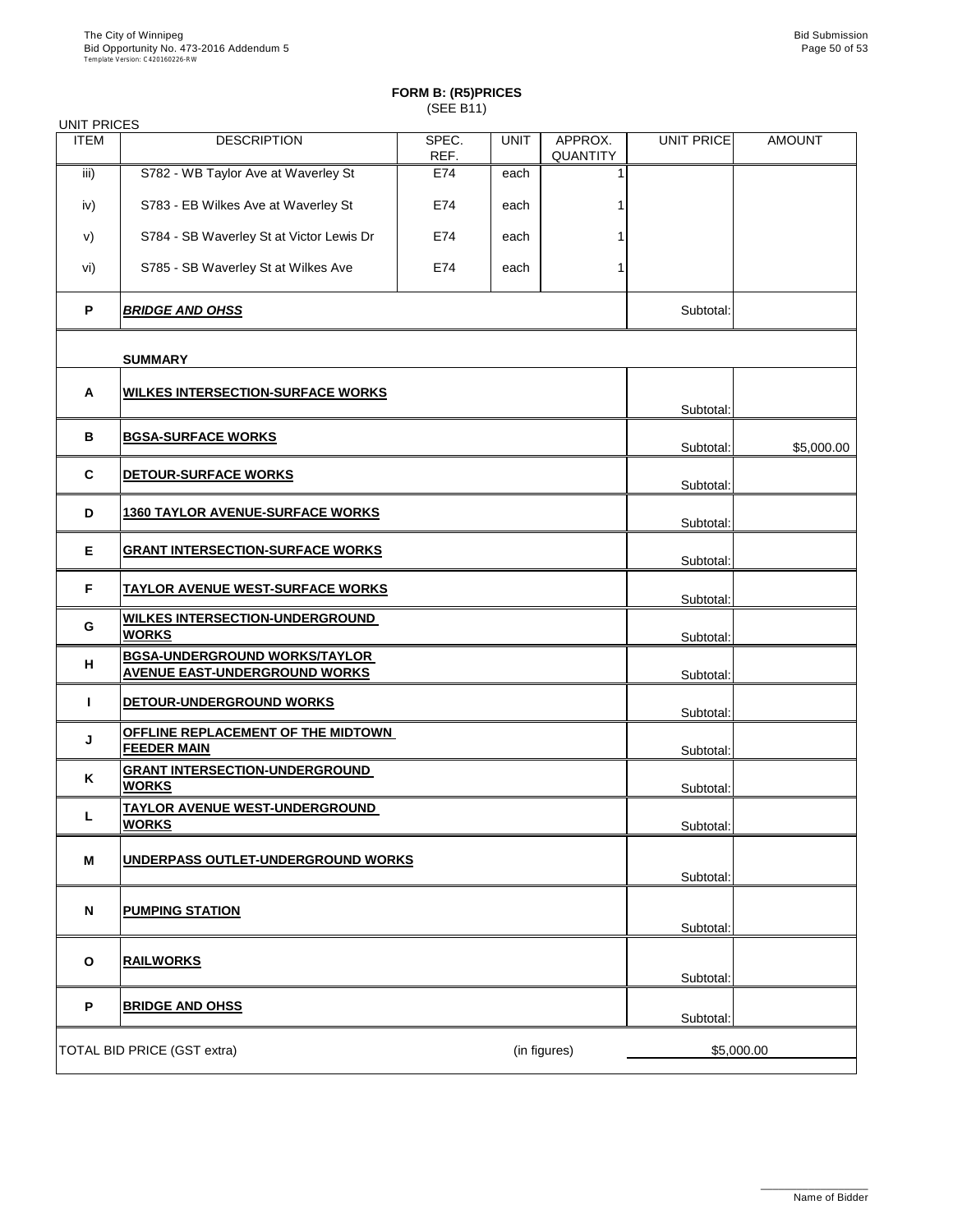#### **FORM G1: BID BOND AND AGREEMENT TO BOND**

(Page 1 of 2) (See B15)

#### **BID BOND**

\_\_\_\_\_\_\_\_\_\_\_\_\_\_\_\_\_\_\_\_\_\_\_\_\_\_\_\_\_\_\_\_\_\_\_\_\_\_\_\_\_\_\_\_\_\_\_\_\_\_\_\_\_\_\_\_\_\_\_\_\_\_\_\_\_\_\_\_\_\_\_\_\_\_\_\_\_\_\_\_\_\_\_\_\_

KNOW ALL MEN BY THESE PRESENTS THAT

(hereinafter called the "Principal") and

\_\_\_\_\_\_\_\_\_\_\_\_\_\_\_\_\_\_\_\_\_\_\_\_\_\_\_\_\_\_\_\_\_\_\_\_\_\_\_\_\_\_\_\_\_\_\_\_\_\_\_\_\_\_\_\_\_\_\_\_\_\_\_\_\_\_\_\_\_\_\_\_\_\_\_\_\_\_\_\_\_\_\_\_\_ (hereinafter called the "Surety"), are held and firmly bound unto **THE CITY OF WINNIPEG** (hereinafter called the "Obligee") in the sum of ten percent (10%) of the Total Bid Price set out in the Bid hereinafter described, for the payment of which sum the Principal and Surety bind themselves, their heirs, executors, administrators, successors and assigns, jointly and severally, firmly by these presents.

WHEREAS the Principal has submitted a Bid to the Obligee for

BID OPPORTUNITY NO. 473-2016

WAVERLEY STREET UNDERPASS AT CN MILE 3.89 RIVERS SUB: CONTRACT 2 – UNDERPASS STRUCTURE, RAILWORKS, ROADWORKS, LAND DRAINAGE SEWER, PUMPING STATION AND LANDSCAPING WORKS

as more fully set out in the Bid Opportunity.

NOW THEREFORE the condition of this obligation is such that if the Bid of the Principal is not accepted, or if said Bid is accepted and the Principal, in accordance with the terms of the Bid, enters into a Contract with the said Obligee and furnishes the required performance security for guaranteeing the faithful performance of the Contract, this obligation shall be void, but otherwise shall remain in full force and effect.

IN WITNESS WHEREOF the Principal and Surety have signed and sealed this bond the

\_\_\_\_\_\_\_\_\_\_\_\_\_ day of \_\_\_\_\_\_\_\_\_\_\_\_\_\_\_\_\_\_\_\_\_\_\_\_\_\_\_ , 20\_\_\_\_\_\_\_\_ .

| SIGNED AND SEALED<br>in the presence of: | (Name of Principal)                           |        |
|------------------------------------------|-----------------------------------------------|--------|
| (Witness as to Principal if no seal)     | Per: $\_\_$<br>Per: $\_\_$                    | (Seal) |
|                                          | (Name of Surety)<br>By:<br>(Attorney-in-Fact) | (Seal) |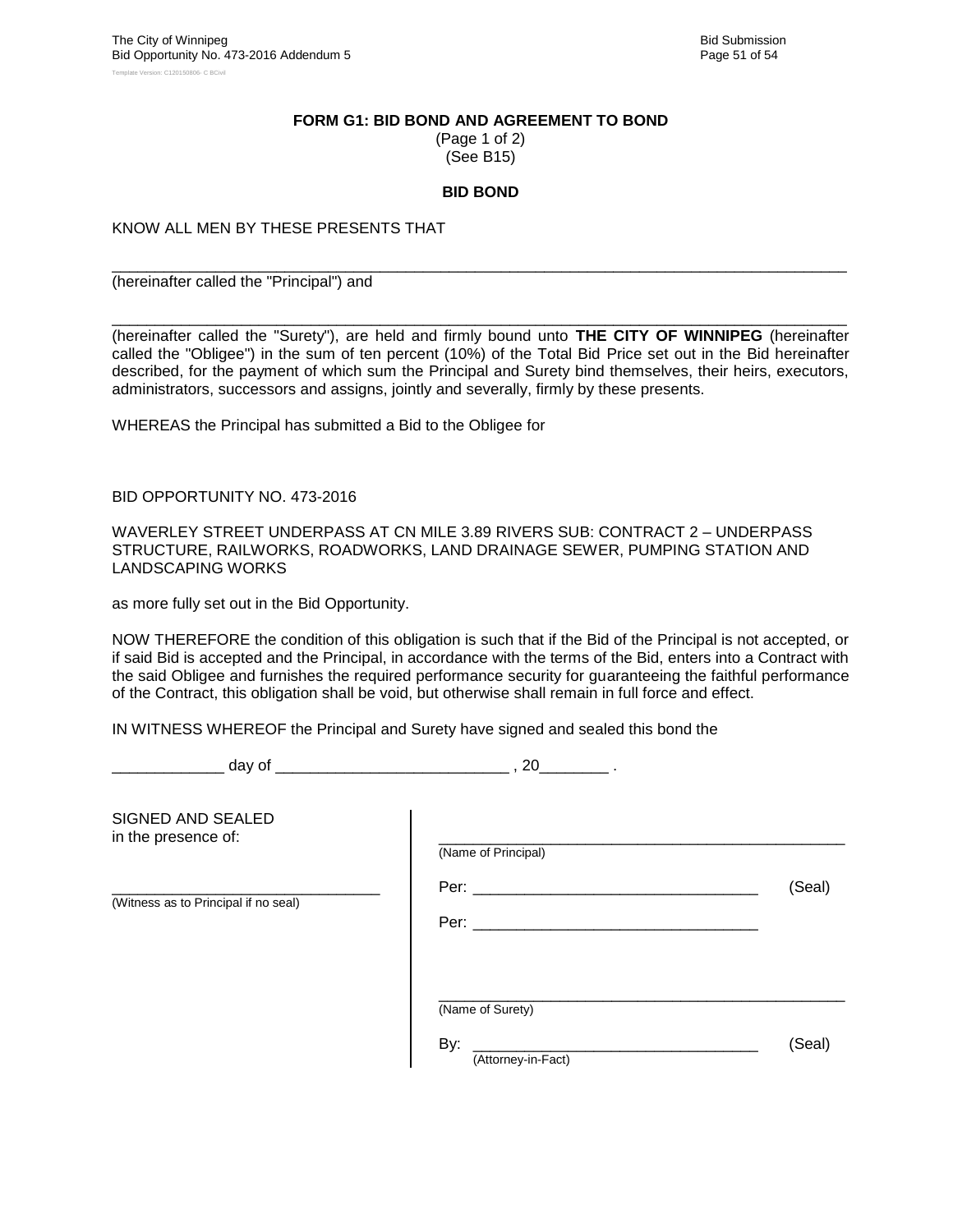\_\_\_\_\_\_\_\_\_\_\_\_\_\_\_\_\_\_\_\_\_\_\_\_\_\_\_\_\_\_\_\_\_\_\_\_\_\_\_\_\_\_\_\_\_\_\_\_\_\_\_\_\_\_\_\_\_\_\_\_\_\_\_\_\_\_\_\_\_\_\_\_\_\_\_\_\_\_\_\_\_\_\_ of

#### **FORM G1(R1): BID BOND AND AGREEMENT TO BOND**

(Page 2 of 2) (See B15)

#### **AGREEMENT TO BOND**

(to be attached to and to form part of Bid Bond)

The Surety on the attached Bid Bond hereby undertakes and agrees with **THE CITY OF WINNIPEG** to become bound as Surety for the Principal,

(Name of Bidder)

\_\_\_\_\_\_\_\_\_\_\_\_\_\_\_\_\_\_\_\_\_\_\_\_\_\_\_\_\_\_\_\_\_\_\_\_\_\_\_\_\_\_\_\_\_\_\_\_\_\_\_\_\_\_\_\_\_\_\_\_\_\_\_\_\_\_\_\_\_\_\_\_\_\_\_\_\_\_\_\_\_\_\_\_\_ (Place)

the Bidder to you on \_\_\_\_\_\_\_\_\_\_\_\_\_\_\_\_\_\_\_\_\_\_\_\_\_\_\_ , 20\_\_\_\_ for

BID OPPORTUNITY NO. 473-2016

WAVERLEY STREET UNDERPASS AT CN MILE 3.89 RIVERS SUB: CONTRACT 2 – UNDERPASS STRUCTURE, RAILWORKS, ROADWORKS, LAND DRAINAGE SEWER, PUMPING STATION AND LANDSCAPING WORKS

In an amount equal to fifty percent (50%) of the Contract Price for the due and proper performance of the Work shown and described in the Bid Opportunity, if our Principal's Bid is accepted by you, such Performance Bond to be maintained and continue in full force and effect until the expiration of the warranty period. The Performance Bond shall be in the form specified in the Bid Opportunity.

It is a condition that this Agreement to Bond shall become null and void if the Performance Bond mentioned above is not required from our Principal within Ninety (90) Calendar Days following the Submission Deadline.

AND IT IS HEREBY DECLARED AND AGREED that the Surety shall be liable as Principal, and that nothing of any kind or matter whatsoever that will not discharge the Principal shall operate as a discharge or release of liability of the Surety, any law or usage relating to the liability of Sureties to the contrary notwithstanding.

SIGNED AND SEALED this \_\_\_\_\_\_\_\_\_\_\_\_\_ day of \_\_\_\_\_\_\_\_\_\_\_\_\_\_\_\_\_\_\_\_\_\_\_\_\_\_\_ , 20\_\_\_\_\_\_\_\_ .

\_\_\_\_\_\_\_\_\_\_\_\_\_\_\_\_\_\_\_\_\_\_\_\_\_\_\_\_\_\_\_\_\_\_\_\_\_\_\_\_\_\_\_\_\_\_ (Name of Surety)

By: \_\_\_\_\_\_\_\_\_\_\_\_\_\_\_\_\_\_\_\_\_\_\_\_\_\_\_\_\_\_\_\_\_ (Seal) (Attorney-in-Fact)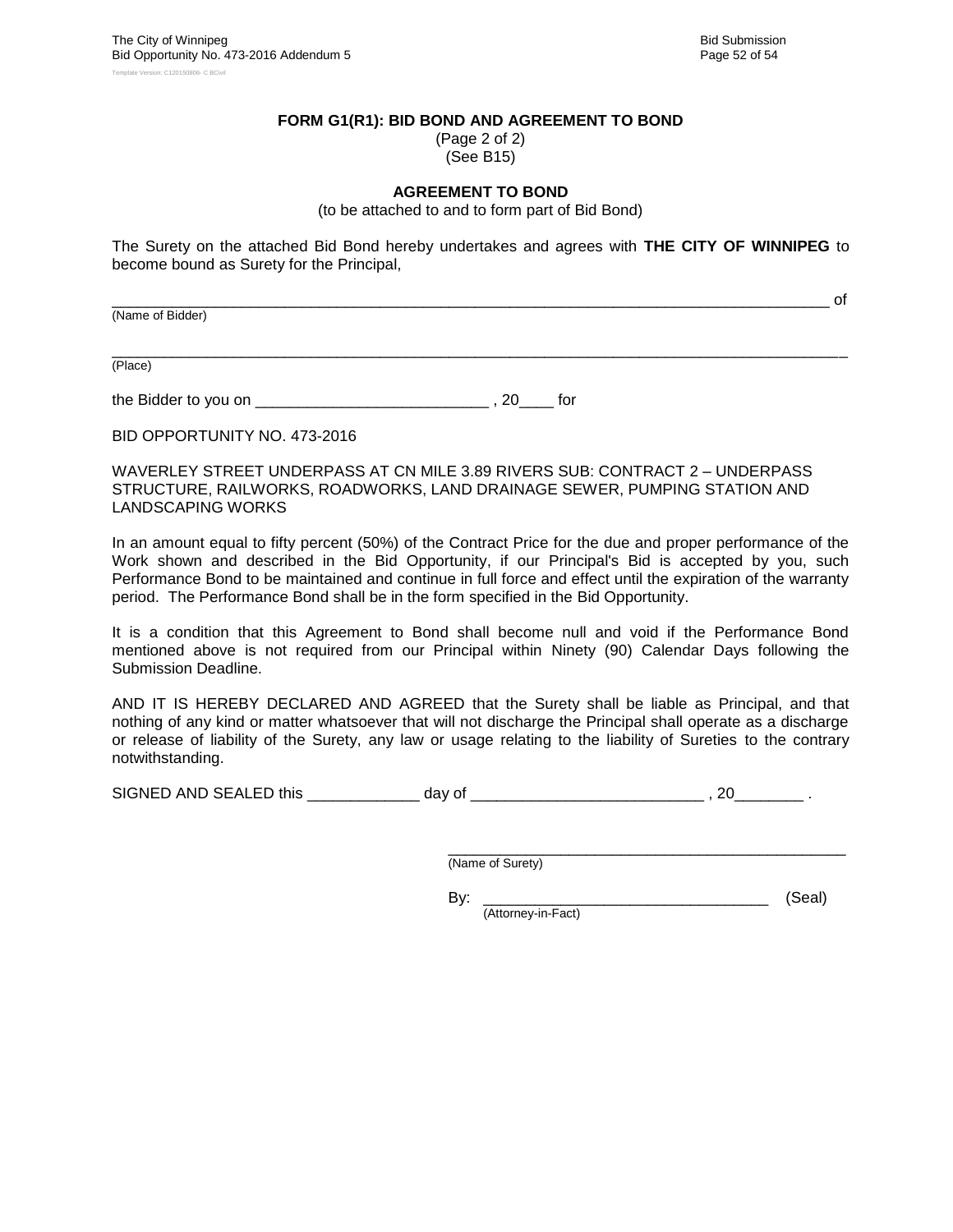#### **FORM G2: IRREVOCABLE STANDBY LETTER OF CREDIT AND UNDERTAKING**

**(BID SECURITY)** (Page 1 of 2) (See B15)

\_\_\_\_\_\_\_\_\_\_\_\_\_\_\_\_\_\_\_\_\_\_ (Date)

The City of Winnipeg Corporate Finance Department Materials Management Division 185 King Street, Main Floor Winnipeg MB R3B 1J1

#### RE: BID SECURITY - BID OPPORTUNITY NO. 473-2016

WAVERLEY STREET UNDERPASS AT CN MILE 3.89 RIVERS SUB: CONTRACT 2 – UNDERPASS STRUCTURE, RAILWORKS, ROADWORKS, LAND DRAINAGE SEWER, PUMPING STATION AND LANDSCAPING WORKS

Pursuant to the request of and for the account of our customer,

(Name of Bidder)

\_\_\_\_\_\_\_\_\_\_\_\_\_\_\_\_\_\_\_\_\_\_\_\_\_\_\_\_\_\_\_\_\_\_\_\_\_\_\_\_\_\_\_\_\_\_\_\_\_\_\_\_\_\_\_\_\_\_\_\_\_\_\_\_\_\_\_\_\_\_\_\_\_\_\_\_\_\_\_\_\_\_\_\_\_ (Address of Bidder)

WE HEREBY ESTABLISH in your favour our irrevocable Standby Letter of Credit for a sum not exceeding in the aggregate

\_\_\_\_\_\_\_\_\_\_\_\_\_\_\_\_\_\_\_\_\_\_\_\_\_\_\_\_\_\_\_\_\_\_\_\_\_\_\_\_\_\_\_\_\_\_\_\_\_\_\_\_\_\_\_\_\_\_\_\_\_\_\_\_\_\_\_\_\_\_\_\_\_\_\_\_\_\_\_\_\_\_\_\_\_

\_\_\_\_\_\_\_\_\_\_\_\_\_\_\_\_\_\_\_\_\_\_\_\_\_\_\_\_\_\_\_\_\_\_\_\_\_\_\_\_\_\_\_\_\_\_\_\_\_\_\_\_\_\_\_\_\_\_\_\_\_\_\_\_\_\_\_\_\_\_\_\_\_\_\_\_\_\_\_\_\_\_\_\_ ,

Canadian dollars.

This Standby Letter of Credit may be drawn on by you at any time and from time to time upon written demand for payment made upon us by you. It is understood that we are obligated under this Standby Letter of Credit for the payment of monies only and we hereby agree that we shall honour your demand for payment without inquiring whether you have a right as between yourself and our customer to make such demand and without recognizing any claim of our customer or objection by the customer to payment by us.

The amount of this Standby Letter of Credit may be reduced from time to time only by amounts drawn upon it by you or by formal notice in writing given to us by you if you desire such reduction or are willing that it be made.

Partial drawings are permitted.

We engage with you that all demands for payment made within the terms and currency of this Standby Letter of Credit will be duly honoured if presented to us at:

#### \_\_\_\_\_\_\_\_\_\_\_\_\_\_\_\_\_\_\_\_\_\_\_\_\_\_\_\_\_\_\_\_\_\_\_\_\_\_\_\_\_\_\_\_\_\_\_\_\_\_\_\_\_\_\_\_\_\_\_\_\_\_\_\_\_\_\_\_\_\_\_\_\_\_\_\_\_\_\_\_\_\_\_\_\_ (Address)

and we confirm and hereby undertake to ensure that all demands for payment will be duly honoured by us.